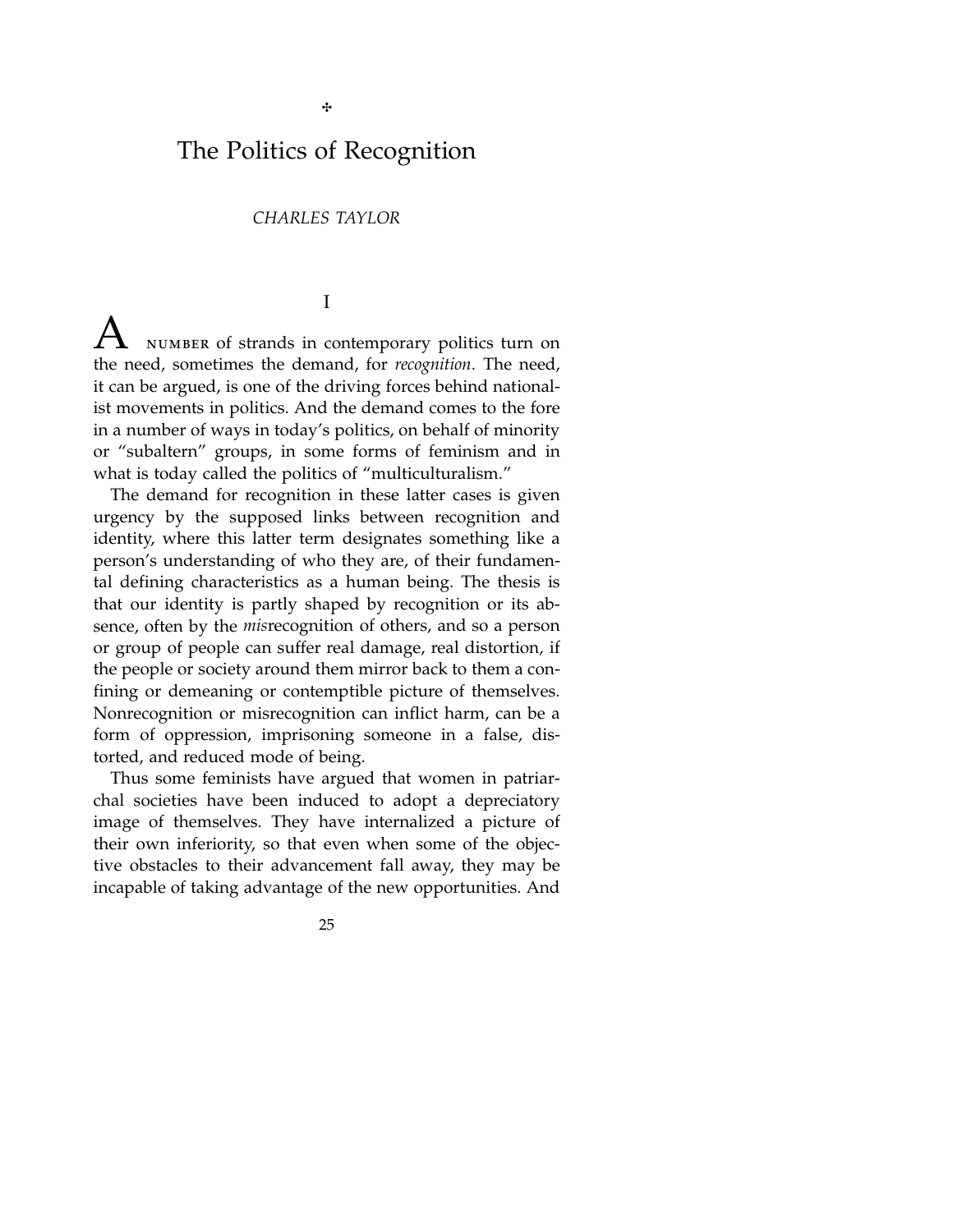beyond this, they are condemned to suffer the pain of low self-esteem. An analogous point has been made in relation to blacks: that white society has for generations projected a demeaning image of them, which some of them have been unable to resist adopting. Their own self-depreciation, on this view, becomes one of the most potent instruments of their own oppression. Their first task ought to be to purge themselves of this imposed and destructive identity. Recently, a similar point has been made in relation to indigenous and colonized people in general. It is held that since 1492 Europeans have projected an image of such people as somehow inferior, "uncivilized," and through the force of conquest have often been able to impose this image on the conquered. The figure of Caliban has been held to epitomize this crushing portrait of contempt of New World aboriginals.

Within these perspectives, misrecognition shows not just a lack of due respect. It can inflict a grievous wound, saddling its victims with a crippling self-hatred. Due recognition is not just a courtesy we owe people. It is a vital human need.

In order to examine some of the issues that have arisen here, I'd like to take a step back, achieve a little distance, and look first at how this discourse of recognition and identity came to seem familiar, or at least readily understandable, to us. For it was not always so, and our ancestors of more than a couple of centuries ago would have stared at us uncomprehendingly if we had used these terms in their current sense. How did we get started on this?

Hegel comes to mind right off, with his famous dialectic of the master and the slave. This is an important stage, but we need to go a little farther back to see how this passage came to have the sense it did. What changed to make this kind of talk have sense for us?

We can distinguish two changes that together have made the modern preoccupation with identity and recognition inevitable. The first is the collapse of social hierarchies, which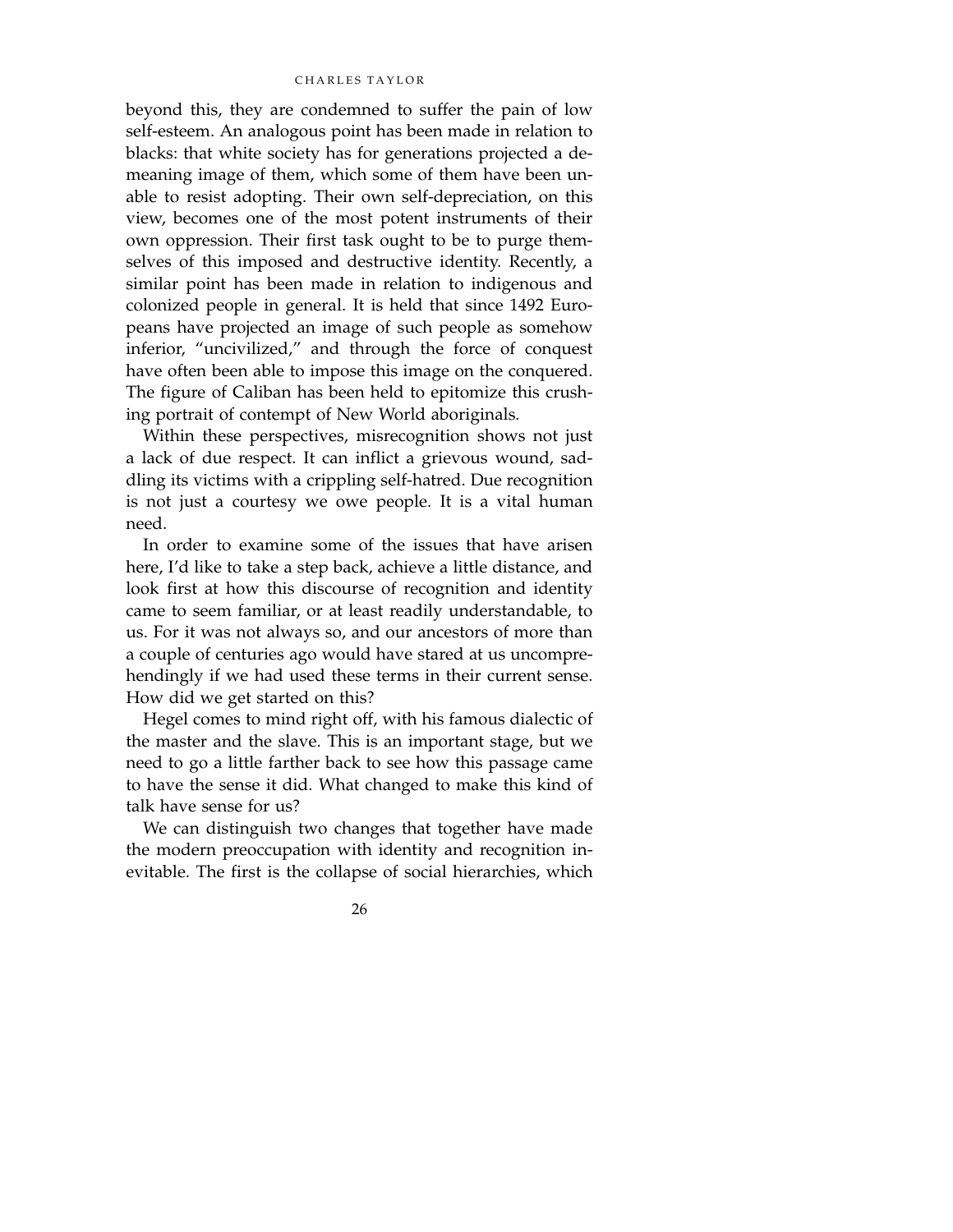used to be the basis for honor. I am using *honor* in the ancien régime sense in which it is intrinsically linked to inequalities. For some to have honor in this sense, it is essential that not everyone have it. This is the sense in which Montesquieu uses it in his description of monarchy. Honor is intrinsically a matter of "préférences."1 It is also the sense in which we use the term when we speak of honoring someone by giving her some public award, for example, the Order of Canada. Clearly, this award would be without worth if tomorrow we decided to give it to every adult Canadian.

As against this notion of honor, we have the modern notion of dignity, now used in a universalist and egalitarian sense, where we talk of the inherent "dignity of human beings," or of citizen dignity. The underlying premise here is that everyone shares in it.<sup>2</sup> It is obvious that this concept of dignity is the only one compatible with a democratic society, and that it was inevitable that the old concept of honor was superseded. But this has also meant that the forms of equal recognition have been essential to democratic culture. For instance, that everyone be called "Mr.," "Mrs.," or "Miss," rather than some people being called "Lord" or "Lady" and others simply by their surnames—or, even more demeaning, by their first names—has been thought essential in some democratic societies, such as the United States. More recently, for similar reasons, "Mrs." and "Miss" have been collapsed into "Ms." Democracy has ushered in a politics of equal recognition, which has taken various forms over the years, and has now returned in the form of demands for the equal status of cultures and of genders.

<sup>&</sup>lt;sup>1</sup> "La nature de l'honneur est de demander des préférences et des distinctions. . . ." Montesquieu, *De l'esprit des lois*, Bk. 3, chap. 7.

<sup>2</sup> The significance of this move from "honor" to "dignity" is interestingly discussed by Peter Berger in his "On the Obsolescence of the Concept of Honour," in *Revisions: Changing Perspectives in Moral Philosophy*, ed. Stanley Hauerwas and Alasdair MacIntyre (Notre Dame, Ind.: University of Notre Dame Press, 1983), pp. 172–81.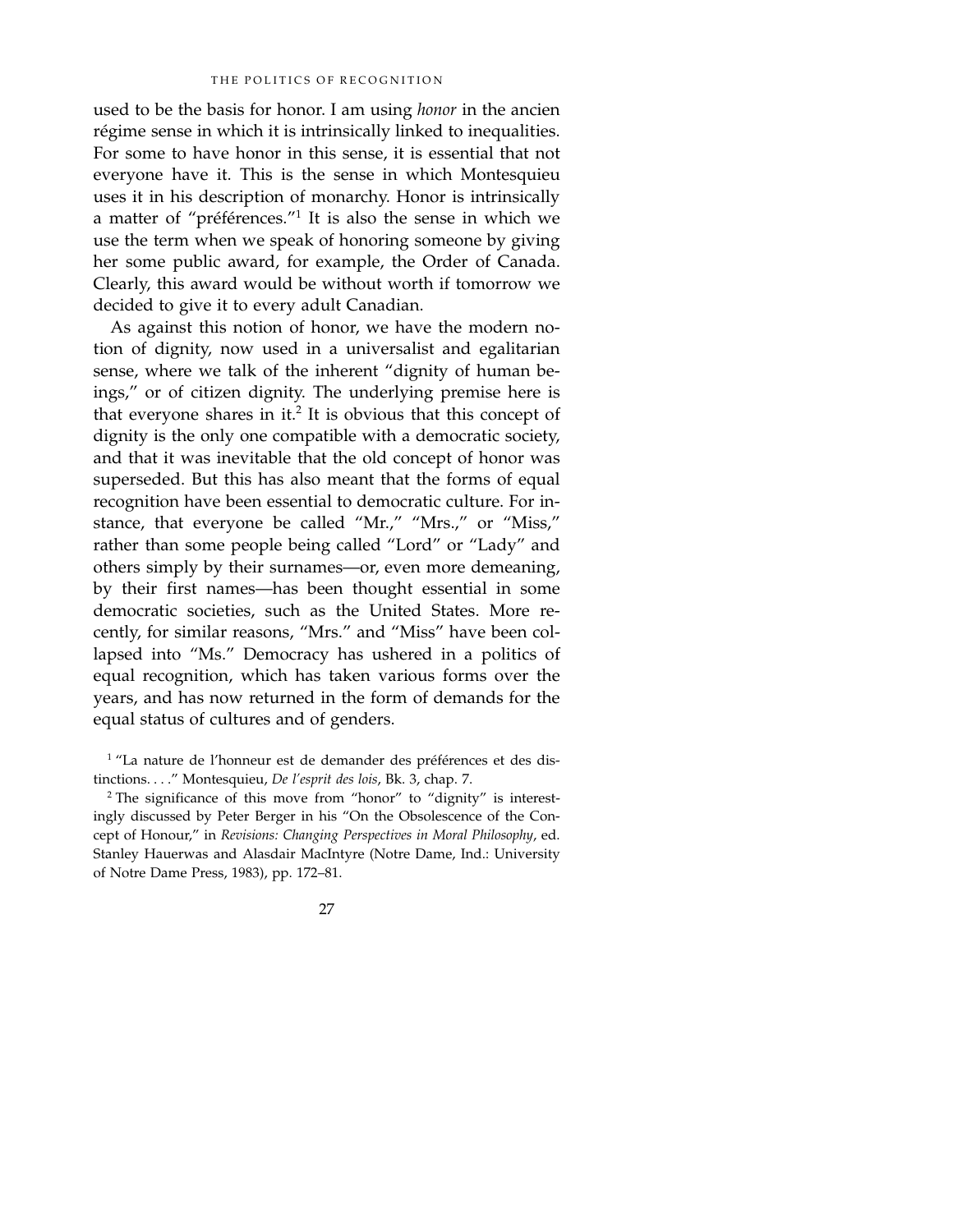But the importance of recognition has been modified and intensified by the new understanding of individual identity that emerges at the end of the eighteenth century. We might speak of an *individualized* identity, one that is particular to me, and that I discover in myself. This notion arises along with an ideal, that of being true to myself and my own particular way of being. Following Lionel Trilling's usage in his brilliant study, I will speak of this as the ideal of "authenticity."3 It will help to describe in what it consists and how it came about.

One way of describing its development is to see its starting point in the eighteenth-century notion that human beings are endowed with a moral sense, an intuitive feeling for what is right and wrong. The original point of this doctrine was to combat a rival view, that knowing right and wrong was a matter of calculating consequences, in particular, those concerned with divine reward and punishment. The idea was that understanding right and wrong was not a matter of dry calculation, but was anchored in our feelings.<sup>4</sup> Morality has, in a sense, a voice within.

The notion of authenticity develops out of a displacement of the moral accent in this idea. On the original view, the inner voice was important because it tells us what the right thing to do is. Being in touch with our moral feelings matters here, as a means to the end of acting rightly. What I'm calling the displacement of the moral accent comes about when being in touch with our feelings takes on independent and crucial moral significance. It comes to be something we have to attain if we are to be true and full human beings.

To see what is new here, we have to see the analogy to earlier moral views, where being in touch with some source—for example, God, or the Idea of the Good—was

<sup>3</sup> Lionel Trilling, *Sincerity and Authenticity* (New York: Norton, 1969).

<sup>&</sup>lt;sup>4</sup> I have discussed the development of this doctrine at greater length, at first in the work of Francis Hutcheson, drawing on the writings of the Earl of Shaftesbury, and its adversarial relation to Locke's theory in *Sources of the Self* (Cambridge, Mass.: Harvard University Press, 1989), chap. 15.

<sup>28</sup>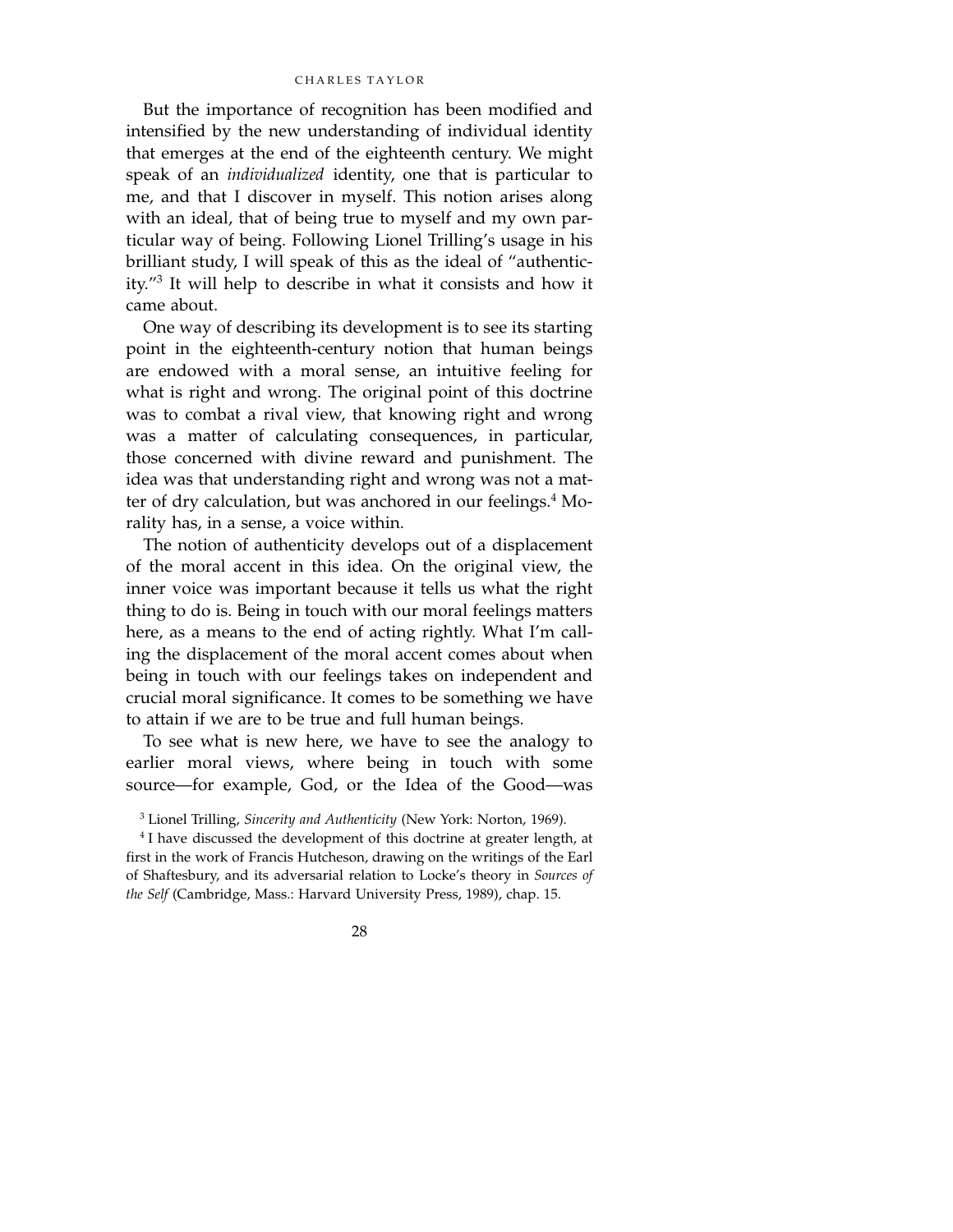considered essential to full being. But now the source we have to connect with is deep within us. This fact is part of the massive subjective turn of modern culture, a new form of inwardness, in which we come to think of ourselves as beings with inner depths. At first, this idea that the source is within doesn't exclude our being related to God or the Ideas; it can be considered our proper way of relating to them. In a sense, it can be seen as just a continuation and intensification of the development inaugurated by Saint Augustine, who saw the road to God as passing through our own self-awareness. The first variants of this new view were theistic, or at least pantheistic.

The most important philosophical writer who helped to bring about this change was Jean-Jacques Rousseau. I think Rousseau is important not because he inaugurated the change; rather, I would argue that his great popularity comes in part from his articulating something that was in a sense already occurring in the culture. Rousseau frequently presents the issue of morality as that of our following a voice of nature within us. This voice is often drowned out by the passions that are induced by our dependence on others, the main one being *amour propre*, or pride. Our moral salvation comes from recovering authentic moral contact with ourselves. Rousseau even gives a name to the intimate contact with oneself, more fundamental than any moral view, that is a source of such joy and contentment: "le sentiment de l'existence."5

 $^{\rm 5~\prime\prime}$  Le sentiment de l'existence dépouillé de toute autre affection est par lui-même un sentiment précieux de contentement et de paix qui suffiroit seul pour rendre cette existence chère et douce à qui sauroit écarter de soi toutes les impressions sensuelles et terrestres qui viennent sans cesse nous en distraire et en troubler ici bas la douceur. Mais la pluspart des hommes agités de passions continuelles connoissent peu cet état et ne l'ayant gouté qu'imparfaitement durant peu d'instans n'en conservent qu'une idée obscure et confuse qui ne leur en fait pas sentir le charme." Jean-Jacques Rousseau, *Les Rêveries du promeneur solitaire*, "Cinquième Promenade," in *Oeuvres complètes* (Paris: Gallimard, 1959), 1:1047.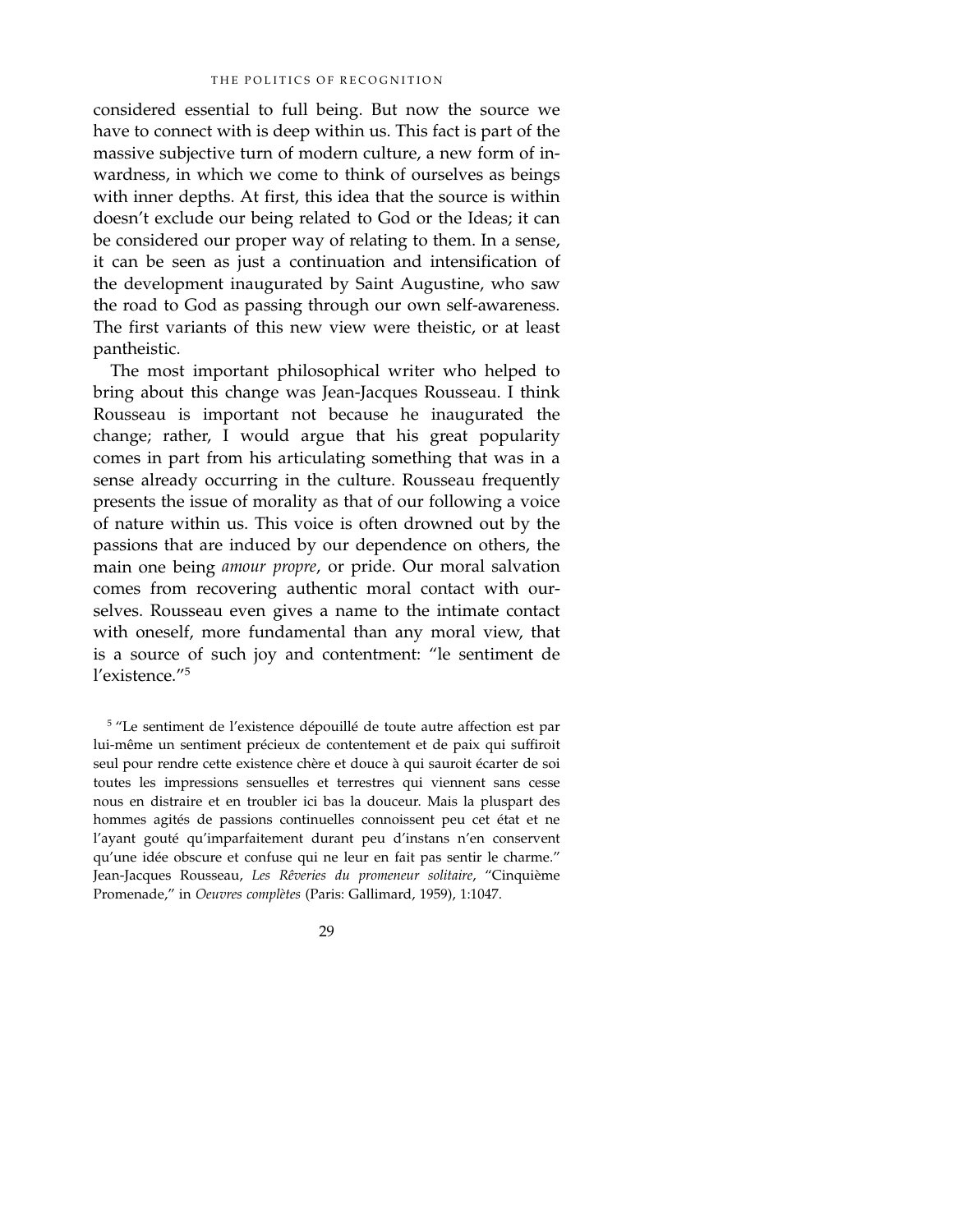The ideal of authenticity becomes crucial owing to a development that occurs after Rousseau, which I associate with the name of Herder—once again, as its major early articulator, rather than its originator. Herder put forward the idea that each of us has an original way of being human: each person has his or her own "measure."6 This idea has burrowed very deep into modern consciousness. It is a new idea. Before the late eighteenth century, no one thought that the differences between human beings had this kind of moral significance. There is a certain way of being human that is *my* way. I am called upon to live my life in this way, and not in imitation of anyone else's life. But this notion gives a new importance to being true to myself. If I am not, I miss the point of my life; I miss what being human is for *me*.

This is the powerful moral ideal that has come down to us. It accords moral importance to a kind of contact with myself, with my own inner nature, which it sees as in danger of being lost, partly through the pressures toward outward conformity, but also because in taking an instrumental stance toward myself, I may have lost the capacity to listen to this inner voice. It greatly increases the importance of this self-contact by introducing the principle of originality: each of our voices has something unique to say. Not only should I not mold my life to the demands of external conformity; I can't even find the model by which to live outside myself. I can only find it within.<sup>7</sup>

<sup>7</sup> John Stuart Mill was influenced by this Romantic current of thought when he made something like the ideal of authenticity the basis for one of his most powerful arguments in *On Liberty*. See especially chapter 3, where he argues that we need something more than a capacity for "apelike imitation": "A person whose desires and impulses are his own—are the expression of his own nature, as it has been developed and modified by his own culture—is said to have a character." "If a person possesses

<sup>&</sup>lt;sup>6</sup> "Jeder Mensch hat ein eigenes Maass, gleichsam eine eigne Stimmung aller seiner sinnlichen Gefühle zu einander." Johann Gottlob Herder, *Ideen*, chap. 7, sec. 1, in *Herders Sämtliche Werke*, ed. Bernard Suphan (Berlin: Weidmann, 1877–1913), 13:291.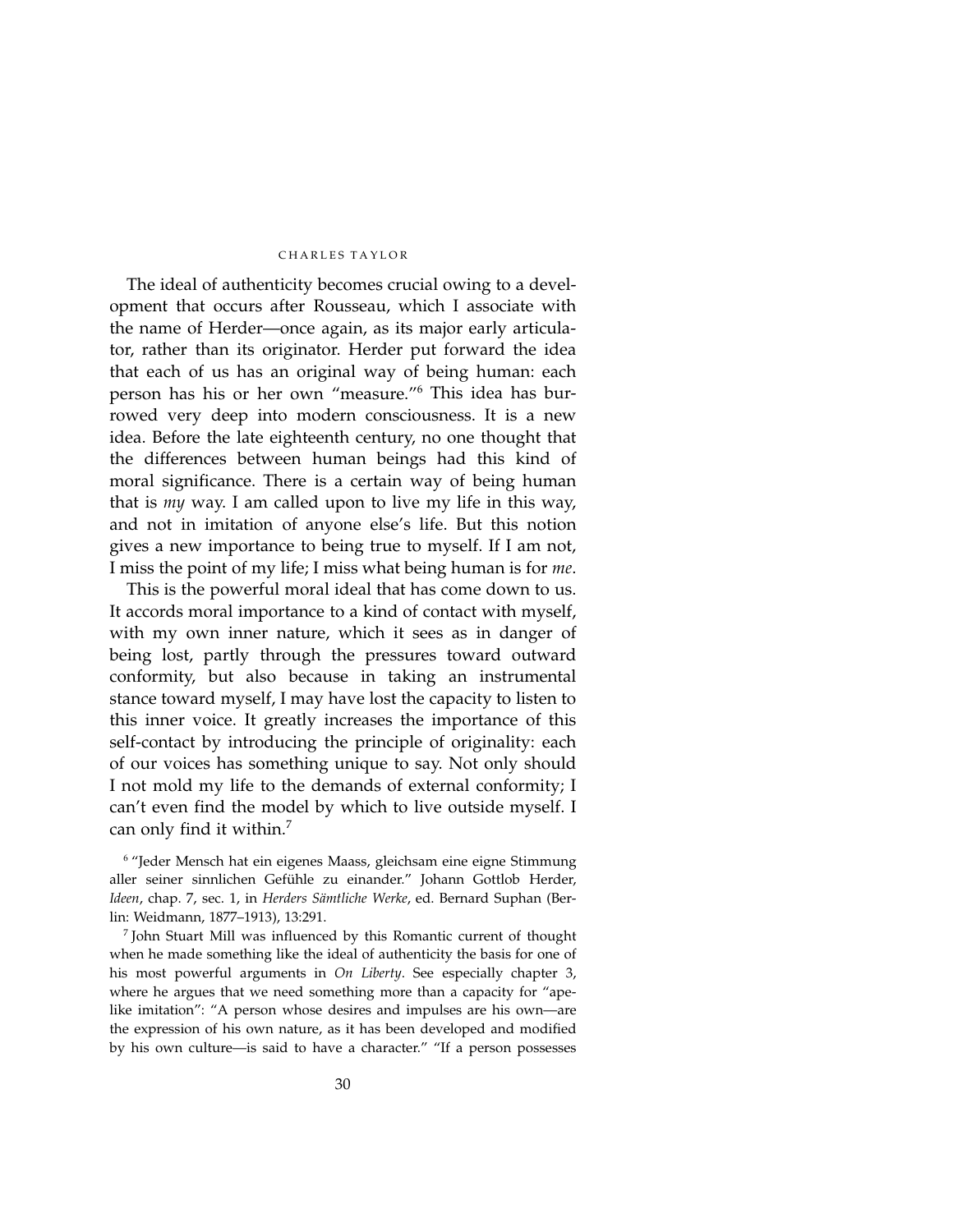# THE POLITICS OF RECOGNITION

Being true to myself means being true to my own originality, which is something only I can articulate and discover. In articulating it, I am also defining myself. I am realizing a potentiality that is properly my own. This is the background understanding to the modern ideal of authenticity, and to the goals of self-fulfillment and self-realization in which the ideal is usually couched. I should note here that Herder applied his conception of originality at two levels, not only to the individual person among other persons, but also to the culture-bearing people among other peoples. Just like individuals, a *Volk* should be true to itself, that is, its own culture. Germans shouldn't try to be derivative and (inevitably) second-rate Frenchmen, as Frederick the Great's patronage seemed to be encouraging them to do. The Slavic peoples had to find their own path. And European colonialism ought to be rolled back to give the peoples of what we now call the Third World their chance to be themselves unimpeded. We can recognize here the seminal idea of modern nationalism, in both benign and malignant forms.

This new ideal of authenticity was, like the idea of dignity, also in part an offshoot of the decline of hierarchical society. In those earlier societies, what we would now call identity was largely fixed by one's social position. That is, the background that explained what people recognized as important to themselves was to a great extent determined by their place in society, and whatever roles or activities attached to this position. The birth of a democratic society doesn't by itself do away with this phenomenon, because people can still define themselves by their social roles. What does decisively undermine this socially derived identification, however, is the ideal of authenticity itself. As this emerges, for instance,

any tolerable amount of common sense and experience, his own mode of laying out his existence is the best, not because it is the best in itself, but because it is his own mode." John Stuart Mill, *Three Essays* (Oxford: Oxford University Press, 1975), pp. 73, 74, 83.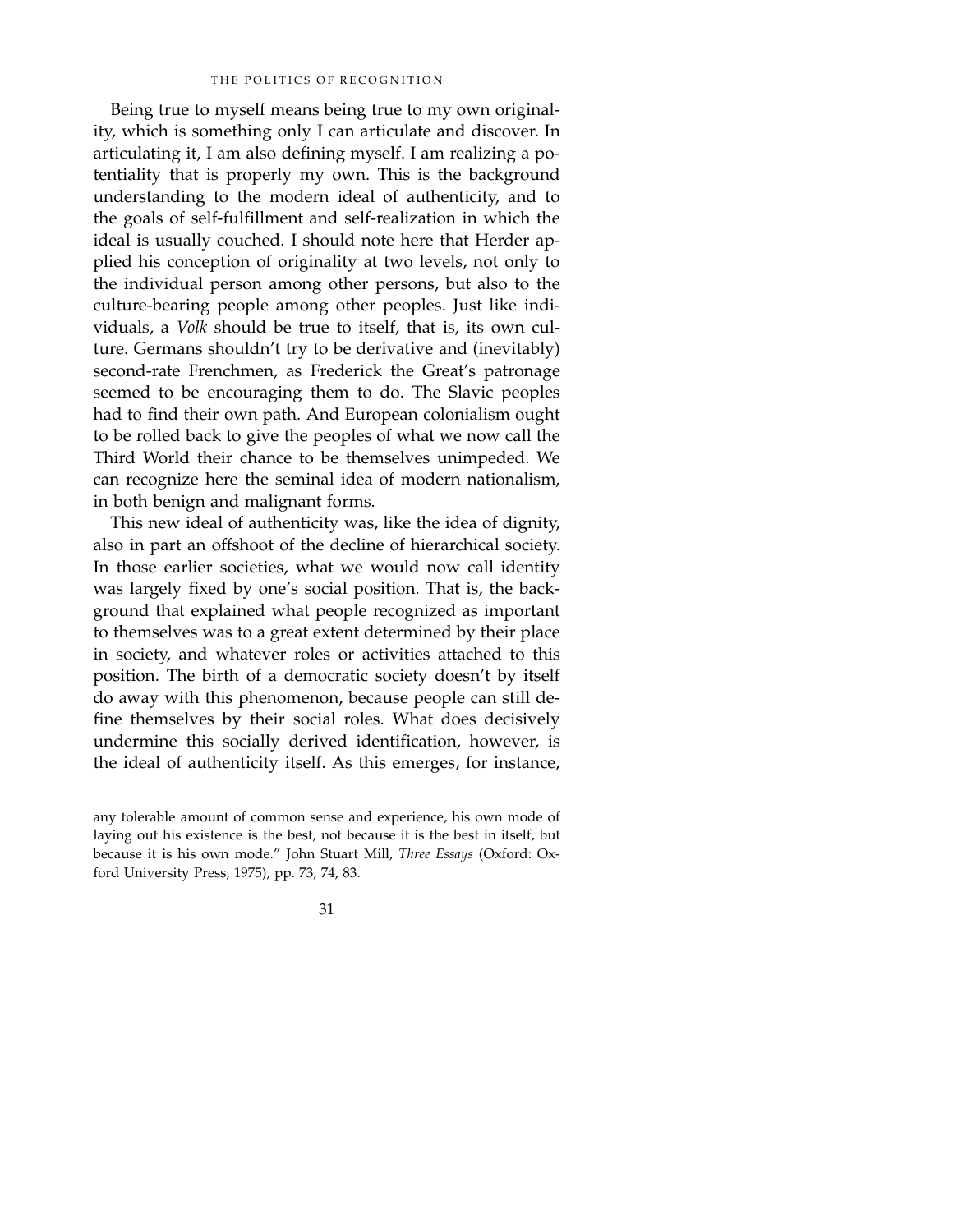with Herder, it calls on me to discover my own original way of being. By definition, this way of being cannot be socially derived, but must be inwardly generated.

But in the nature of the case, there is no such thing as inward generation, monologically understood. In order to understand the close connection between identity and recognition, we have to take into account a crucial feature of the human condition that has been rendered almost invisible by the overwhelmingly monological bent of mainstream modern philosophy.

This crucial feature of human life is its fundamentally *dialogical* character. We become full human agents, capable of understanding ourselves, and hence of defining our identity, through our acquisition of rich human languages of expression. For my purposes here, I want to take *language* in a broad sense, covering not only the words we speak, but also other modes of expression whereby we define ourselves, including the "languages" of art, of gesture, of love, and the like. But we learn these modes of expression through exchanges with others. People do not acquire the languages needed for self-definition on their own. Rather, we are introduced to them through interaction with others who matter to us—what George Herbert Mead called "significant others."<sup>8</sup> The genesis of the human mind is in this sense not monological, not something each person accomplishes on his or her own, but dialogical.

Moreover, this is not just a fact about *genesis*, which can be ignored later on. We don't just learn the languages in dialogue and then go on to use them for our own purposes. We are of course expected to develop our own opinions, outlook, stances toward things, and to a considerable degree through solitary reflection. But this is not how things work with important issues, like the definition of our identity. We

<sup>8</sup> George Herbert Mead, *Mind, Self, and Society* (Chicago: University of Chicago Press, 1934).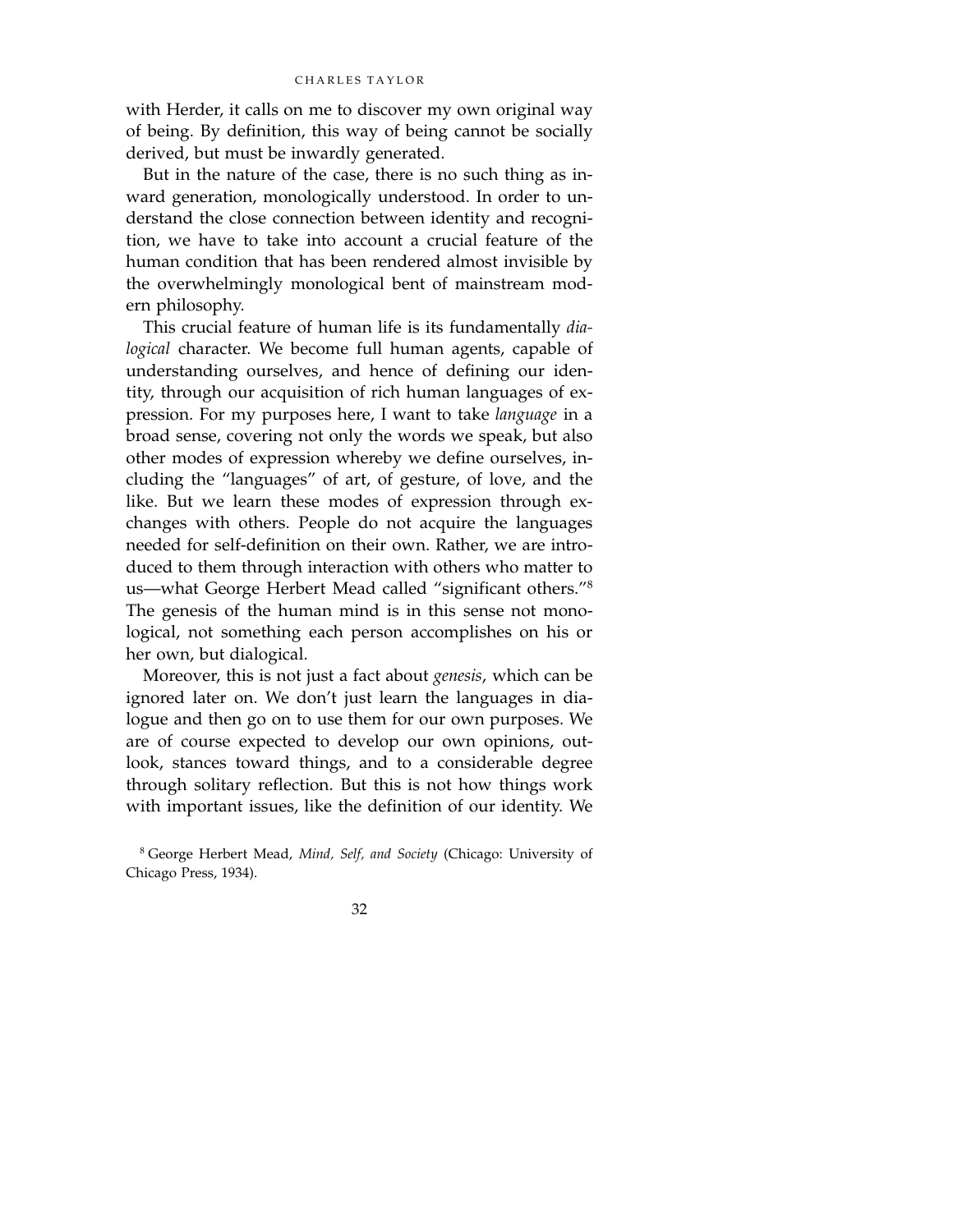define our identity always in dialogue with, sometimes in struggle against, the things our significant others want to see in us. Even after we outgrow some of these others—our parents, for instance—and they disappear from our lives, the conversation with them continues within us as long as we  $live<sup>9</sup>$ 

Thus, the contribution of significant others, even when it is provided at the beginning of our lives, continues indefinitely. Some people may still want to hold on to some form of the monological ideal. It is true that we can never liberate ourselves completely from those whose love and care shaped us early in life, but we should strive to define ourselves on our own to the fullest extent possible, coming as best we can to understand and thus get some control over the influence of our parents, and avoiding falling into any more such dependent relationships. We need relationships to fulfill, but not to define, ourselves.

The monological ideal seriously underestimates the place of the dialogical in human life. It wants to confine it as much as possible to the genesis. It forgets how our understanding of the good things in life can be transformed by our enjoying them in common with people we love; how some goods become accessible to us only through such common enjoyment. Because of this, it would take a great deal of effort, and probably many wrenching break-ups, to *prevent* our identity's being formed by the people we love. Consider what we mean by *identity*. It is who we are, "where we're coming from." As such it is the background against which our tastes and desires and opinions and aspirations make

<sup>9</sup> This inner dialogicality has been explored by M. M. Bakhtin and those who have drawn on his work. See, of Bakhtin, especially *Problems of Dostoyevsky's Poetics*, trans. Caryl Emerson (Minneapolis: University of Minnesota Press, 1984). See also Michael Holquist and Katerina Clark, *Mikhail Bakhtin* (Cambridge, Mass.: Harvard University Press, 1984); and James Wertsch, *Voices of the Mind* (Cambridge, Mass.: Harvard University Press, 1991).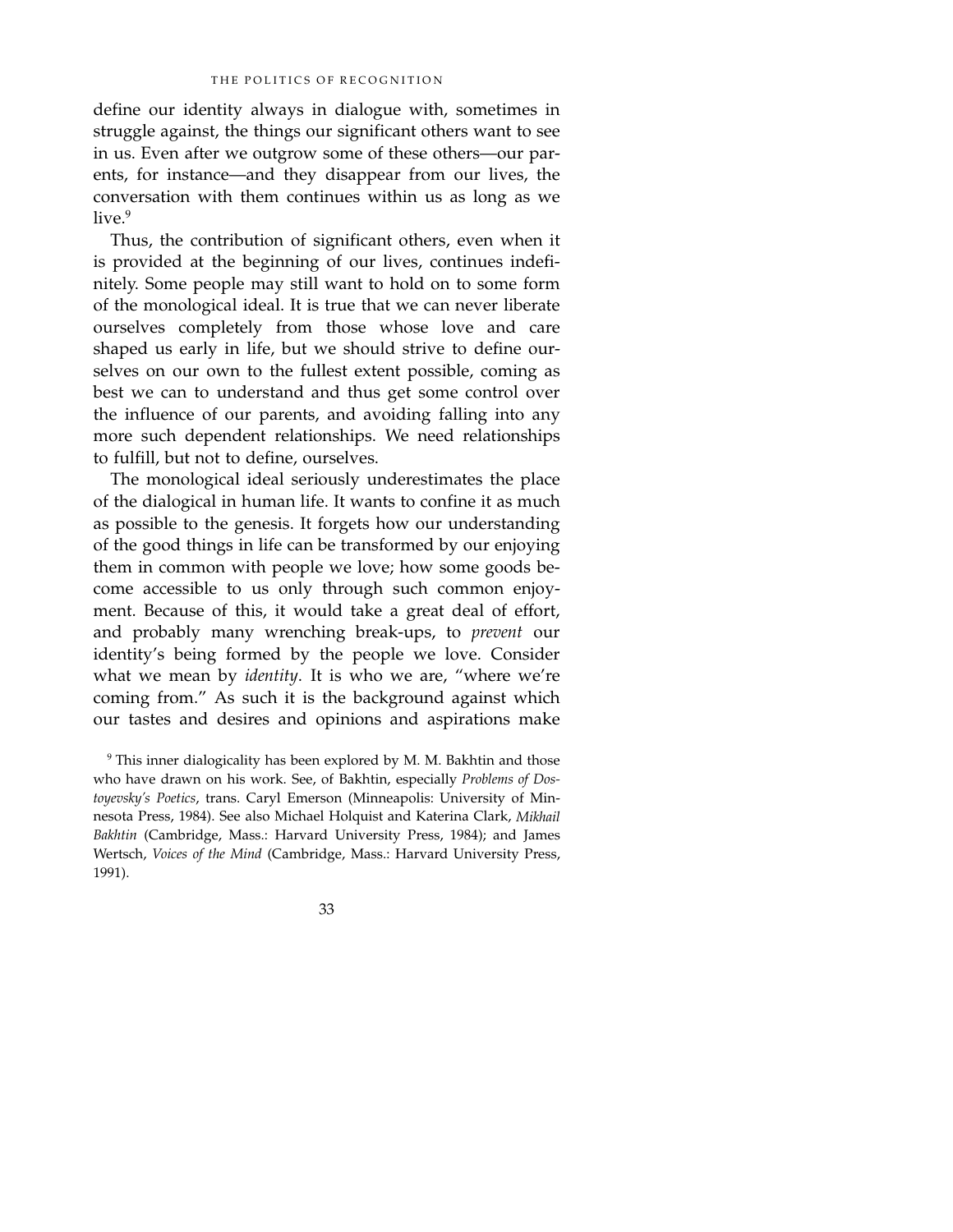sense. If some of the things I value most are accessible to me only in relation to the person I love, then she becomes part of my identity.

To some people this might seem a limitation, from which one might aspire to free oneself. This is one way of understanding the impulse behind the life of the hermit or, to take a case more familiar to our culture, the solitary artist. But from another perspective, we might see even these lives as aspiring to a certain kind of dialogicality. In the case of the hermit, the interlocutor is God. In the case of the solitary artist, the work itself is addressed to a future audience, perhaps still to be created by the work. The very form of a work of art shows its character as *addressed*. <sup>10</sup> But however one feels about it, the making and sustaining of our identity, in the absence of a heroic effort to break out of ordinary existence, remains dialogical throughout our lives.

Thus my discovering my own identity doesn't mean that I work it out in isolation, but that I negotiate it through dialogue, partly overt, partly internal, with others. That is why the development of an ideal of inwardly generated identity gives a new importance to recognition. My own identity crucially depends on my dialogical relations with others.

Of course, the point is not that this dependence on others arose with the age of authenticity. A form of dependence was always there. The socially derived identity was by its very nature dependent on society. But in the earlier age recognition never arose as a problem. General recognition was built into the socially derived identity by virtue of the very fact that it was based on social categories that everyone took for granted. Yet inwardly derived, personal, original identity doesn't enjoy this recognition *a priori*. It has to win it through

 $10$  See Bakhtin, "The Problem of the Text in Linguistics, Philology and the Human Sciences," in *Speech Genres and Other Late Essays*, ed. Caryl Emerson and Michael Holquist (Austin: University of Texas Press, 1986), p. 126, for this notion of a "super-addressee," beyond our existing interlocutors.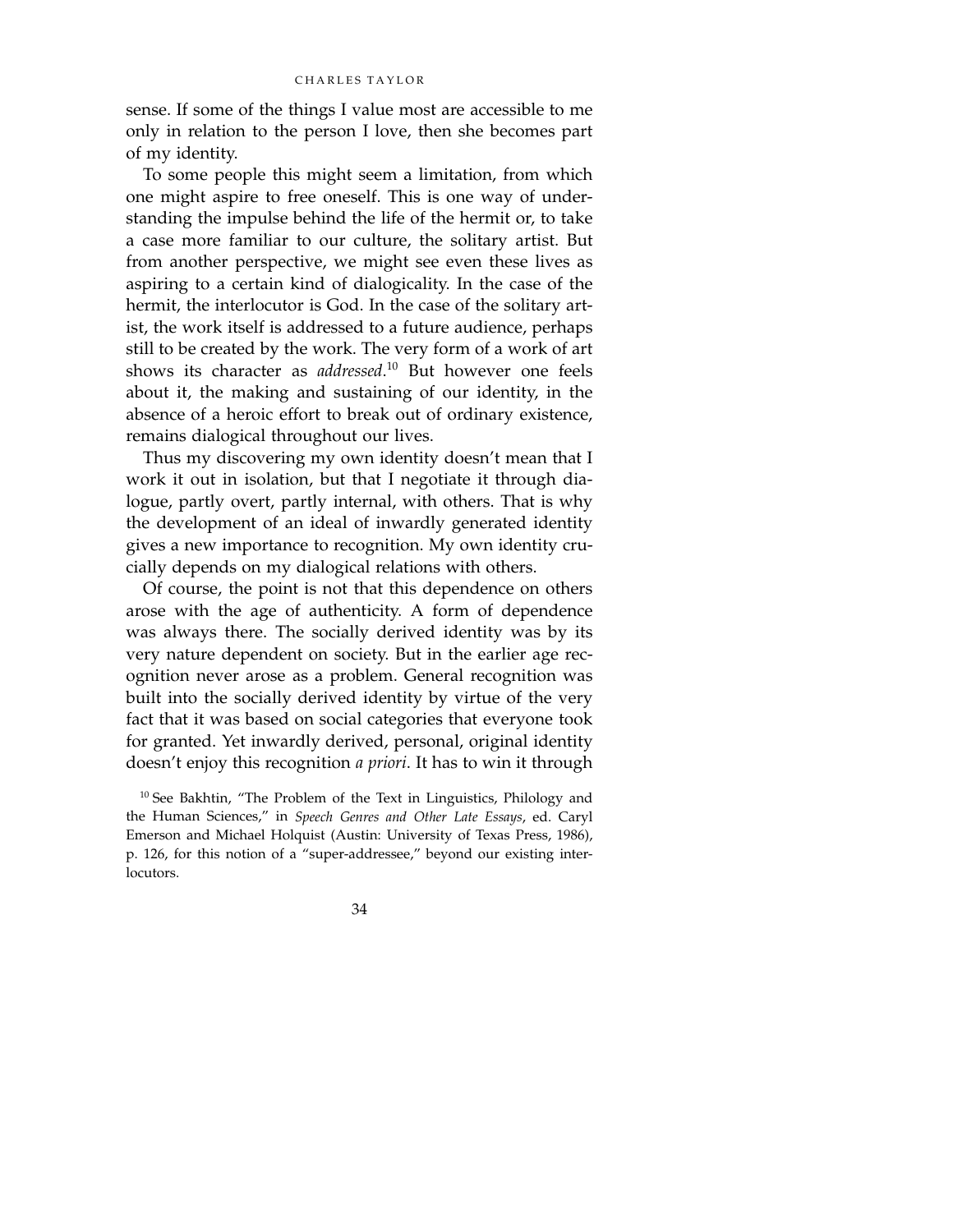exchange, and the attempt can fail. What has come about with the modern age is not the need for recognition but the conditions in which the attempt to be recognized can fail. That is why the need is now acknowledged for the first time. In premodern times, people didn't speak of "identity" and "recognition"—not because people didn't have (what we call) identities, or because these didn't depend on recognition, but rather because these were then too unproblematic to be thematized as such.

It's not surprising that we can find some of the seminal ideas about citizen dignity and universal recognition, even if not in these specific terms, in Rousseau, whom I have wanted to identify as one of the points of origin of the modern discourse of authenticity. Rousseau is a sharp critic of hierarchical honor, of "préférences." In a significant passage of the *Discourse on Inequality*, he pinpoints a fateful moment when society takes a turn toward corruption and injustice, when people begin to desire preferential esteem.<sup>11</sup> By contrast, in republican society, where all can share equally in the light of public attention, he sees the source of health.<sup>12</sup> But

 $11$  Rousseau is describing the first assemblies: "Chacun commença à regarder les autres et à vouloir être regardé soi-même, et l'estime publique eut un prix. Celui qui chantait ou dansait le mieux; le plus beau, le plus fort, le plus adroit ou le plus éloquent devint le plus considéré, et ce fut là le premier pas vers l'inégalité, et vers le vice en même temps." *Discours sur l'origine et les fondements de l'inégalité parmi les hommes* (Paris: Granier-Flammarion, 1971), p. 210.

<sup>12</sup> See, for example, the passage in the *Considerations sur le gouvernement de Pologne* where he describes the ancient public festival, in which all the people took part, in *Du contrat social* (Paris: Garnier, 1962), p. 345; and also the parallel passage in *Lettre à D'Alembert sur les spectacles*, in *Du contrat social*, pp. 224–25. The crucial principle was that there should be no division between performers and spectators, but that all should be seen by all. "Mais quels seront enfin les objets de ces spectacles? Qu'y montrera-t-on? Rien, si l'on veut.... Donnez les spectateurs en spectacles; rendez-les acteurs eux-mêmes; faites que chacun se voie et s'aime dans les autres, que tous en soient mieux unis."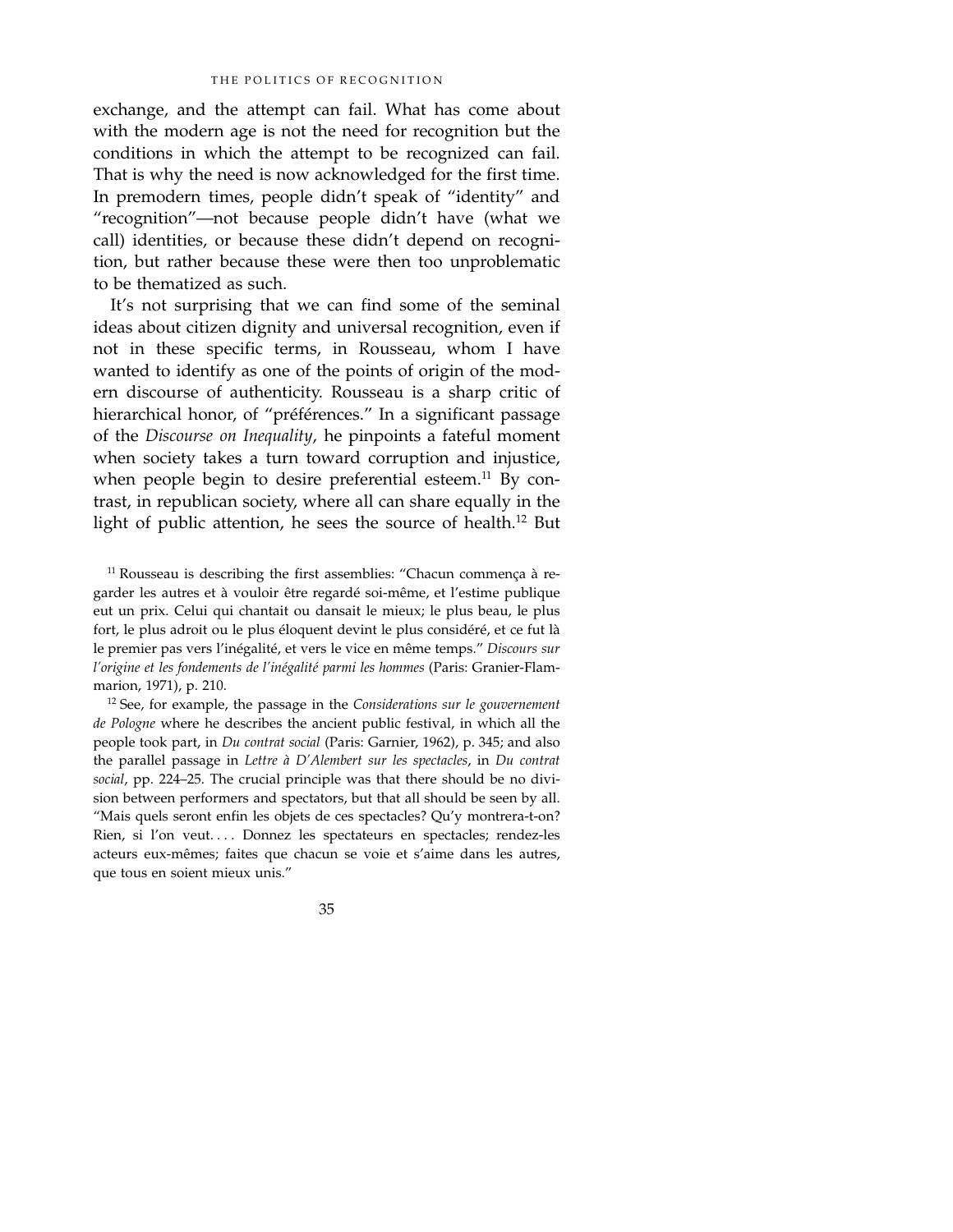the topic of recognition is given its most influential early treatment in Hegel.<sup>13</sup>

The importance of recognition is now universally acknowledged in one form or another; on an intimate plane, we are all aware of how identity can be formed or malformed through the course of our contact with significant others. On the social plane, we have a continuing politics of equal recognition. Both planes have been shaped by the growing ideal of authenticity, and recognition plays an essential role in the culture that has arisen around this ideal.

On the intimate level, we can see how much an original identity needs and is vulnerable to the recognition given or withheld by significant others. It is not surprising that in the culture of authenticity, relationships are seen as the key loci of self-discovery and self-affirmation. Love relationships are not just important because of the general emphasis in modern culture on the fulfillments of ordinary needs. They are also crucial because they are the crucibles of inwardly generated identity.

On the social plane, the understanding that identities are formed in open dialogue, unshaped by a predefined social script, has made the politics of equal recognition more central and stressful. It has, in fact, considerably raised the stakes. Equal recognition is not just the appropriate mode for a healthy democratic society. Its refusal can inflict damage on those who are denied it, according to a widespread modern view, as I indicated at the outset. The projection of an inferior or demeaning image on another can actually distort and oppress, to the extent that the image is internalized. Not only contemporary feminism but also race relations and discussions of multiculturalism are undergirded by the premise that the withholding of recognition can be a form of oppression. We may debate whether this factor has been exagger-

<sup>13</sup> See Hegel, *The Phenomenology of Spirit*, trans. A. V. Miller (Oxford: Oxford University Press, 1977), chap. 4.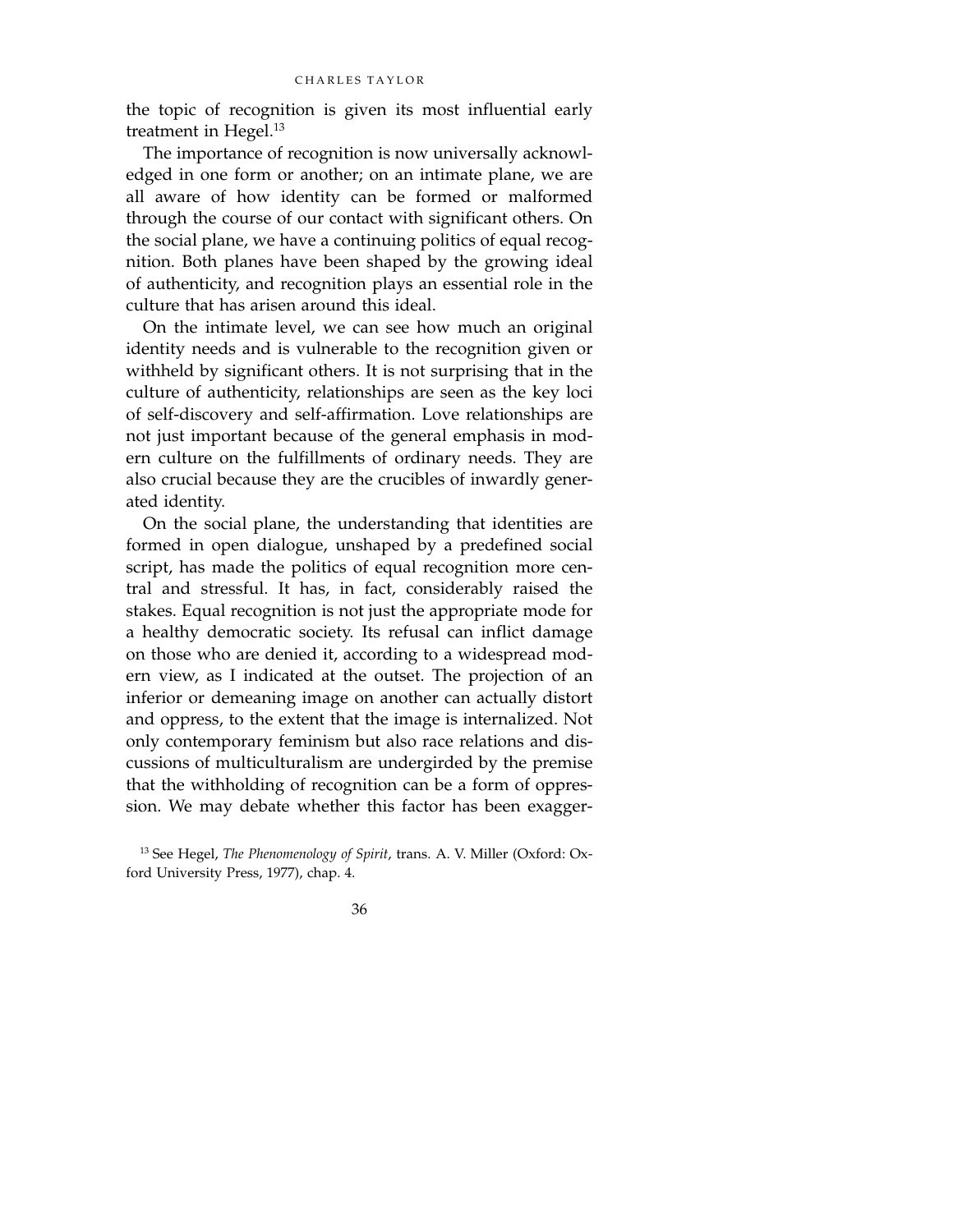# THE POLITICS OF RECOGNITION

ated, but it is clear that the understanding of identity and authenticity has introduced a new dimension into the politics of equal recognition, which now operates with something like its own notion of authenticity, at least so far as the denunciation of other-induced distortions is concerned.

II

And so the discourse of recognition has become familiar to us, on two levels: First, in the intimate sphere, where we understand the formation of identity and the self as taking place in a continuing dialogue and struggle with significant others. And then in the public sphere, where a politics of equal recognition has come to play a bigger and bigger role. Certain feminist theories have tried to show the links between the two spheres.<sup>14</sup>

I want to concentrate here on the public sphere, and try to work out what a politics of equal recognition has meant and could mean.

In fact, it has come to mean two rather different things, connected, respectively, with the two major changes I have been describing. With the move from honor to dignity has come a politics of universalism, emphasizing the equal dignity of all citizens, and the content of this politics has been the equalization of rights and entitlements. What is to be avoided at all costs is the existence of "first-class" and "second-class" citizens. Naturally, the actual detailed measures justified by this principle have varied greatly, and have often

<sup>14</sup> There are a number of strands that have linked these two levels, but perhaps special prominence in recent years has been given to a psychoanalytically oriented feminism, which roots social inequalities in the early upbringing of men and women. See, for instance, Nancy Chodorow, *Feminism and Psychoanalytic Theory* (New Haven: Yale University Press, 1989); and Jessica Benjamin, *Bonds of Love: Psychoanalysis, Feminism and the Problem of Domination* (New York: Pantheon, 1988).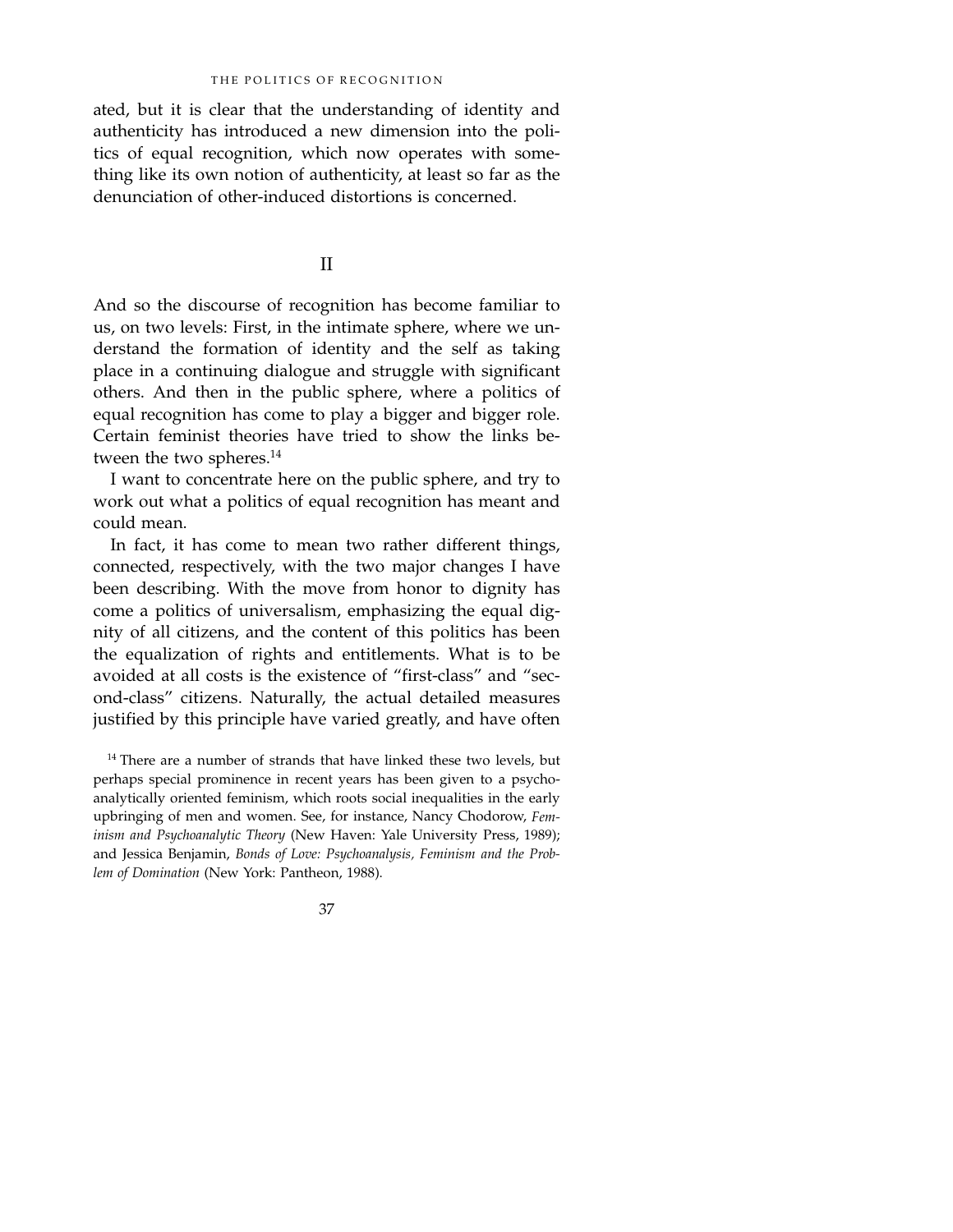been controversial. For some, equalization has affected only civil rights and voting rights; for others, it has extended into the socioeconomic sphere. People who are systematically handicapped by poverty from making the most of their citizenship rights are deemed on this view to have been relegated to second-class status, necessitating remedial action through equalization. But through all the differences of interpretation, the principle of equal citizenship has come to be universally accepted. Every position, no matter how reactionary, is now defended under the colors of this principle. Its greatest, most recent victory was won by the civil rights movement of the 1960s in the United States. It is worth noting that even the adversaries of extending voting rights to blacks in the southern states found some pretext consistent with universalism, such as "tests" to be administered to would-be voters at the time of registration.

By contrast, the second change, the development of the modern notion of identity, has given rise to a politics of difference. There is, of course, a universalist basis to this as well, making for the overlap and confusion between the two. *Everyone* should be recognized for his or her unique identity. But recognition here means something else. With the politics of equal dignity, what is established is meant to be universally the same, an identical basket of rights and immunities; with the politics of difference, what we are asked to recognize is the unique identity of this individual or group, their distinctness from everyone else. The idea is that it is precisely this distinctness that has been ignored, glossed over, assimilated to a dominant or majority identity. And this assimilation is the cardinal sin against the ideal of authenticity.<sup>15</sup>

 $15$  A prime example of this charge from a feminist perspective is Carol Gilligan's critique of Lawrence Kohlberg's theory of moral development, for presenting a view of human development that privileges only one facet of moral reasoning, precisely the one that tends to predominate in boys rather than girls. See Gilligan, *In a Different Voice* (Cambridge, Mass.: Harvard University Press, 1982).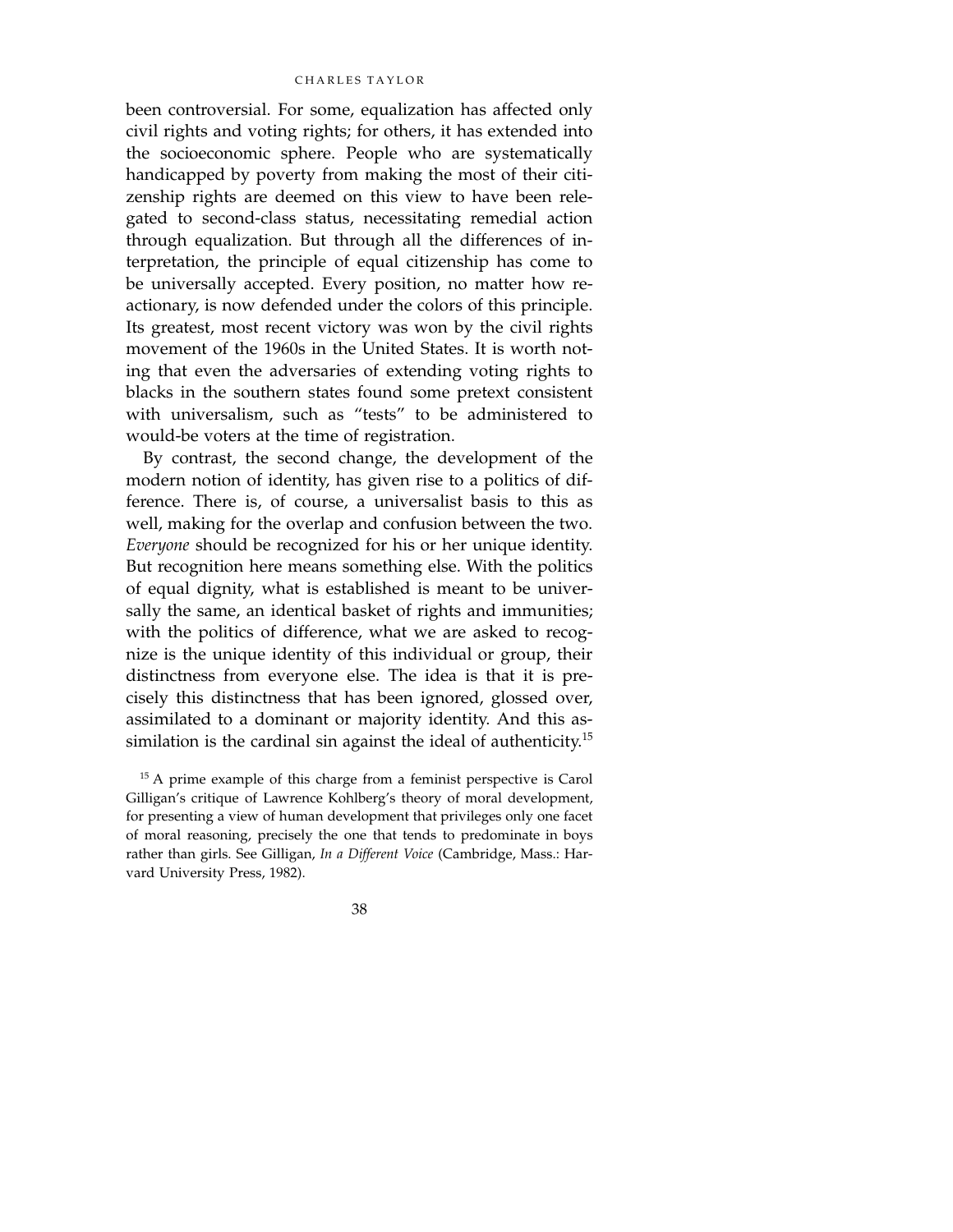# THE POLITICS OF RECOGNITION

Now underlying the demand is a principle of universal equality. The politics of difference is full of denunciations of discrimination and refusals of second-class citizenship. This gives the principle of universal equality a point of entry within the politics of dignity. But once inside, as it were, its demands are hard to assimilate to that politics. For it asks that we give acknowledgment and status to something that is not universally shared. Or, otherwise put, we give due acknowledgment only to what is universally present—everyone has an identity—through recognizing what is peculiar to each. The universal demand powers an acknowledgment of specificity.

The politics of difference grows organically out of the politics of universal dignity through one of those shifts with which we are long familiar, where a new understanding of the human social condition imparts a radically new meaning to an old principle. Just as a view of human beings as conditioned by their socioeconomic plight changed the understanding of second-class citizenship, so that this category came to include, for example, people in inherited poverty traps, so here the understanding of identity as formed in interchange, and as possibly so malformed, introduces a new form of second-class status into our purview. As in the present case, the socioeconomic redefinition justified social programs that were highly controversial. For those who had not gone along with this changed definition of equal status, the various redistributive programs and special opportunities offered to certain populations seemed a form of undue favoritism.

Similar conflicts arise today around the politics of difference. Where the politics of universal dignity fought for forms of nondiscrimination that were quite "blind" to the ways in which citizens differ, the politics of difference often redefines nondiscrimination as requiring that we make these distinctions the basis of differential treatment. So members of aboriginal bands will get certain rights and powers not en-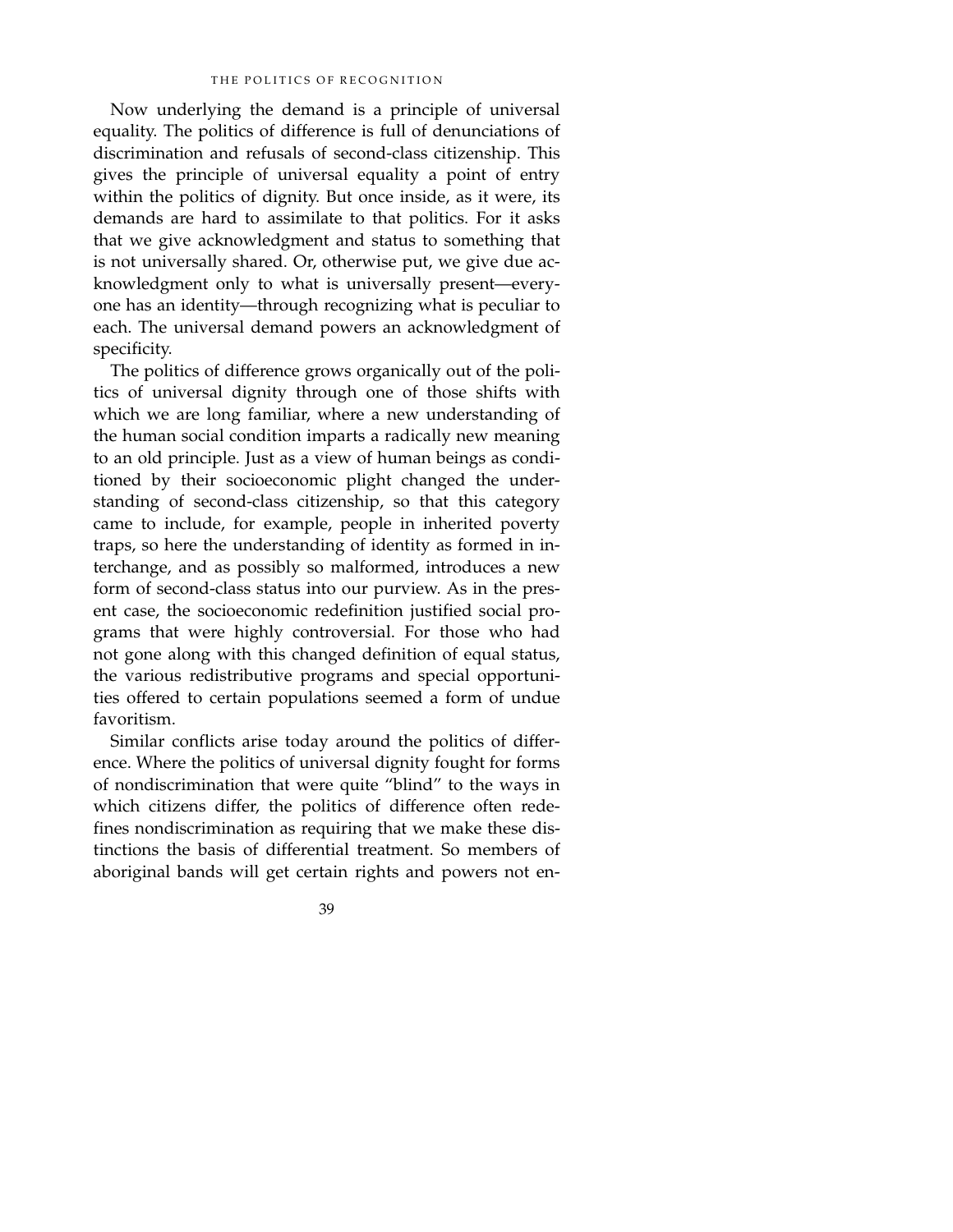joyed by other Canadians, if the demands for native selfgovernment are finally agreed on, and certain minorities will get the right to exclude others in order to preserve their cultural integrity, and so on.

To proponents of the original politics of dignity, this can seem like a reversal, a betrayal, a simple negation of their cherished principle. Attempts are therefore made to mediate, to show how some of these measures meant to accommodate minorities can after all be justified on the original basis of dignity. These arguments can be successful up to a point. For instance, some of the (apparently) most flagrant departures from "difference-blindness" are reverse discrimination measures, affording people from previously unfavored groups a competitive advantage for jobs or places in universities. This practice has been justified on the grounds that historical discrimination has created a pattern within which the unfavored struggle at a disadvantage. Reverse discrimination is defended as a temporary measure that will eventually level the playing field and allow the old "blind" rules to come back into force in a way that doesn't disadvantage anyone. This argument seems cogent enough wherever its factual basis is sound. But it won't justify some of the measures now urged on the grounds of difference, the goal of which is not to bring us back to an eventual "difference-blind" social space but, on the contrary, to maintain and cherish distinctness, not just now but forever. After all, if we're concerned with identity, then what is more legitimate than one's aspiration that it never be lost?<sup>16</sup>

<sup>16</sup> Will Kymlicka, in his very interesting and tightly argued book *Liberalism, Community and Culture* (Oxford: Clarendon Press, 1989), tries to argue for a kind of politics of difference, notably in relation to aboriginal rights in Canada, but from a basis that is firmly within a theory of liberal neutrality. He wants to argue on the basis of certain cultural needs—minimally, the need for an integral and undamaged cultural language with which one can define and pursue his or her own conception of the good life. In certain circumstances, with disadvantaged populations, the integrity of the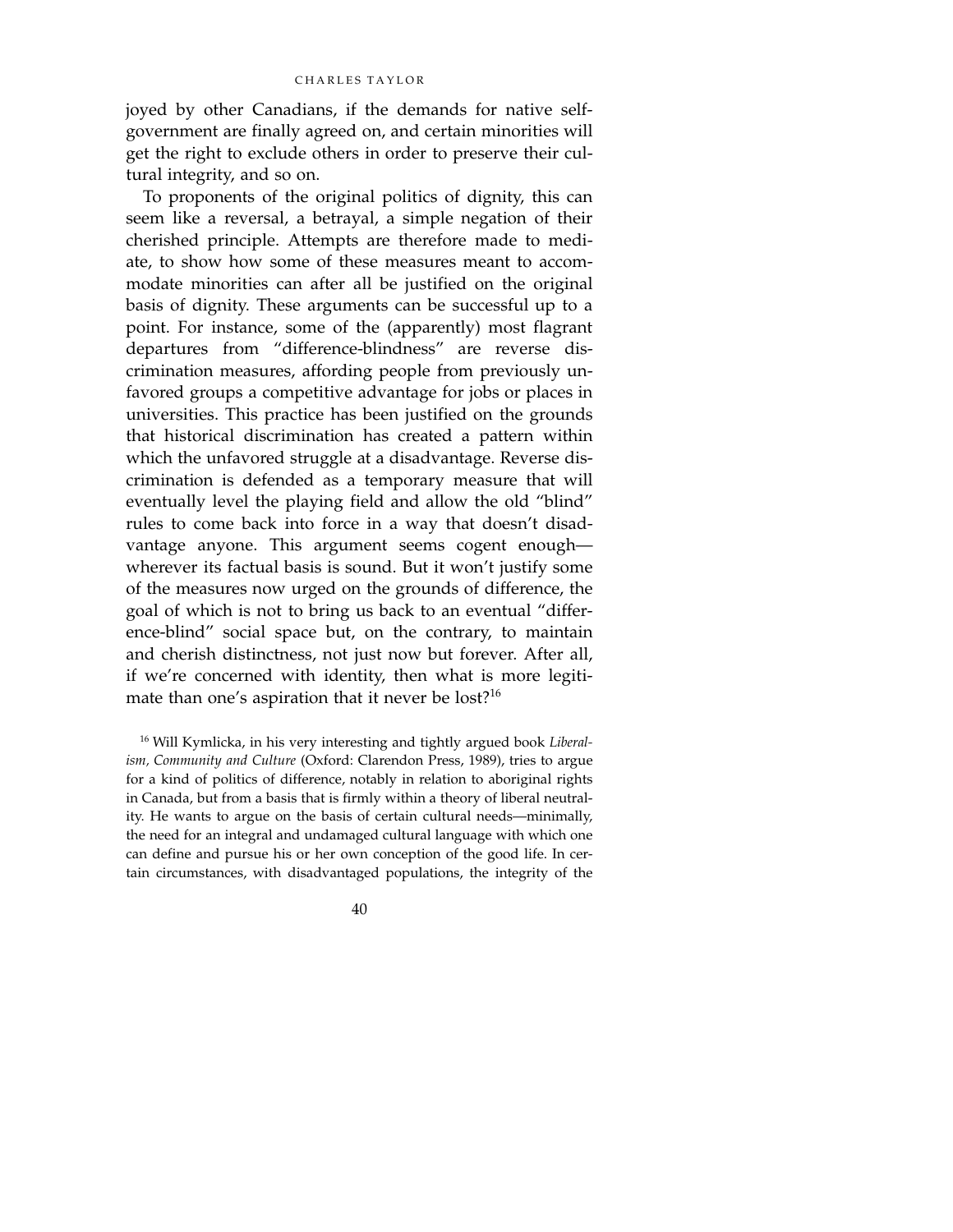# THE POLITICS OF RECOGNITION

So even though one politics springs from the other, by one of those shifts in the definition of key terms with which we're familiar, the two diverge quite seriously from each other. One basis for the divergence comes out even more clearly when we go beyond what each requires that we acknowledge—certain universal rights in one case, a particular identity on the other—and look at the underlying intuitions of value.

The politics of equal dignity is based on the idea that all humans are equally worthy of respect. It is underpinned by a notion of what in human beings commands respect, however we may try to shy away from this "metaphysical" background. For Kant, whose use of the term *dignity* was one of the earliest influential evocations of this idea, what commanded respect in us was our status as rational agents, capable of directing our lives through principles.17 Something like this has been the basis for our intuitions of equal dignity ever since, though the detailed definition of it may have changed.

Thus, what is picked out as of worth here is a *universal human potential*, a capacity that all humans share. This potential, rather than anything a person may have made of it, is what ensures that each person deserves respect. Indeed, our sense of the importance of potentiality reaches so far that we

<sup>17</sup> See Kant, *Grundlegung der Metaphysik der Sitten* (Berlin: Gruyter, 1968; reprint of the Berlin Academy edition), p. 434.

culture may require that we accord them more resources or rights than others. The argument is quite parallel to that made in relation to socioeconomic inequalities that I mentioned above.

But where Kymlicka's interesting argument fails to recapture the actual demands made by the groups concerned—say Indian bands in Canada, or French-speaking Canadians—is with respect to their goal of survival. Kymlicka's reasoning is valid (perhaps) for *existing* people who find themselves trapped within a culture under pressure, and can flourish within it or not at all. But it doesn't justify measures designed to ensure survival through indefinite future generations. For the populations concerned, however, that is what is at stake. We need only think of the historical resonance of "la survivance" among French Canadians.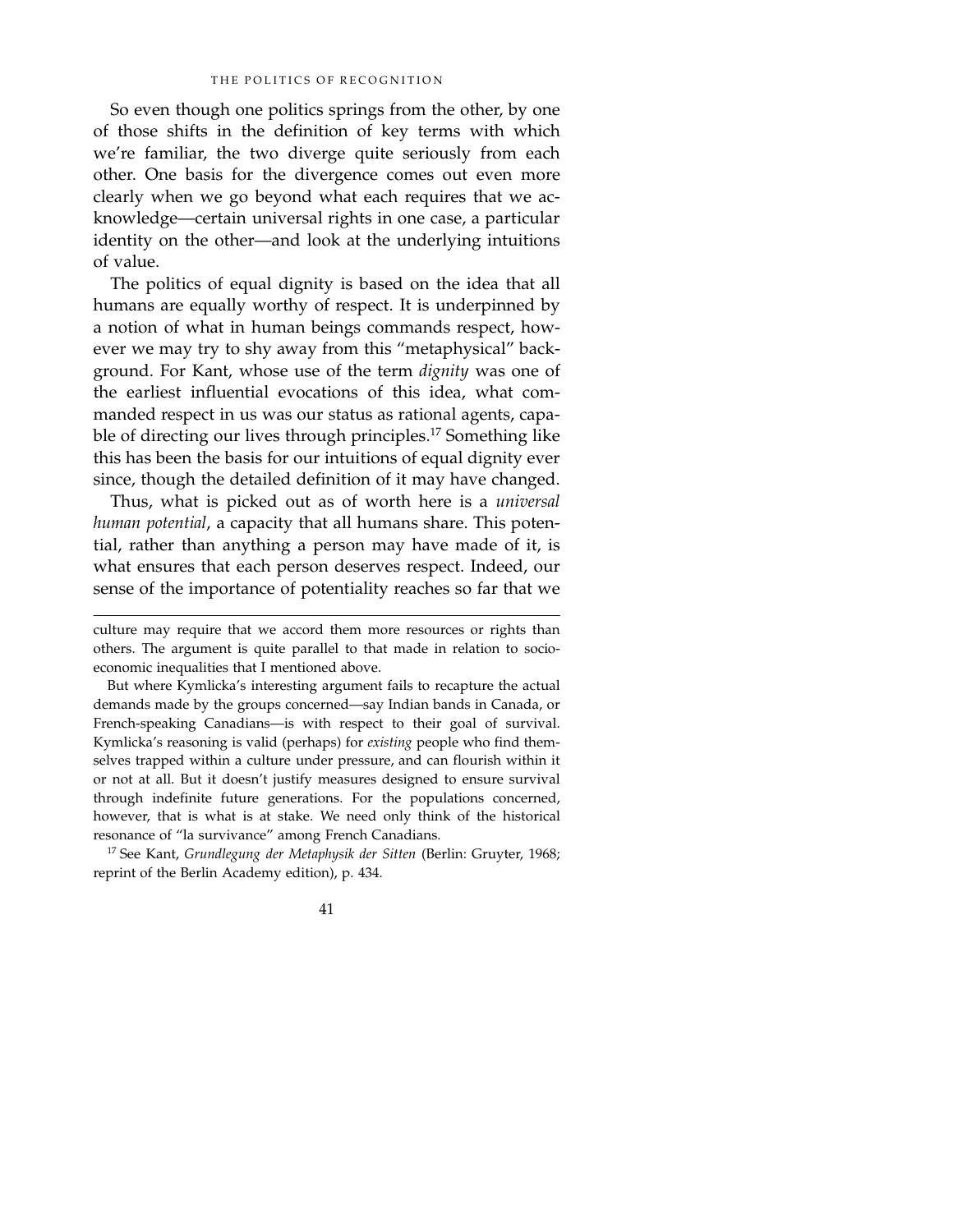extend this protection even to people who through some circumstance that has befallen them are incapable of realizing their potential in the normal way—handicapped people, or those in a coma, for instance.

In the case of the politics of difference, we might also say that a universal potential is at its basis, namely, the potential for forming and defining one's own identity, as an individual, and also as a culture. This potentiality must be respected equally in everyone. But at least in the intercultural context, a stronger demand has recently arisen: that one accord equal respect to actually evolved cultures. Critiques of European or white domination, to the effect that they have not only suppressed but failed to appreciate other cultures, consider these depreciatory judgments not only factually mistaken but somehow morally wrong. When Saul Bellow is famously quoted as saying something like, "When the Zulus produce a Tolstoy we will read him,"18 this is taken as a quintessential statement of European arrogance, not just because Bellow is allegedly being *de facto* insensitive to the value of Zulu culture, but frequently also because it is seen to reflect a denial in principle of human equality. The possibility that the Zulus, while having the same potential for culture formation as anyone else, might nevertheless have come up with a culture that is less valuable than others is ruled out from the start. Even to entertain this possibility is to deny human equality. Bellow's error here, then, would not be a (possibly insensitive) particular mistake in evaluation, but a denial of a fundamental principle.

To the extent that this stronger reproach is in play, the demand for equal recognition extends beyond an acknowledgment of the equal value of all humans potentially, and comes to include the equal value of what they have made of this

 $18$  I have no idea whether this statement was actually made in this form by Saul Bellow, or by anyone else. I report it only because it captures a widespread attitude, which is, of course, why the story had currency in the first place.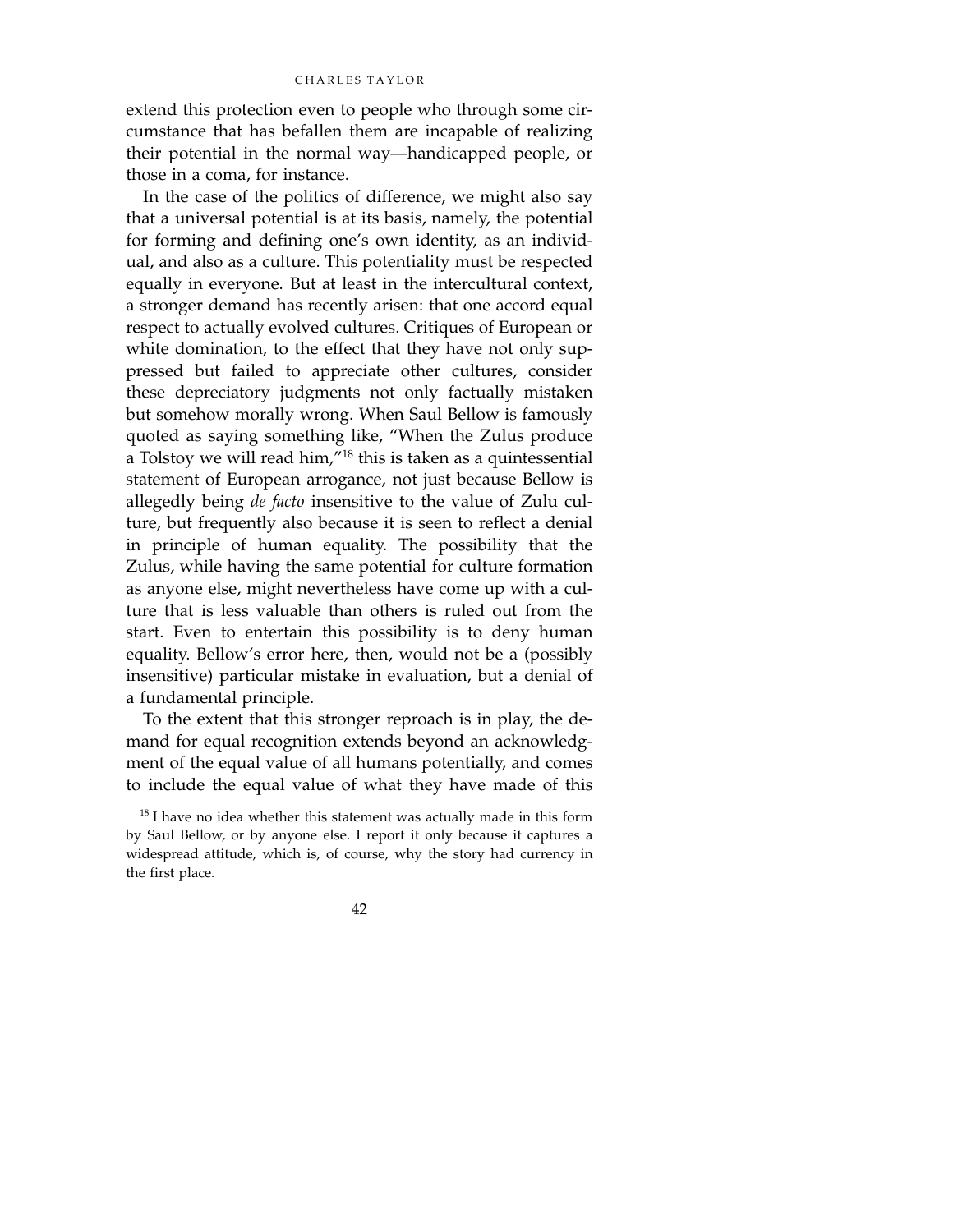potential in fact. This creates a serious problem, as we shall see below.

These two modes of politics, then, both based on the notion of equal respect, come into conflict. For one, the principle of equal respect requires that we treat people in a difference-blind fashion. The fundamental intuition that humans command this respect focuses on what is the same in all. For the other, we have to recognize and even foster particularity. The reproach the first makes to the second is just that it violates the principle of nondiscrimination. The reproach the second makes to the first is that it negates identity by forcing people into a homogeneous mold that is untrue to them. This would be bad enough if the mold were itself neutral nobody's mold in particular. But the complaint generally goes further. The claim is that the supposedly neutral set of difference-blind principles of the politics of equal dignity is in fact a reflection of one hegemonic culture. As it turns out, then, only the minority or suppressed cultures are being forced to take alien form. Consequently, the supposedly fair and difference-blind society is not only inhuman (because suppressing identities) but also, in a subtle and unconscious way, itself highly discriminatory.<sup>19</sup>

This last attack is the cruelest and most upsetting of all. The liberalism of equal dignity seems to have to assume that there are some universal, difference-blind principles. Even though we may not have defined them yet, the project of

<sup>19</sup> One hears both kinds of reproach today. In the context of some modes of feminism and multiculturalism, the claim is the strong one, that the hegemonic culture discriminates. In the Soviet Union, however, alongside a similar reproach leveled at the hegemonic Great Russian culture, one also hears the complaint that Marxist-Leninist communism has been an alien imposition on all equally, even on Russia itself. The communist mold, on this view, has been truly nobody's. Solzhenitsyn has made this claim, but it is voiced by Russians of a great many different persuasions today, and has something to do with the extraordinary phenomenon of an empire that has broken apart through the quasi-secession of its metropolitan society.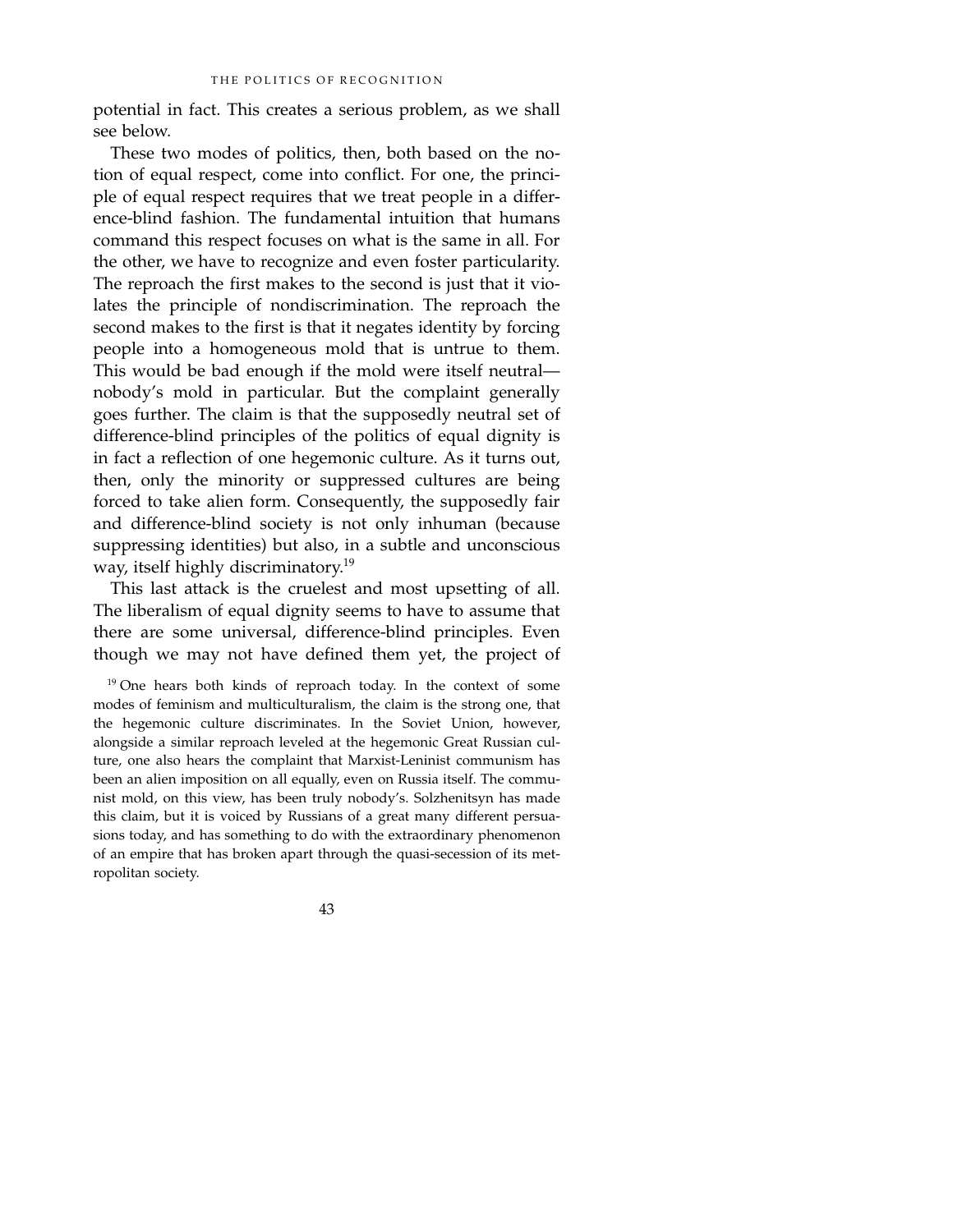defining them remains alive and essential. Different theories may be put forward and contested—and a number have been proposed in our day<sup>20</sup>—but the shared assumption of the different theories is that one such theory is right.

The charge leveled by the most radical forms of the politics of difference is that "blind" liberalisms are themselves the reflection of particular cultures. And the worrying thought is that this bias might not just be a contingent weakness of all hitherto proposed theories, that the very idea of such a liberalism may be a kind of pragmatic contradiction, a particularism masquerading as the universal.

I want now to try to move, gently and gingerly, into this nest of issues, glancing at some of the important stages in the emergence of these two kinds of politics in Western societies. I will first look at the politics of equal dignity.

# III

The politics of equal dignity has emerged in Western civilization in two ways, which we could associate with the names of two standard-bearers, Rousseau and Kant. This doesn't mean that all instances of each have been influenced by these masters (though that is arguably true for the Rousseauean branch), just that Rousseau and Kant are prominent early exponents of the two models. Looking at the two models should enable us to gauge to what extent they are guilty of the charge of imposing a false homogeneity.

I stated earlier, at the end of the first section, that I thought that Rousseau could be seen as one of the originators of the discourse of recognition. I say this not because he

<sup>20</sup> See John Rawls, *A Theory of Justice* (Cambridge, Mass.: Harvard University Press, 1971); Ronald Dworkin, *Taking Rights Seriously* (London: Duckworth, 1977) and *A Matter of Principle* (Cambridge, Mass.: Harvard University Press, 1985); and Jürgen Habermas, *Theorie des kommunikativen Handelns* (Frankfurt: Suhrkamp, 1981).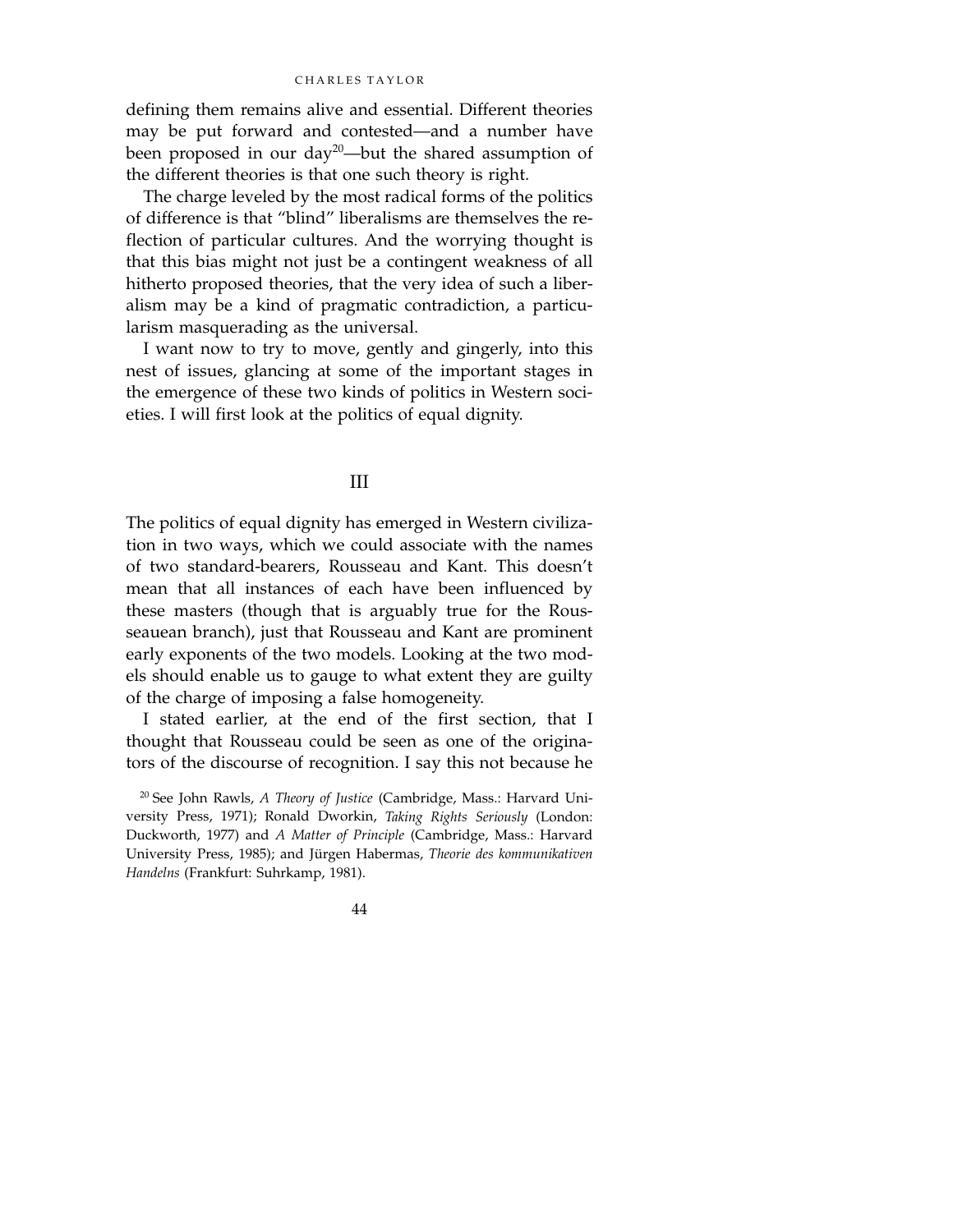uses the term, but because he begins to think out the importance of equal respect, and, indeed, deems it indispensable for freedom. Rousseau, as is well known, tends to oppose a condition of freedom-in-equality to one characterized by hierarchy and other-dependence. In this state, one is dependent on others not just because they wield political power, or because one needs them for survival or success in one's cherished projects, but above all because one craves their esteem. The other-dependent person is a slave to "opinion."

This idea is one of the keys to the connection that Rousseau assumes between other-dependence and hierarchy. Logically, these two things would seem separable. Why can't there be other-dependence in conditions of equality? It seems that for Rousseau this cannot be, because he associates other-dependence with the need for others' good opinion, which in turn is understood in the framework of the traditional conception of honor, that is, as intrinsically bound up with "préférences." The esteem we seek in this condition is intrinsically differential. It is a positional good.

It is because of this crucial place of honor within it that the depraved condition of mankind has a paradoxical combination of properties such that we are unequal in power, and yet *all* dependent on others—not just the slave on the master, but also the master on the slave. This point is frequently made. The second sentence of *The Social Contract*, after the famous first line about men being born free and yet being everywhere in chains, runs: "Tel se croit le maître des autres, qui ne laisse pas d'être plus esclave qu'eux [One thinks himself the master of others, and still remains a greater slave than they]."21 And in *Emile* Rousseau tells us that in this condition of dependence, "maître et esclave se dépravent mutuellement [master and slave corrupt each other]."<sup>22</sup> If

<sup>21</sup> *The Social Contract and Discourses*, trans. G.D.H. Cole (New York: E. P. Dutton, 1950), pp. 3–4.

<sup>22</sup> *Emile* (Paris: Garnier, 1964), Bk. 2, p. 70.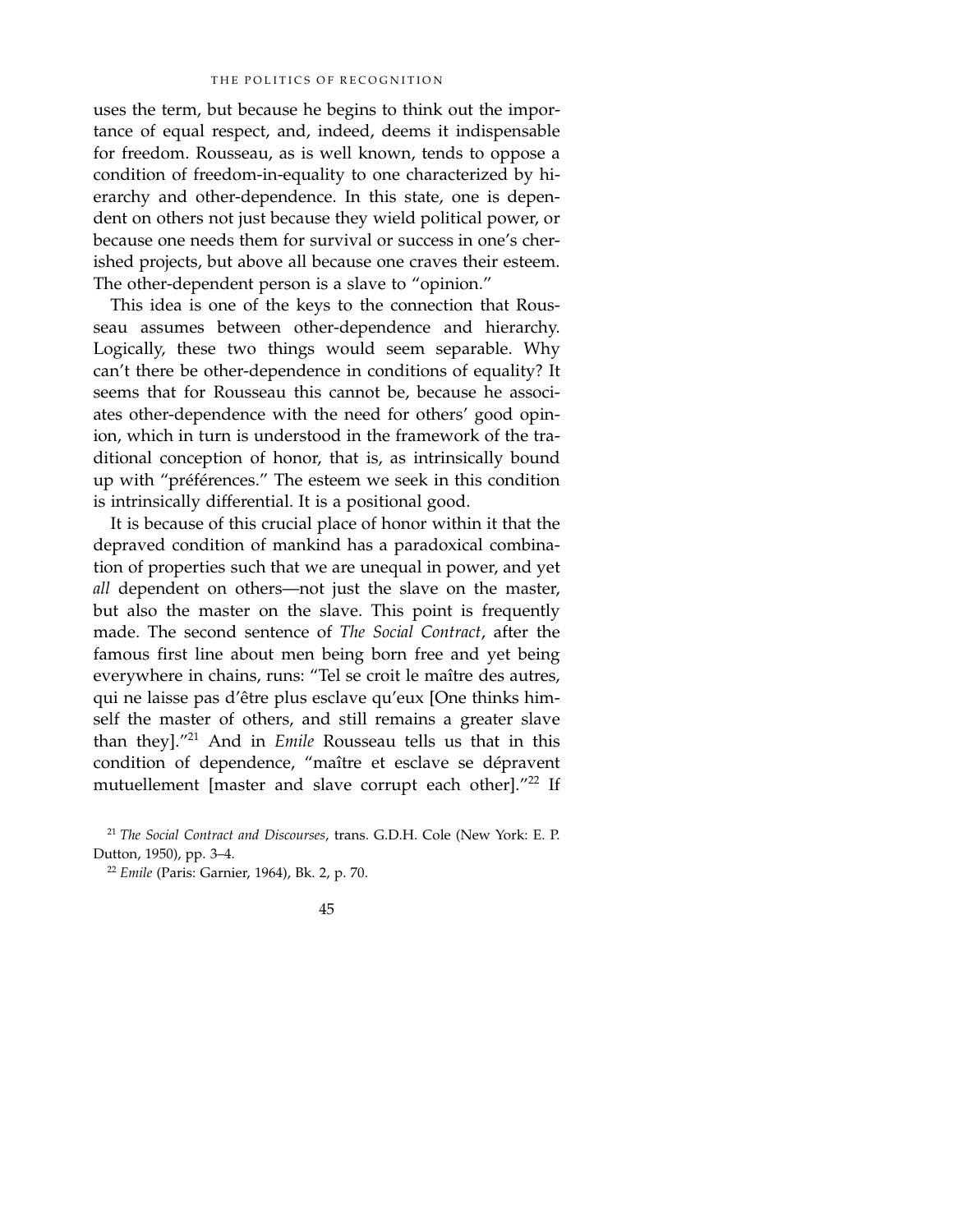it were simply a question of brute power, one might think the master free at the expense of the slave. But in a system of hierarchical honor, the deference of the lower orders is essential.

Rousseau often sounds like the Stoics, who undoubtedly influenced him. He identifies pride (*amour propre*) as one of the great sources of evil. But he doesn't end up where the Stoics do. There is a long-standing discourse on pride, both Stoic and Christian, that recommends that we completely overcome our concern for the good opinion of others. We are asked to step outside this dimension of human life, in which reputations are sought, gained, and unmade. How you appear in public space should be of no concern to you. Rousseau sometimes sounds as if he is endorsing this line. In particular, it is part of his own self-dramatization that he could maintain his integrity in the face of undeserved hostility and calumny from the world. But when we look at his accounts of a potentially good society, we can see that esteem does still play a role in them, that people live very much in the public gaze. In a functioning republic, the citizens do care very much what others think. In a passage of the *Considerations on the Government of Poland*, Rousseau describes how ancient legislators took care to attach citizens to their fatherland. One of the means used to achieve this connection was public games. Rousseau speaks of the prizes with which,

aux acclamations de toute la Grèce, on couronnoit les vainqueurs dans leurs jeux qui, les embrasant continuellement d'émulation et de gloire, portèrent leur courage et leurs vertus à ce degré d'énergie dont rien aujourd'hui ne nous donne l'idée, et qu'il n'appartient pas même aux modernes de croire.

[Successful contestants in Greek games were crowned amidst applause from all their fellow-citizens—these are the things that, by constantly re-kindling the spirit of emulation and the love of glory, raised Greek courage and Greek virtues to a level of strenuousness of which nothing existing today can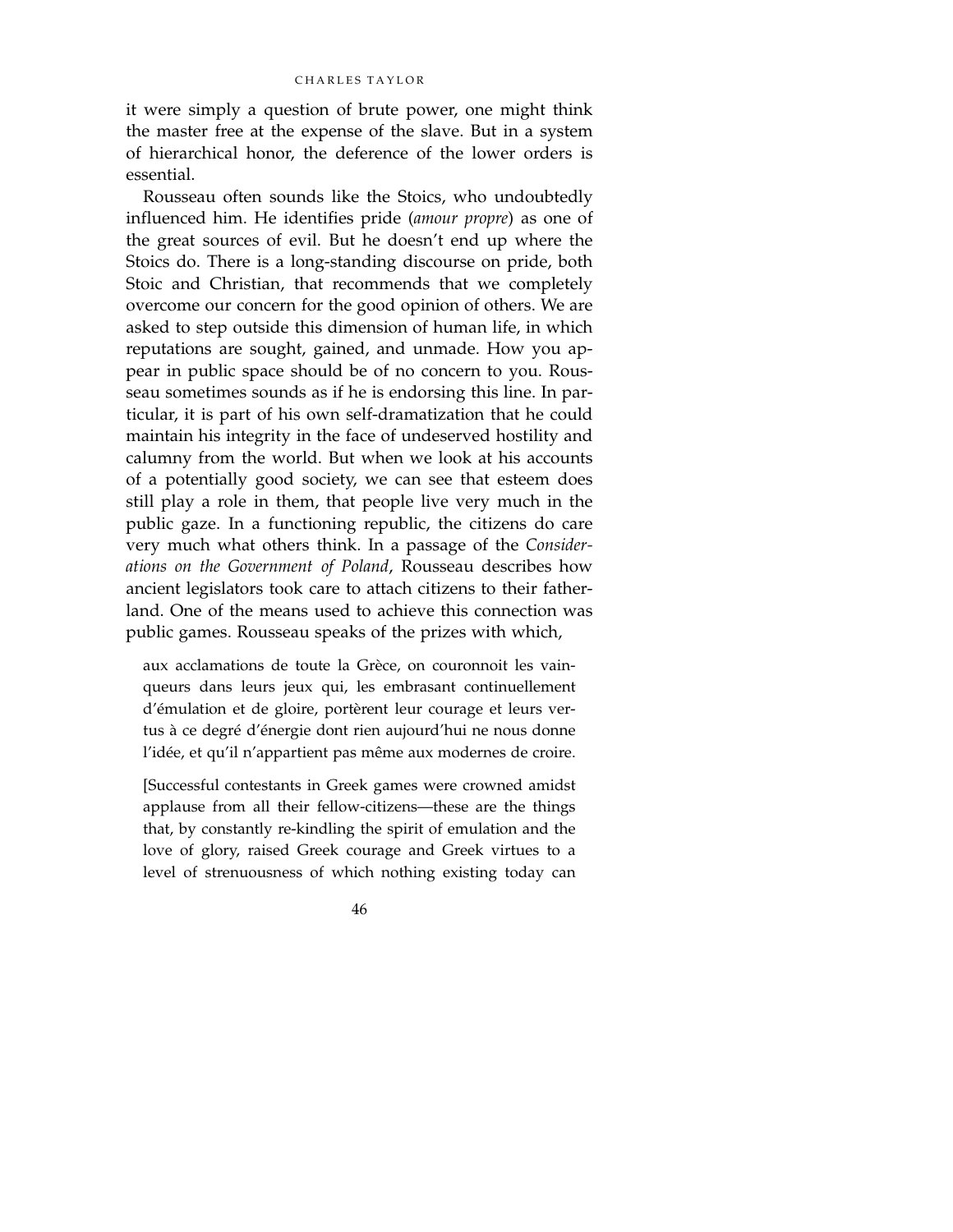give us even a remote idea—which, indeed, strikes modern men as beyond belief.]<sup>23</sup>

Glory, public recognition, mattered very much here. Moreover, the effect of their mattering was highly beneficent. Why is this so, if modern honor is such a negative force?

The answer seems to be equality, or, more exactly, the balanced reciprocity that underpins equality. One might say (though Rousseau didn't) that in these ideal republican contexts, everyone did depend on everyone else, but all did so equally. Rousseau is arguing that the key feature of these events, games, festivals, and recitations, which made them sources of patriotism and virtue, was the total lack of differentiation or distinction between different classes of citizen. They took place in the open air, and they involved everyone. People were both spectator and show. The contrast drawn in this passage is with modern religious services in enclosed churches, and above all with modern theater, which operates in closed halls, which you have to pay to get into, and consists of a special class of professionals making presentations to others.

This theme is central to the *Letter to D'Alembert*, where again Rousseau contrasts modern theater and the public festivals of a true republic. The latter take place in the open air. Here he makes it clear that the identity of spectator and performer is the key to these virtuous assemblies.

Mais quels seront les objets de ces spectacles? Qu'y montrerat-on? Rien, si l'on veut. Avec la liberté, partout où régne l'affluence, le bien-être y régne aussi. Plantez au milieu d'une place un piquet couronné de fleurs, rassemblez-y le peuple, et vous aurez une fête. Faîtes mieux encore: donnez les spectateurs en spectacle; rendez-les acteurs eux-mêmes; faîtes que

<sup>23</sup> *Considerations sur le gouvernement de Pologne*, p. 345; *Considerations on the Government of Poland*, trans. Wilmoore Kendall (Indianapolis: Bobbs-Merrill, 1972), p. 8.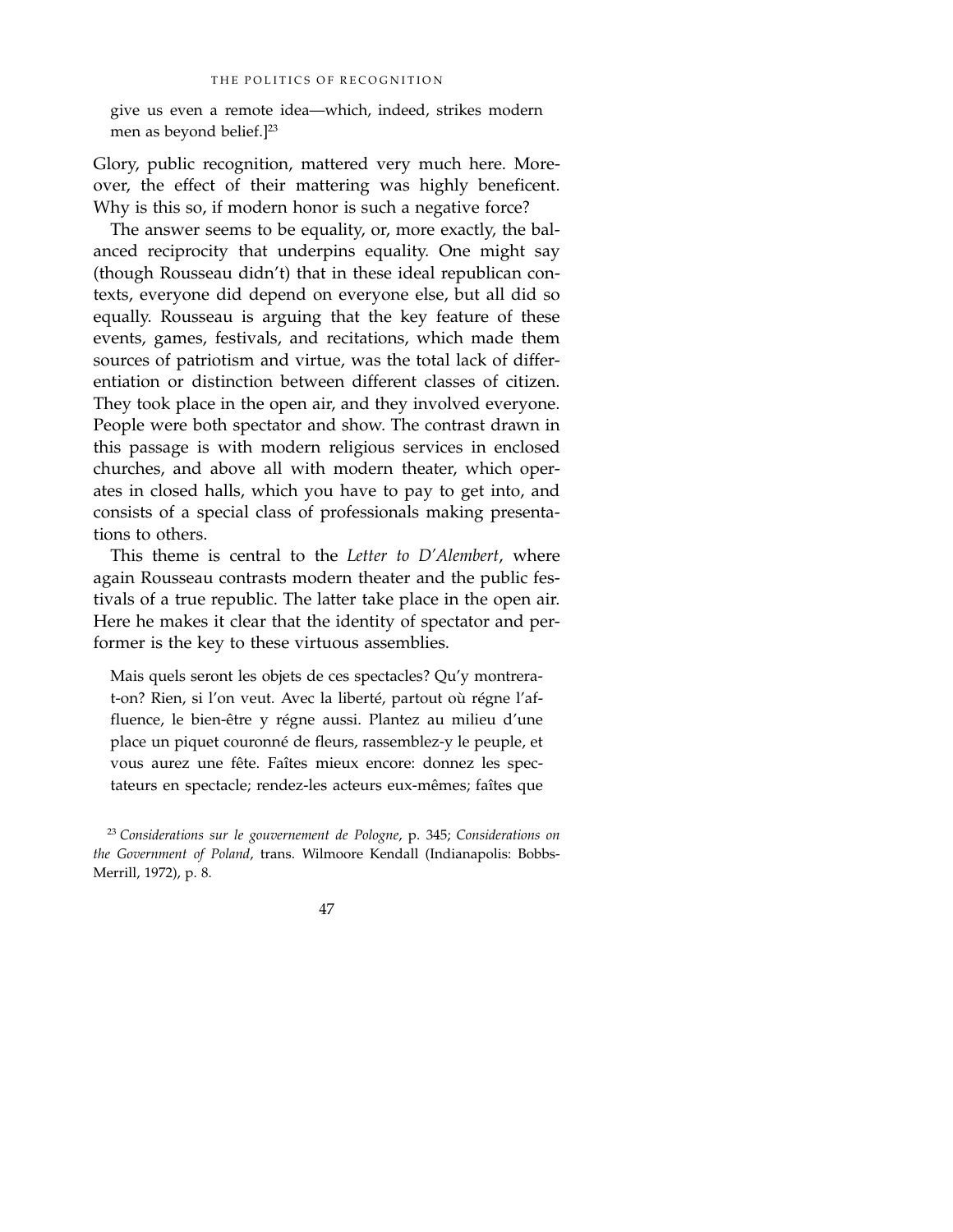chacun se voie et s'aime dans les autres, afin que tous en soient mieux unis.

[But what then will be the objects of these entertainments? What will be shown in them? Nothing, if you please. With liberty, wherever abundance reigns, well-being also reigns. Plant a stake crowned with flowers in the middle of a square; gather the people together there, and you will have a festival. Do better yet; let the spectators become an entertainment to themselves; make them actors themselves; do it so that each sees and loves himself in the others so that all will be better united.<sup>[24</sup>

Rousseau's underlying, unstated argument would seem to be this: A perfectly balanced reciprocity takes the sting out of our dependence on opinion, and makes it compatible with liberty. Complete reciprocity, along with the unity of purpose that it makes possible, ensures that in following opinion I am not in any way pulled outside myself. I am still "obeying myself" as a member of this common project or "general will." Caring about esteem in this context is compatible with freedom and social unity, because the society is one in which all the virtuous will be esteemed equally and for the same (right) reasons. In contrast, in a system of hierarchical honor, we are in competition; one person's glory must be another's shame, or at least obscurity. Our unity of purpose is shattered, and in this context attempting to win the favor of another, who by hypothesis has goals distinct from mine, must be alienating. Paradoxically, the bad otherdependence goes along with separation and isolation;<sup>25</sup> the

<sup>24</sup> *Lettre à D'Alembert*, p. 225; *Letter to M. D'Alembert on the Theatre*, in Jean-Jacques Rousseau, *Politics and the Arts*, trans. Allan Bloom (Ithaca, N.Y.: Cornell University Press, 1968), p. 126.

<sup>25</sup> A little later in the passage I quoted above from the *Considerations on the Government of Poland*, Rousseau describes gatherings in our depraved modern society as "des cohues licencieuses," where people go "pour s'y faire des liaisons secrètes, pour y chercher les plaisirs qui séparent, isolent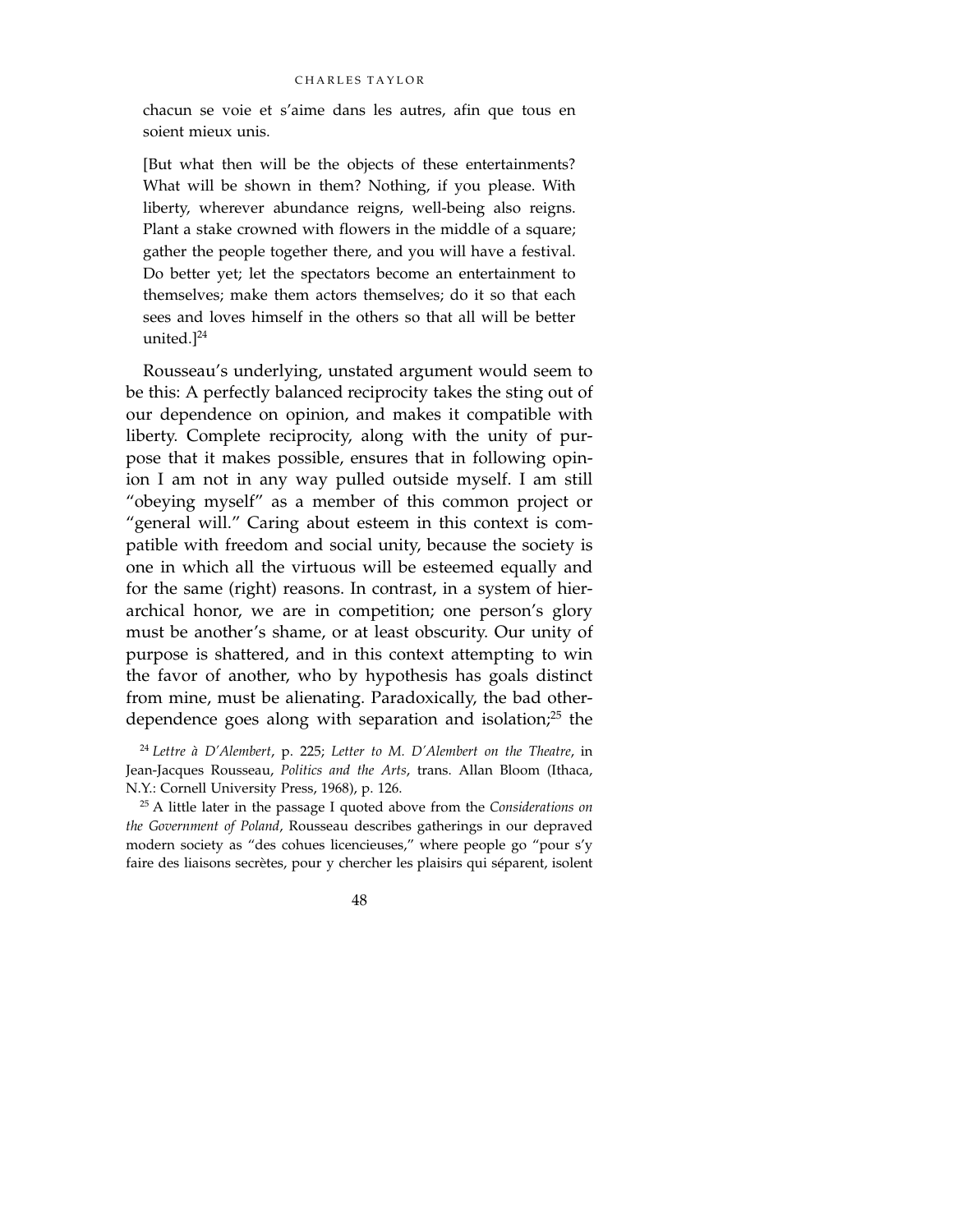good kind, which Rousseau doesn't call other-dependence at all, involves the unity of a common project, even a "common self."26

Thus Rousseau is at the origin of a new discourse about honor and dignity. To the two traditional ways of thinking about honor and pride he adds a third, which is quite different. There was a discourse denouncing pride, as I mentioned above, which called on us to remove ourselves from this whole dimension of human life and to be utterly unconcerned with esteem. And then there was an ethic of honor, frankly nonuniversalist and inegalitarian, which saw the concern with honor as the first mark of the honorable man. Someone unconcerned with reputation, unwilling to defend it, had to be a coward, and therefore contemptible.

Rousseau borrows the denunciatory language of the first discourse, but he doesn't end up calling for a renunciation of all concern with esteem. On the contrary, in his portrait of the republican model, caring about esteem is central. What is wrong with pride or honor is its striving after preferences, hence division, hence real other-dependence, and therefore loss of the voice of nature, and consequently corruption, the forgetting of boundaries, and effeminacy. The remedy is not rejecting the importance of esteem, but entering into a quite different system, characterized by equality, reciprocity, and unity of purpose. This unity makes possible the equality of esteem, but the fact that esteem is in principle equal in this system is essential to this unity of purpose itself. Under the aegis of the general will, all virtuous citizens are to be equally honored. The age of dignity is born.

le plus les hommes, et qui relâchent le plus les coeurs." *Considerations sur le gouvernement de Pologne*, p. 346.

<sup>26</sup> *Du contrat social*, p. 244. I have benefited, in this area, from discussions with Natalie Oman. See her "Forms of Common Space in the Work of Jean-Jacques Rousseau" (Master's research paper, McGill University, July 1991).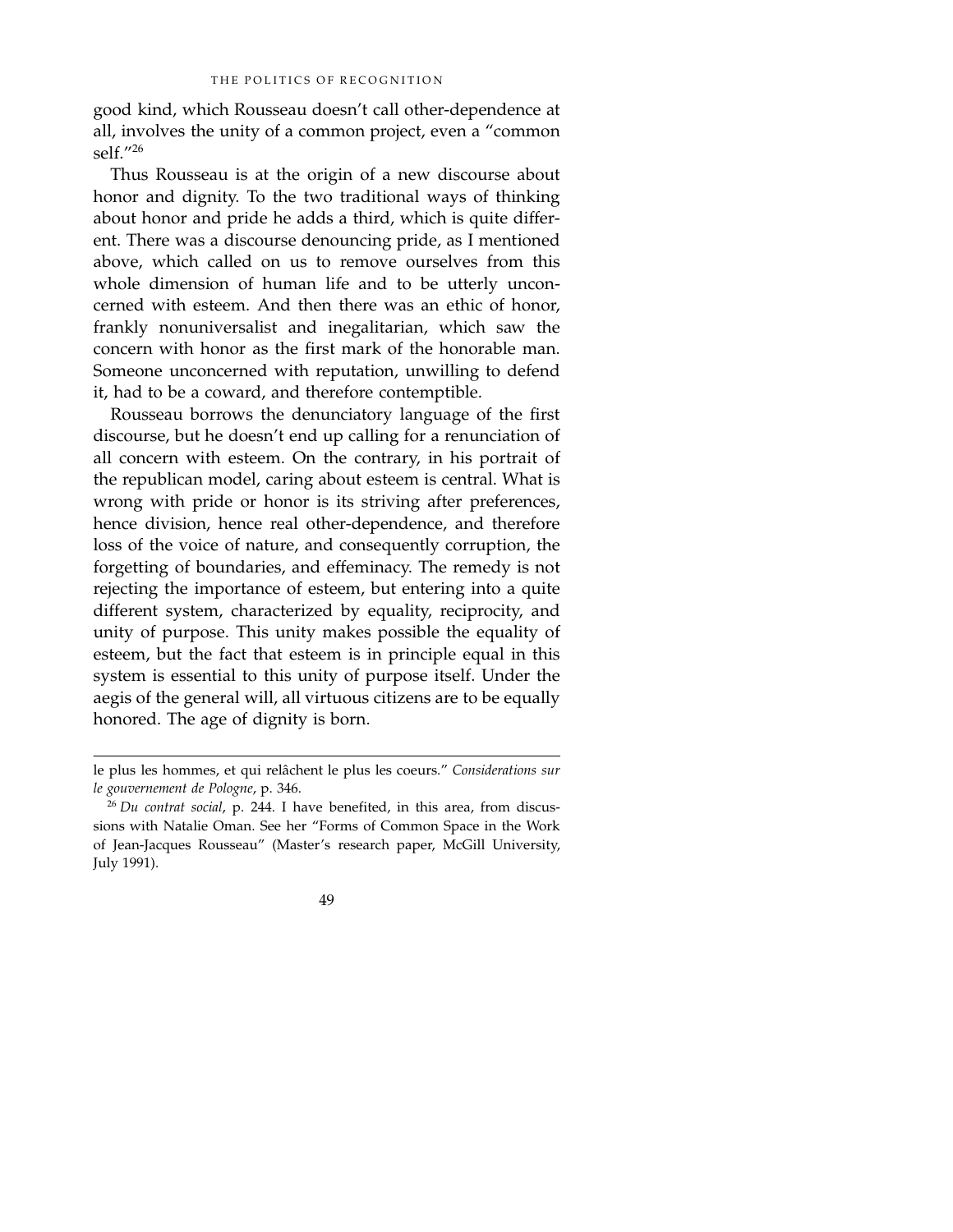This new critique of pride, leading not to solitary mortification but to a politics of equal dignity, is what Hegel took up and made famous in his dialectic of the master and the slave. Against the old discourse on the evil of pride, he takes it as fundamental that we can flourish only to the extent that we are recognized. Each consciousness seeks recognition in another, and this is not a sign of a lack of virtue. But the ordinary conception of honor as hierarchical is crucially flawed. It is flawed because it cannot answer the need that sends people after recognition in the first place. Those who fail to win out in the honor stakes remain unrecognized. But even those who do win are more subtly frustrated, because they win recognition from the losers, whose acknowledgment is, by hypothesis, not really valuable, since they are no longer free, self-supporting subjects on the same level with the winners. The struggle for recognition can find only one satisfactory solution, and that is a regime of reciprocal recognition among equals. Hegel follows Rousseau in finding this regime in a society with a common purpose, one in which there is a "'we' that is an 'I', and an 'I' that is a 'we'." $27$ 

But if we think of Rousseau as inaugurating the new politics of equal dignity, we can argue that his solution is crucially flawed. In terms of the question posed at the beginning of this section, equality of esteem requires a tight unity of purpose that seems to be incompatible with any differentiation. The key to a free polity for Rousseau seems to be a rigorous exclusion of any differentiation of roles. Rousseau's principle seems to be that for any two-place relation R involving power, the condition of a free society is that the two terms joined by the relation be identical.  $x R y$  is compatible with a free society only when  $x = y$ . This is true when the relation involves the *x*'s presenting themselves in public space to the *y*'s, and it is of course famously true when the

<sup>27</sup> Hegel, *Phenomenology of Spirit*, p. 110.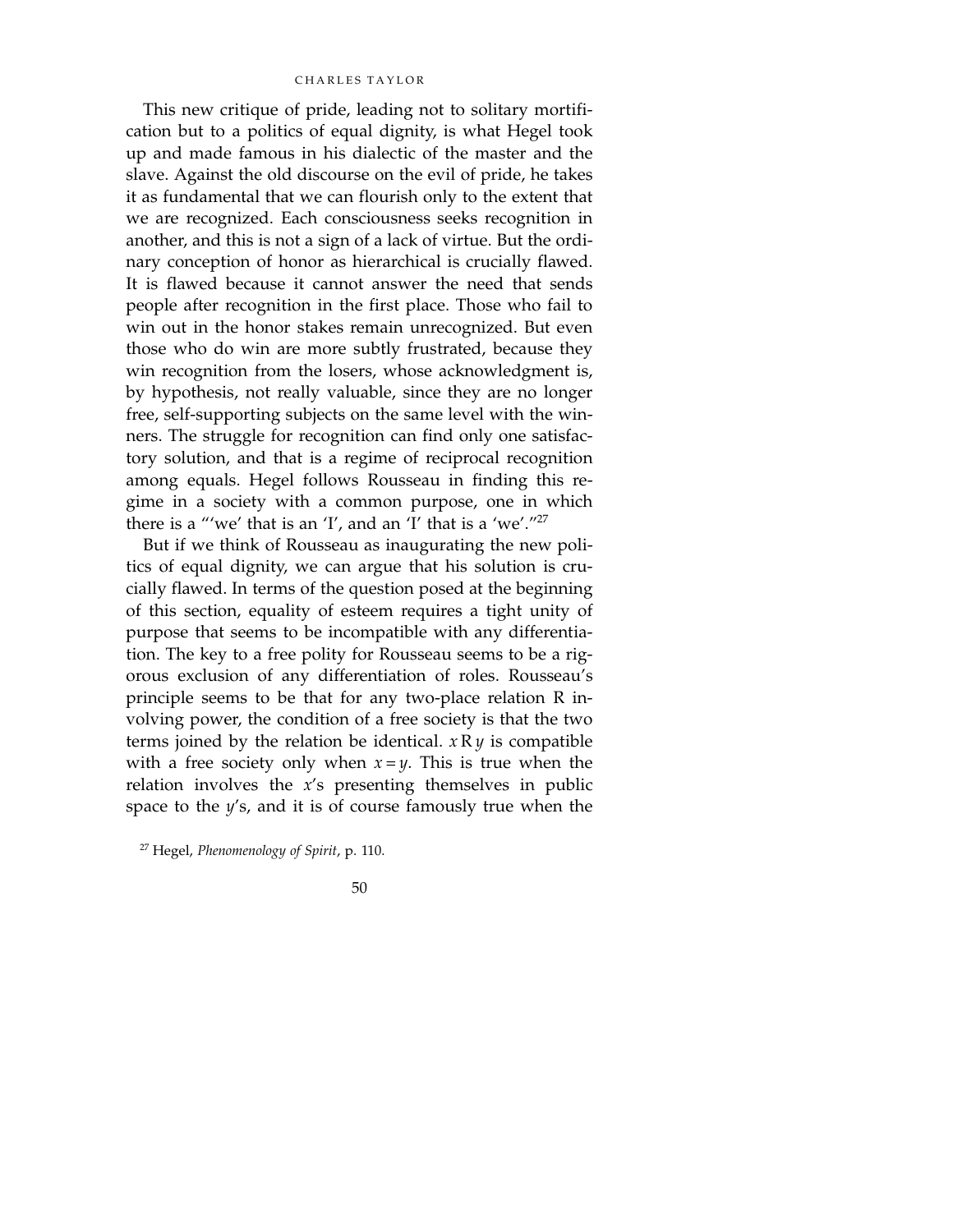relation is "exercises sovereignty over." In the social contract state, the people must be both sovereign and subject.

In Rousseau, three things seem to be inseparable: freedom (nondomination), the absence of differentiated roles, and a very tight common purpose. We must all be dependent on the general will, lest there arise bilateral forms of dependence.28 This has been the formula for the most terrible forms of homogenizing tyranny, starting with the Jacobins and extending to the totalitarian regimes of our century. But even where the third element of the trinity is set aside, the aligning of equal freedom with the absence of differentiation has remained a tempting mode of thought. Wherever it reigns, be it in modes of feminist thought or of liberal politics, the margin to recognize difference is very small.

IV

We might well agree with the above analysis, and want to get some distance from the Rousseauean model of citizen dignity. Yet still we might want to know whether any politics of equal dignity, based on the recognition of universal capacities, is bound to be equally homogenizing. Is this true of those models—which I inscribed above, perhaps rather arbitrarily, under the banner of Kant—that separate equal freedom from both other elements of the Rousseauean trinity? These models not only have nothing to do with a general will, but abstract from any issue of the differentiation of roles. They simply look to an equality of rights accorded to citizens. Yet this form of liberalism has come under attack by radical proponents of the politics of difference as in some

<sup>&</sup>lt;sup>28</sup> In justifying his famous (or infamous) slogan about the person coerced to obey the law being "forced to be free," Rousseau goes on: "car telle est la condition qui donnant chaque citoyen à la Patrie le garantit de toute dépendance personnelle. . . ." *Du contrat social*, p. 246.

<sup>51</sup>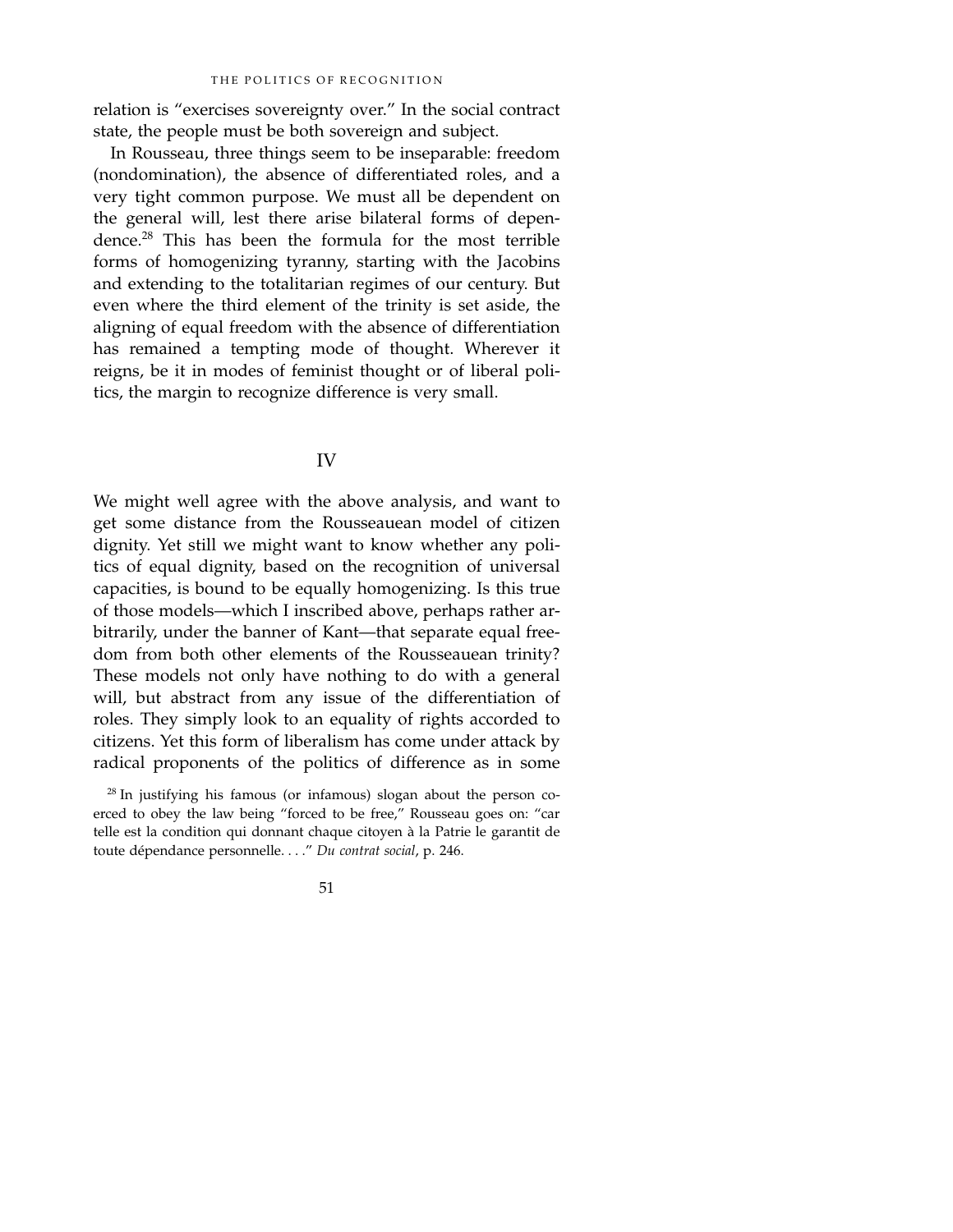way unable to give due acknowledgment to distinctness. Are the critics correct?

The fact is that there are forms of this liberalism of equal rights that in the minds of their own proponents can give only a very restricted acknowledgment of distinct cultural identities. The notion that any of the standard schedules of rights might apply differently in one cultural context than they do in another, that their application might have to take account of different collective goals, is considered quite unacceptable. The issue, then, is whether this restrictive view of equal rights is the only possible interpretation. If it is, then it would seem that the accusation of homogenization is well founded. But perhaps it is not. I think it is not, and perhaps the best way to lay out the issue is to see it in the context of the Canadian case, where this question has played a role in the impending breakup of the country. In fact, two conceptions of rights-liberalism have confronted each other, albeit in confused fashion, throughout the long and inconclusive constitutional debates of recent years.

The issue came to the fore because of the adoption in 1982 of the Canadian Charter of Rights, which aligned our political system in this regard with the American one in having a schedule of rights offering a basis for judicial review of legislation at all levels of government. The question had to arise how to relate this schedule to the claims for distinctness put forward by French Canadians, and particularly Quebeckers, on the one hand, and aboriginal peoples on the other. Here what was at stake was the desire of these peoples for survival, and their consequent demand for certain forms of autonomy in their self-government, as well as the ability to adopt certain kinds of legislation deemed necessary for survival.

For instance, Quebec has passed a number of laws in the field of language. One regulates who can send their children to English-language schools (not francophones or immigrants); another requires that businesses with more than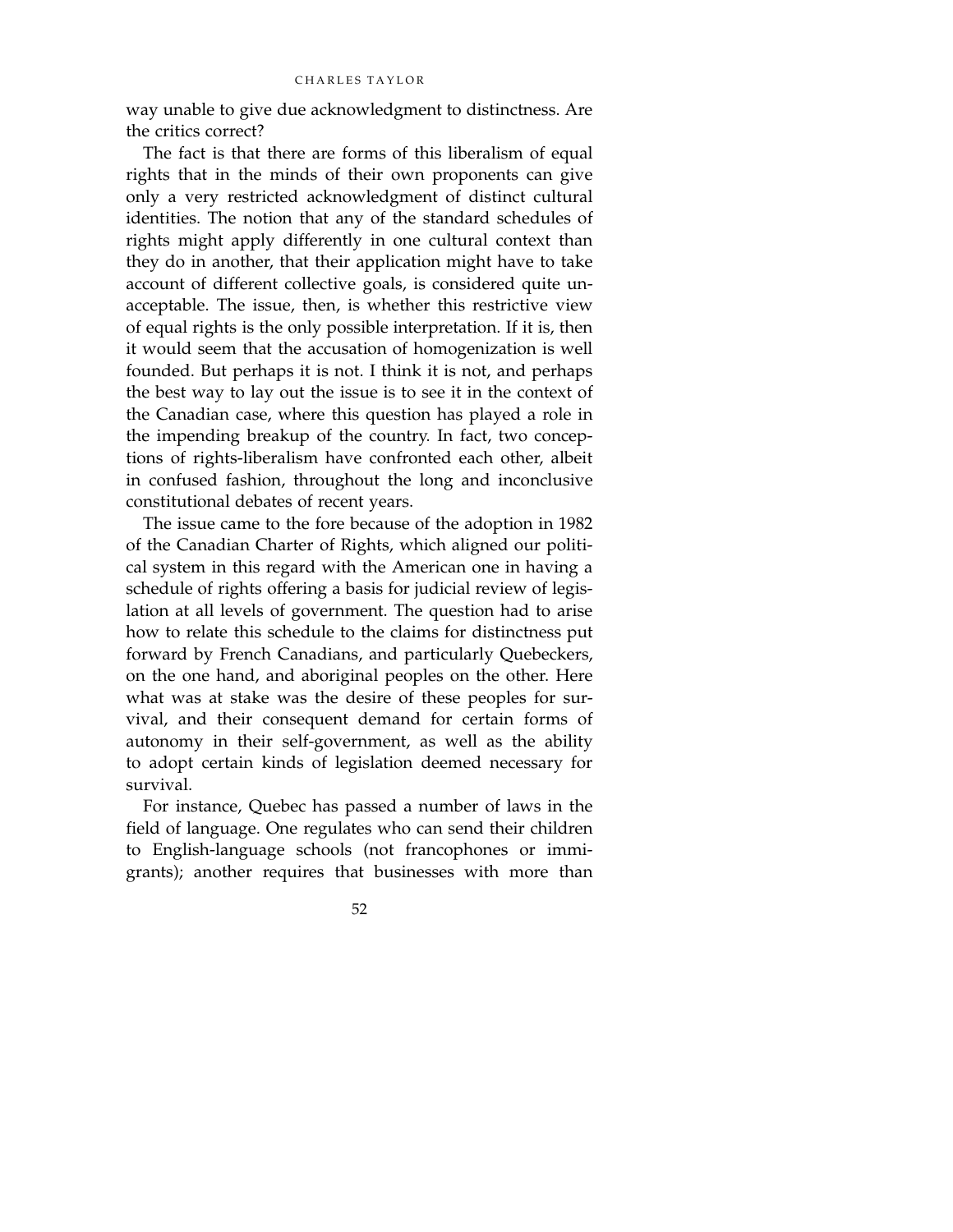fifty employees be run in French; a third outlaws commercial signage in any language other than French. In other words, restrictions have been placed on Quebeckers by their government, in the name of their collective goal of survival, which in other Canadian communities might easily be disallowed by virtue of the Charter.<sup>29</sup> The fundamental question was: Is this variation acceptable or not?

The issue was finally raised by a proposed constitutional amendment, named after the site of the conference where it was first drafted, Meech Lake. The Meech amendment proposed to recognize Quebec as a "distinct society," and wanted to make this recognition one of the bases for judicial interpretation of the rest of the constitution, including the Charter. This seemed to open up the possibility for variation in its interpretation in different parts of the country. For many, such variation was fundamentally unacceptable. Examining why brings us to the heart of the question of how rights-liberalism is related to diversity.

The Canadian Charter follows the trend of the last half of the twentieth century, and gives a basis for judicial review on two basic scores. First, it defines a set of individual rights that are very similar to those protected in other charters and bills of rights in Western democracies, for example, in the United States and Europe. Second, it guarantees equal treat-

<sup>29</sup> The Supreme Court of Canada did strike down one of these provisions, the one forbidding commercial signage in languages other than French. But in their judgment the justices agreed that it would have been quite reasonable to demand that all signs be in French, even though accompanied by another language. In other words, it was permissible in their view for Quebec to outlaw unilingual English signs. The need to protect and promote the French language in the Quebec context would have justified it. Presumably this would mean that legislative restrictions on the language of signs in another province might well be struck down for some quite other reason.

Incidentally, the signage provisions are still in force in Quebec, because of a provision of the Charter that in certain cases allows legislatures to override judgments of the courts for a restricted period.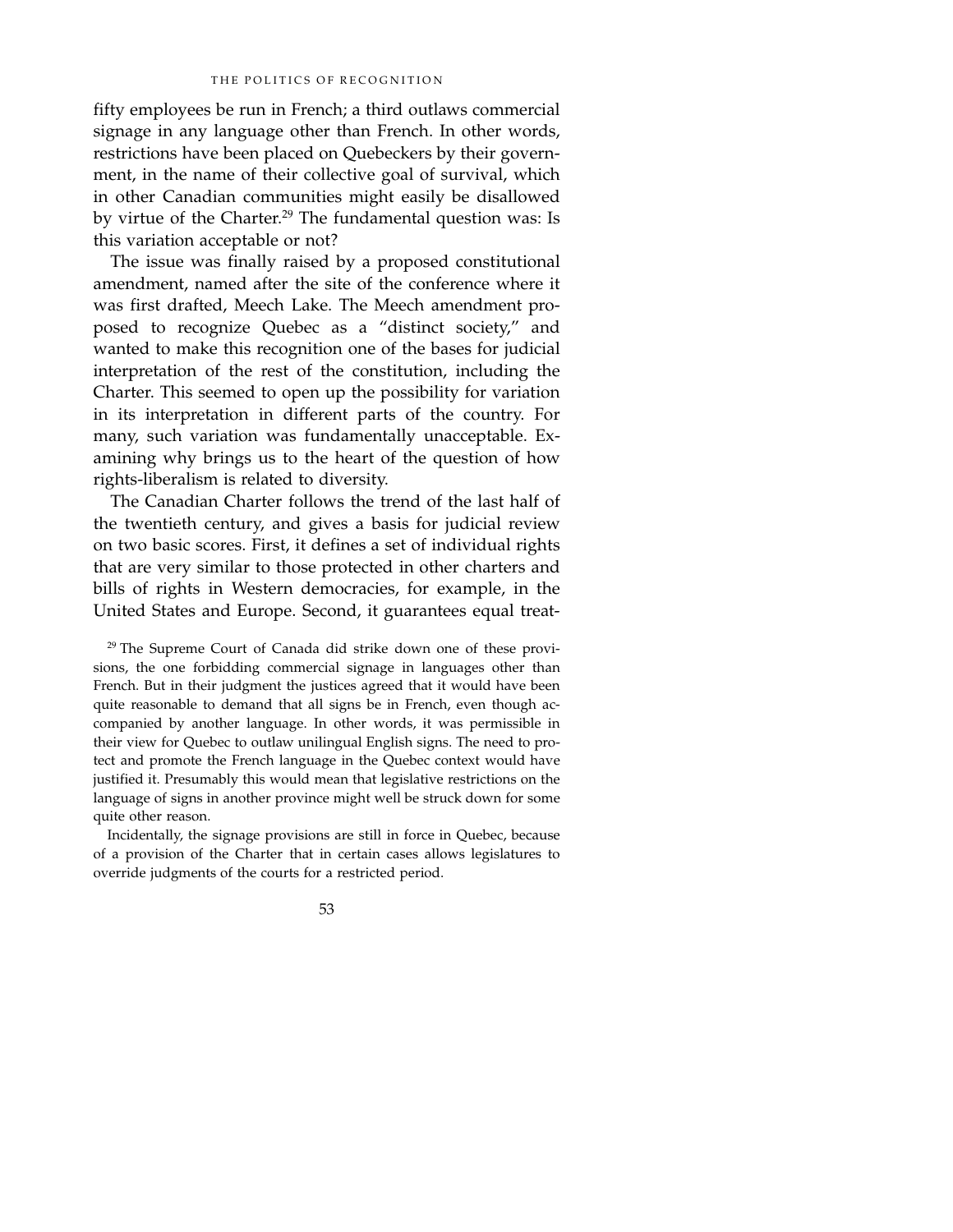ment of citizens in a variety of respects, or, alternatively put, it protects against discriminatory treatment on a number of irrelevant grounds, such as race or sex. There is a lot more in our Charter, including provisions for linguistic rights and aboriginal rights, that could be understood as according powers to collectivities, but the two themes I singled out dominate in the public consciousness.

This is no accident. These two kinds of provisions are now quite common in entrenched schedules of rights that provide the basis for judicial review. In this sense, the Western world, perhaps the world as a whole, is following American precedent. The Americans were the first to write out and entrench a bill of rights, which they did during the ratification of their Constitution and as a condition of its successful outcome. One might argue that they weren't entirely clear on judicial review as a method of securing those rights, but this rapidly became the practice. The first amendments protected individuals, and sometimes state governments,<sup>30</sup> against encroachment by the new federal government. It was after the Civil War, in the period of triumphant Reconstruction, and particularly with the Fourteenth Amendment, which called for "equal protection" for all citizens under the laws, that the theme of nondiscrimination became central to judicial review. But this theme is now on a par with the older norm of the defense of individual rights, and in public consciousness perhaps even ahead.

For a number of people in "English Canada," a political

<sup>30</sup> For instance, the First Amendment, which forbade Congress to establish any religion, was not originally meant to separate church and state as such. It was enacted at a time when many states had established churches, and it was plainly meant to prevent the new federal government from interfering with or overruling these local arrangements. It was only later, after the Fourteenth Amendment, following the so-called Incorporation doctrine, that these restrictions on the federal government were held to have been extended to all governments, at any level.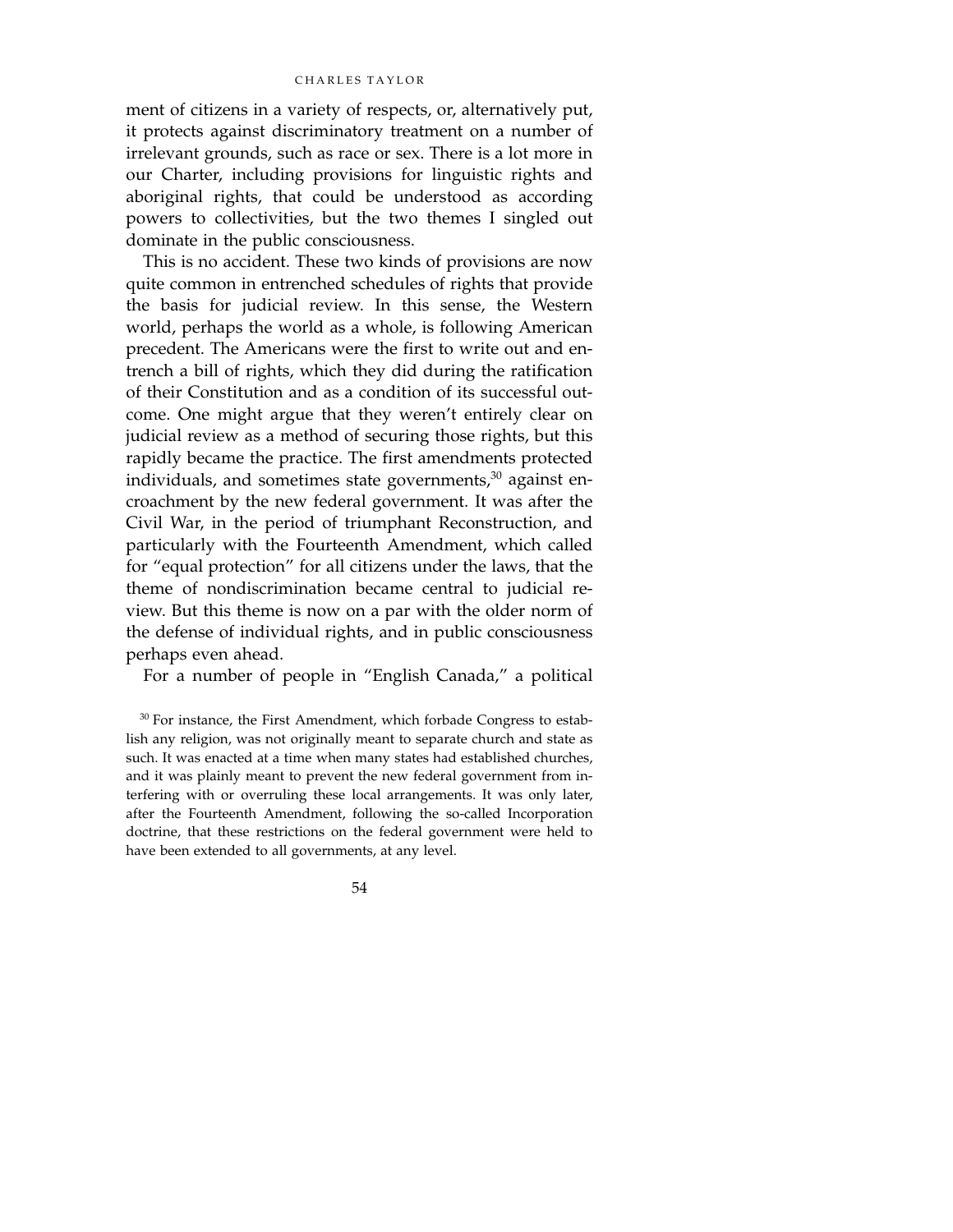society's espousing certain collective goals threatens to run against both of these basic provisions of our Charter, or indeed any acceptable bill of rights. First, the collective goals may require restrictions on the behavior of individuals that may violate their rights. For many nonfrancophone Canadians, both inside and outside Quebec, this feared outcome had already materialized with Quebec's language legislation. For instance, Quebec legislation prescribes, as already mentioned, the type of school to which parents can send their children; and in the most famous instance, it forbids certain kinds of commercial signage. This latter provision was actually struck down by the Supreme Court as contrary to the Quebec Bill of Rights, as well as the Charter, and only reenacted through the invocation of a clause in the Charter that permits legislatures in certain cases to override decisions of the courts relative to the Charter for a limited period of time (the so-called notwithstanding clause).

But second, even if overriding individual rights were not possible, espousing collective goals on behalf of a national group can be thought to be inherently discriminatory. In the modern world it will always be the case that not all those living as citizens under a certain jurisdiction will belong to the national group thus favored. This in itself could be thought to provoke discrimination. But beyond this, the pursuit of the collective end will probably involve treating insiders and outsiders differently. Thus the schooling provisions of Law 101 forbid (roughly speaking) francophones and immigrants to send their children to English-language schools, but allow Canadian anglophones to do so.

This sense that the Charter clashes with basic Quebec policy was one of the grounds of opposition in the rest of Canada to the Meech Lake accord. The cause for concern was the distinct society clause, and the common demand for amendment was that the Charter be "protected" against this clause, or take precedence over it. There was undoubtedly in this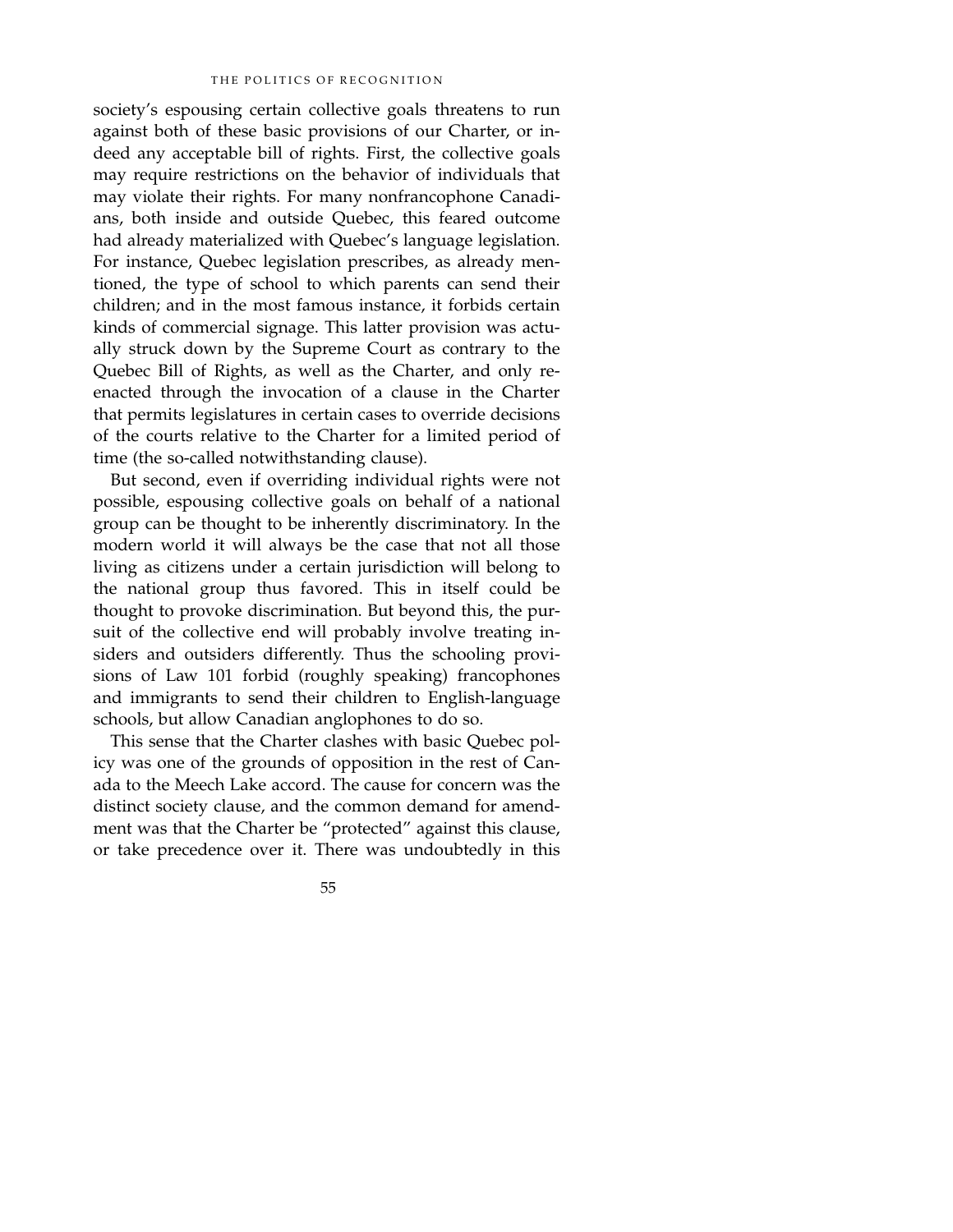opposition a certain amount of old-style anti-Quebec prejudice, but there was also a serious philosophical point, which we need to articulate here.

Those who take the view that individual rights must always come first, and, along with nondiscrimination provisions, must take precedence over collective goals, are often speaking from a liberal perspective that has become more and more widespread in the Anglo-American world. Its source is, of course, the United States, and it has recently been elaborated and defended by some of the best philosophical and legal minds in that society, including John Rawls, Ronald Dworkin, Bruce Ackerman, and others.<sup>31</sup> There are various formulations of the main idea, but perhaps the one that encapsulates most clearly the point that is relevant to us is the one expressed by Dworkin in his short paper entitled "Liberalism."<sup>32</sup>

Dworkin makes a distinction between two kinds of moral commitment. We all have views about the ends of life, about what constitutes a good life, which we and others ought to strive for. But we also acknowledge a commitment to deal fairly and equally with each other, regardless of how we conceive our ends. We might call this latter commitment "procedural," while commitments concerning the ends of life are "substantive." Dworkin claims that a liberal society is one that as a society adopts no particular substantive view about the ends of life. The society is, rather, united around a strong procedural commitment to treat people with equal respect. The reason that the polity as such can espouse no substan-

<sup>31</sup> Rawls, *A Theory of Justice* and "Justice as Fairness: Political Not Metaphysical," *Philosophy & Public Affairs* 14 (1985): 223–51; Dworkin, *Taking Rights Seriously* and "Liberalism," in *Public and Private Morality*, ed. Stuart Hampshire (Cambridge: Cambridge University Press, 1978); Bruce Ackerman, *Social Justice in the Liberal State* (New Haven: Yale University Press, 1980).

<sup>32</sup> Dworkin, "Liberalism."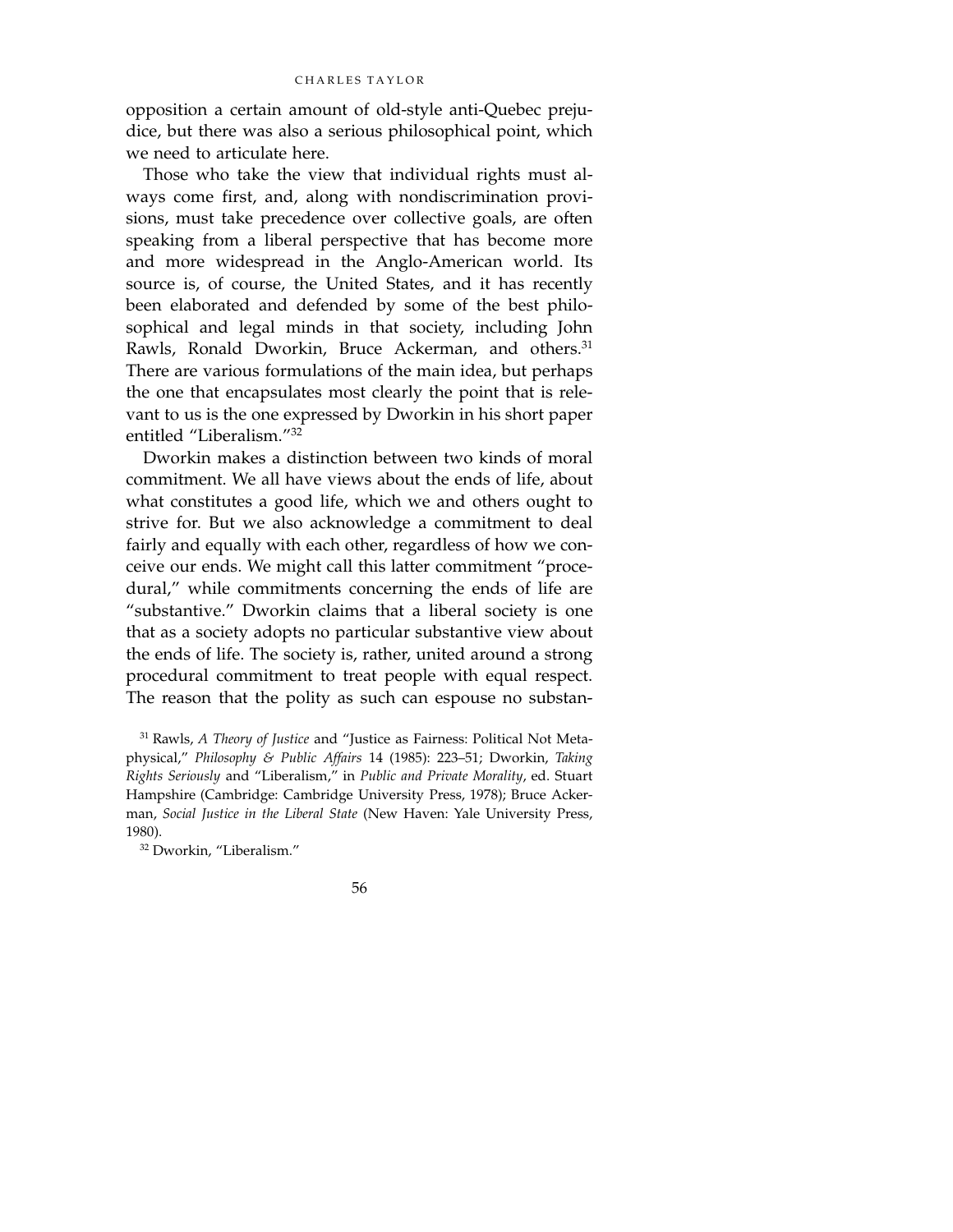tive view, cannot, for instance, allow that one of the goals of legislation should be to make people virtuous in one or another meaning of that term, is that this would involve a violation of its procedural norm. For, given the diversity of modern societies, it would unfailingly be the case that some people and not others would be commited to the favored conception of virtue. They might be in a majority; indeed, it is very likely that they would be, for otherwise a democratic society probably would not espouse their view. Nevertheless, this view would not be everyone's view, and in espousing this substantive outlook the society would not be treating the dissident minority with equal respect. It would be saying to them, in effect, "your view is not as valuable, in the eyes of this polity, as that of your more numerous compatriots."

There are very profound philosophical assumptions underlying this view of liberalism, which is rooted in the thought of Immanuel Kant. Among other features, this view understands human dignity to consist largely in autonomy, that is, in the ability of each person to determine for himself or herself a view of the good life. Dignity is associated less with any particular understanding of the good life, such that someone's departure from this would detract from his or her own dignity, than with the power to consider and espouse for oneself some view or other. We are not respecting this power equally in all subjects, it is claimed, if we raise the outcome of some people's deliberations officially over that of others. A liberal society must remain neutral on the good life, and restrict itself to ensuring that however they see things, citizens deal fairly with each other and the state deals equally with all.

The popularity of this view of the human agent as primarily a subject of self-determining or self-expressive choice helps to explain why this model of liberalism is so strong. But we must also consider that it has been urged with great force and intelligence by liberal thinkers in the United States,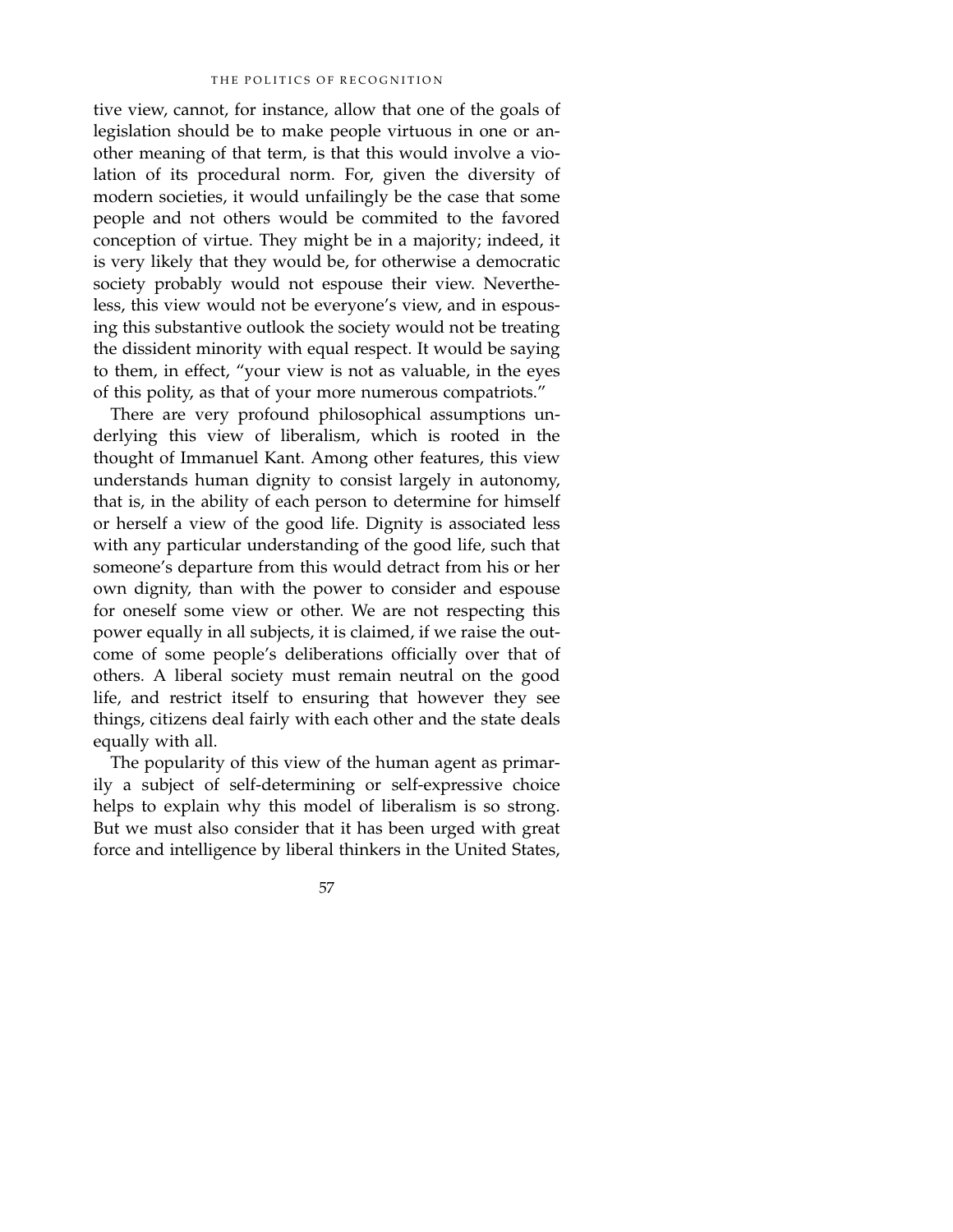and precisely in the context of constitutional doctrines of judicial review.<sup>33</sup> Thus it is not surprising that the idea has become widespread, well beyond those who might subscribe to a specific Kantian philosophy, that a liberal society cannot accommodate publicly espoused notions of the good. This is the conception, as Michael Sandel has noted, of the "procedural republic," which has a very strong hold on the political agenda in the United States, and which has helped to place increasing emphasis on judicial review on the basis of constitutional texts at the expense of the ordinary political process of building majorities with a view to legislative action.34

But a society with collective goals like Quebec's violates this model. It is axiomatic for Quebec governments that the survival and flourishing of French culture in Quebec is a good. Political society is not neutral between those who value remaining true to the culture of our ancestors and those who might want to cut loose in the name of some individual goal of self-development. It might be argued that one could after all capture a goal like *survivance* for a proceduralist liberal society. One could consider the French language, for instance, as a collective resource that individuals might want to make use of, and act for its preservation, just as one does for clean air or green spaces. But this can't capture the full thrust of policies designed for cultural survival. It is not just a matter of having the French language available for those who might choose it. This might be seen to be the goal of some of the measures of federal bilingualism over the last twenty years. But it also involves making sure that there is a community of people here in the future that will want to avail itself of the opportunity to use the French language. Policies aimed at survival actively seek to *create* members of

 $33$  See, for instance, the arguments deployed by Lawrence Tribe in his *Abortion: The Clash of Absolutes* (New York: Norton, 1990).

<sup>&</sup>lt;sup>34</sup> Michael Sandel, "The Procedural Republic and the Unencumbered Self," *Political Theory* 12 (1984): 81–96.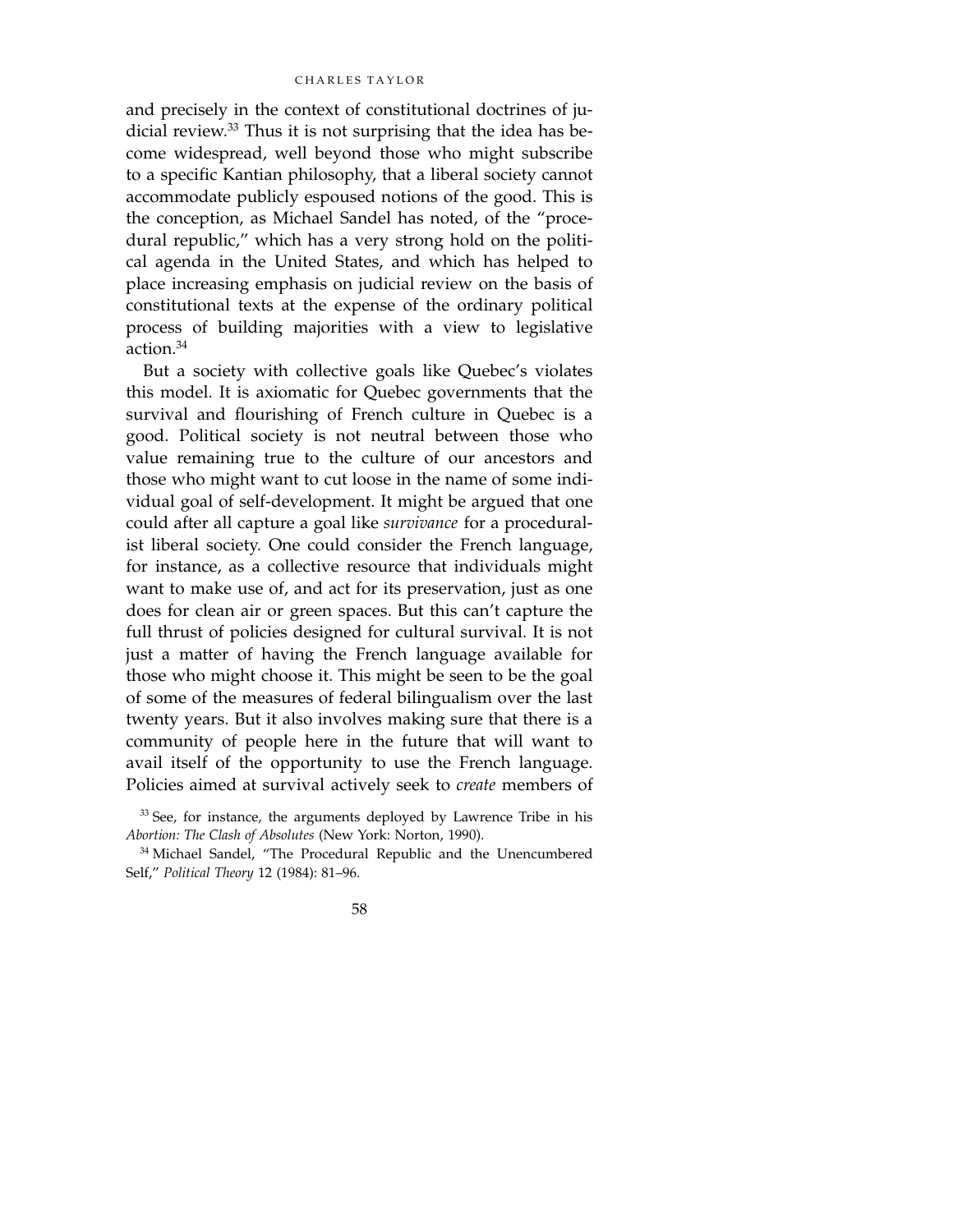the community, for instance, in their assuring that future generations continue to identify as French-speakers. There is no way that these policies could be seen as just providing a facility to already existing people.

Quebeckers, therefore, and those who give similar importance to this kind of collective goal, tend to opt for a rather different model of a liberal society. On their view, a society can be organized around a definition of the good life, without this being seen as a depreciation of those who do not personally share this definition. Where the nature of the good requires that it be sought in common, this is the reason for its being a matter of public policy. According to this conception, a liberal society singles itself out as such by the way in which it treats minorities, including those who do not share public definitions of the good, and above all by the rights it accords to all of its members. But now the rights in question are conceived to be the fundamental and crucial ones that have been recognized as such from the very beginning of the liberal tradition: rights to life, liberty, due process, free speech, free pracice of religion, and so on. On this model, there is a dangerous overlooking of an essential boundary in speaking of fundamental rights to things like commercial signage in the language of one's choice. One has to distinguish the fundamental liberties, those that should never be infringed and therefore ought to be unassailably entrenched, on one hand, from privileges and immunities that are important, but that can be revoked or restricted for reasons of public policy—although one would need a strong reason to do this—on the other.

A society with strong collective goals can be liberal, on this view, provided it is also capable of respecting diversity, especially when dealing with those who do not share its common goals; and provided it can offer adequate safeguards for fundamental rights. There will undoubtedly be tensions and difficulties in pursuing these objectives together, but such a pursuit is not impossible, and the problems are not in princi-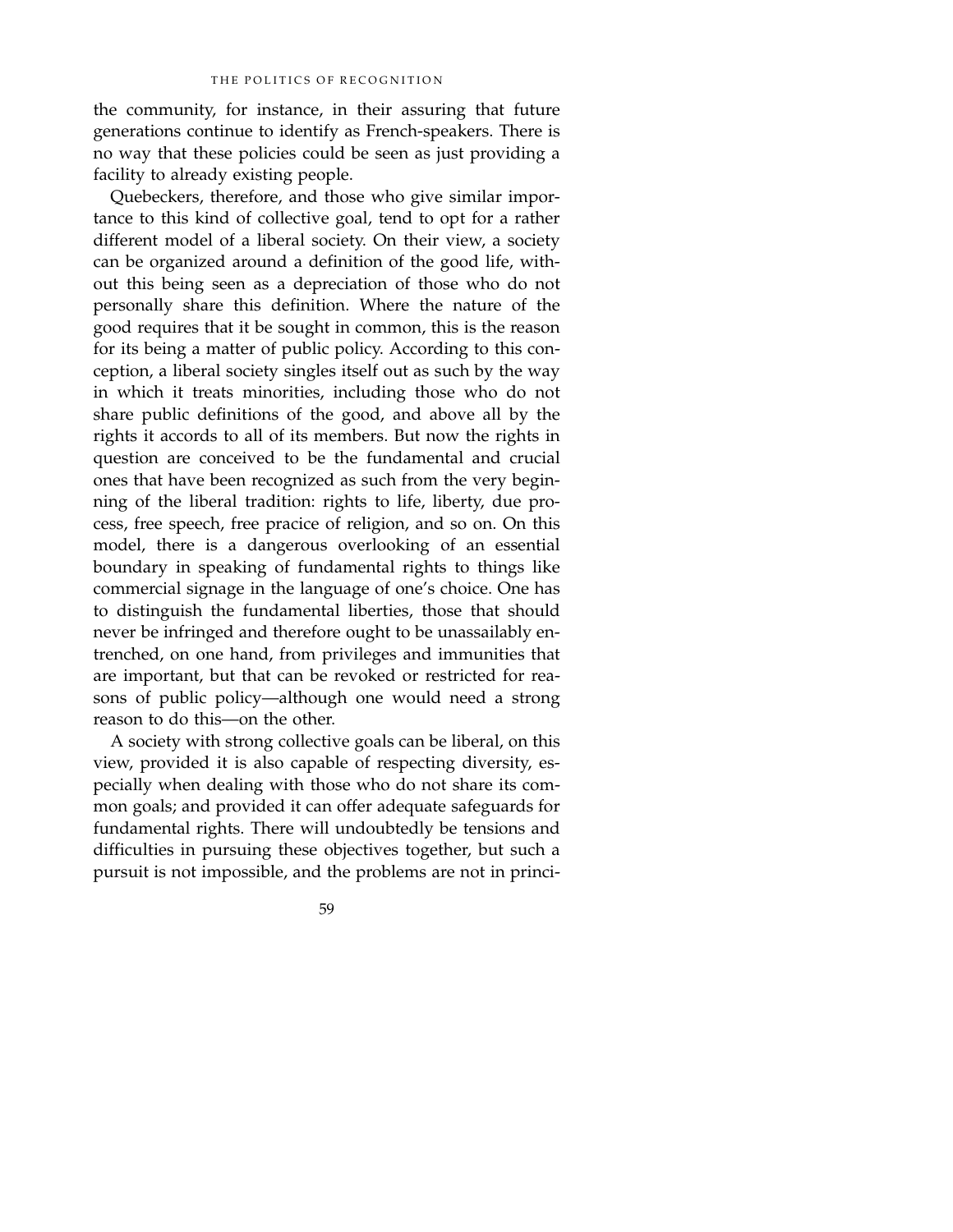ple greater than those encountered by any liberal society that has to combine, for example, liberty and equality, or prosperity and justice.

Here are two incompatible views of liberal society. One of the great sources of our present disharmony is that the two views have squared off against each other in the last decade. The resistance to the "distinct society" that called for precedence to be given to the Charter came in part from a spreading procedural outlook in English Canada. From this point of view, attributing the goal of promoting Quebec's distinct society to a government is to acknowledge a collective goal, and this move had to be neutralized by being subordinated to the existing Charter. From the standpoint of Quebec, this attempt to impose a procedural model of liberalism not only would deprive the distinct society clause of some of its force as a rule of interpretation, but bespoke a rejection of the model of liberalism on which this society was founded. Each society misperceived the other throughout the Meech Lake debate. But here both perceived each other accurately—and didn't like what they saw. The rest of Canada saw that the distinct society clause legitimated collective goals. And Quebec saw that the move to give the Charter precedence imposed a form of liberal society that was alien to it, and to which Quebec could never accommodate itself without surrendering its identity.<sup>35</sup>

I have delved deeply into this case because it seems to me to illustrate the fundamental questions. There is a form of the politics of equal respect, as enshrined in a liberalism of rights, that is inhospitable to difference, because (a) it insists on uniform application of the rules defining these rights, without exception, and (b) it is suspicious of collective goals. Of course, this doesn't mean that this model seeks to abolish cultural differences. This would be an absurd accusation. But

<sup>35</sup> See Guy Laforest, "L'esprit de 1982," in *Le Québec et la restructuration du Canada, 1980–1992*, ed. Louis Balthasar, Guy Laforest, and Vincent Lemieux (Quebec: Septentrion, 1991).

<sup>60</sup>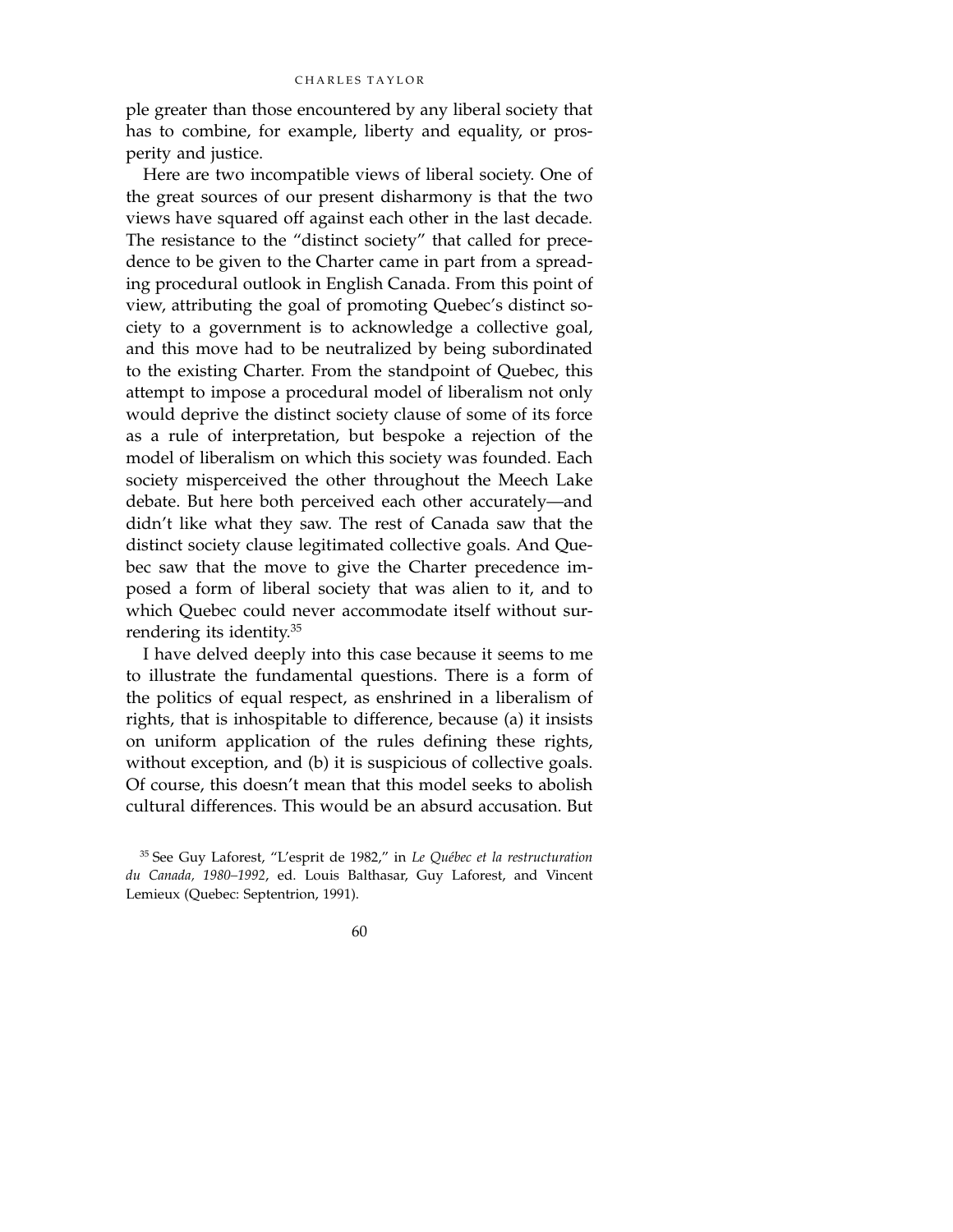I call it inhospitable to difference because it can't accommodate what the members of distinct societies really aspire to, which is survival. This is (b) a collective goal, which (a) almost inevitably will call for some variations in the kinds of law we deem permissible from one cultural context to another, as the Quebec case clearly shows.

I think this form of liberalism is guilty as charged by the proponents of a politics of difference. Fortunately, however, there are other models of liberal society that take a different line on (a) and (b). These forms do call for the invariant defense of *certain* rights, of course. There would be no question of cultural differences determining the application of *habeas corpus*, for example. But they distinguish these fundamental rights from the broad range of immunities and presumptions of uniform treatment that have sprung up in modern cultures of judicial review. They are willing to weigh the importance of certain forms of uniform treatment against the importance of cultural survival, and opt sometimes in favor of the latter. They are thus in the end not procedural models of liberalism, but are grounded very much on judgments about what makes a good life—judgments in which the integrity of cultures has an important place.

Although I cannot argue it here, obviously I would endorse this kind of model. Indisputably, though, more and more societies today are turning out to be multicultural, in the sense of including more than one cultural community that wants to survive. The rigidities of procedural liberalism may rapidly become impractical in tomorrow's world.

V

The politics of equal respect, then, at least in this more hospitable variant, can be cleared of the charge of homogenizing difference. But there is another way of formulating the charge that is harder to rebut. In this form, however, it perhaps ought not to be rebutted, or so I want to argue.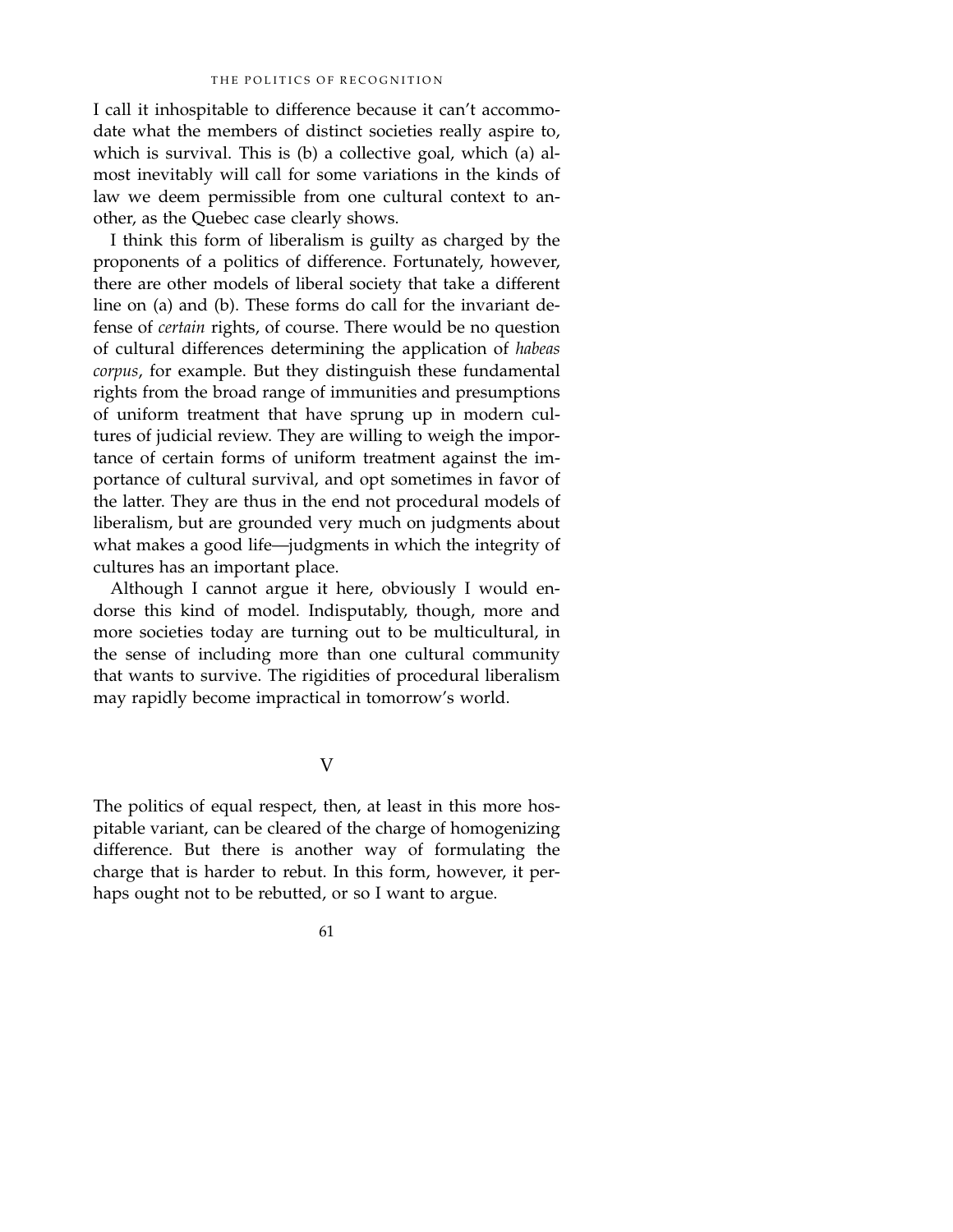The charge I'm thinking of here is provoked by the claim sometimes made on behalf of "difference-blind" liberalism that it can offer a neutral ground on which people of all cultures can meet and coexist. On this view, it is necessary to make a certain number of distinctions—between what is public and what is private, for instance, or between politics and religion—and only then can one relegate the contentious differences to a sphere that does not impinge on the political.

But a controversy like that over Salman Rushdie's *Satanic Verses* shows how wrong this view is. For mainstream Islam, there is no question of separating politics and religion the way we have come to expect in Western liberal society. Liberalism is not a possible meeting ground for all cultures, but is the political expression of one range of cultures, and quite incompatible with other ranges. Moreover, as many Muslims are well aware, Western liberalism is not so much an expression of the secular, postreligious outlook that happens to be popular among liberal *intellectuals* as a more organic outgrowth of Christianity—at least as seen from the alternative vantage point of Islam. The division of church and state goes back to the earliest days of Christian civilization. The early forms of the separation were very different from ours, but the basis was laid for modern developments. The very term *secular* was originally part of the Christian vocabulary.<sup>36</sup>

All this is to say that liberalism can't and shouldn't claim complete cultural neutrality. Liberalism is also a fighting creed. The hospitable variant I espouse, as well as the most rigid forms, has to draw the line. There will be variations when it comes to applying the schedule of rights, but not where incitement to assassination is concerned. But this should not be seen as a contradiction. Substantive distinctions of this kind are inescapable in politics, and at least the

<sup>&</sup>lt;sup>36</sup> The point is well argued in Larry Siedentop, "Liberalism: The Christian Connection," *Times Literary Supplement*, 24–30 March 1989, p. 308. I have also discussed these issues in "The Rushdie Controversy," in *Public Culture* 2, no. 1 (Fall 1989): 118–22.

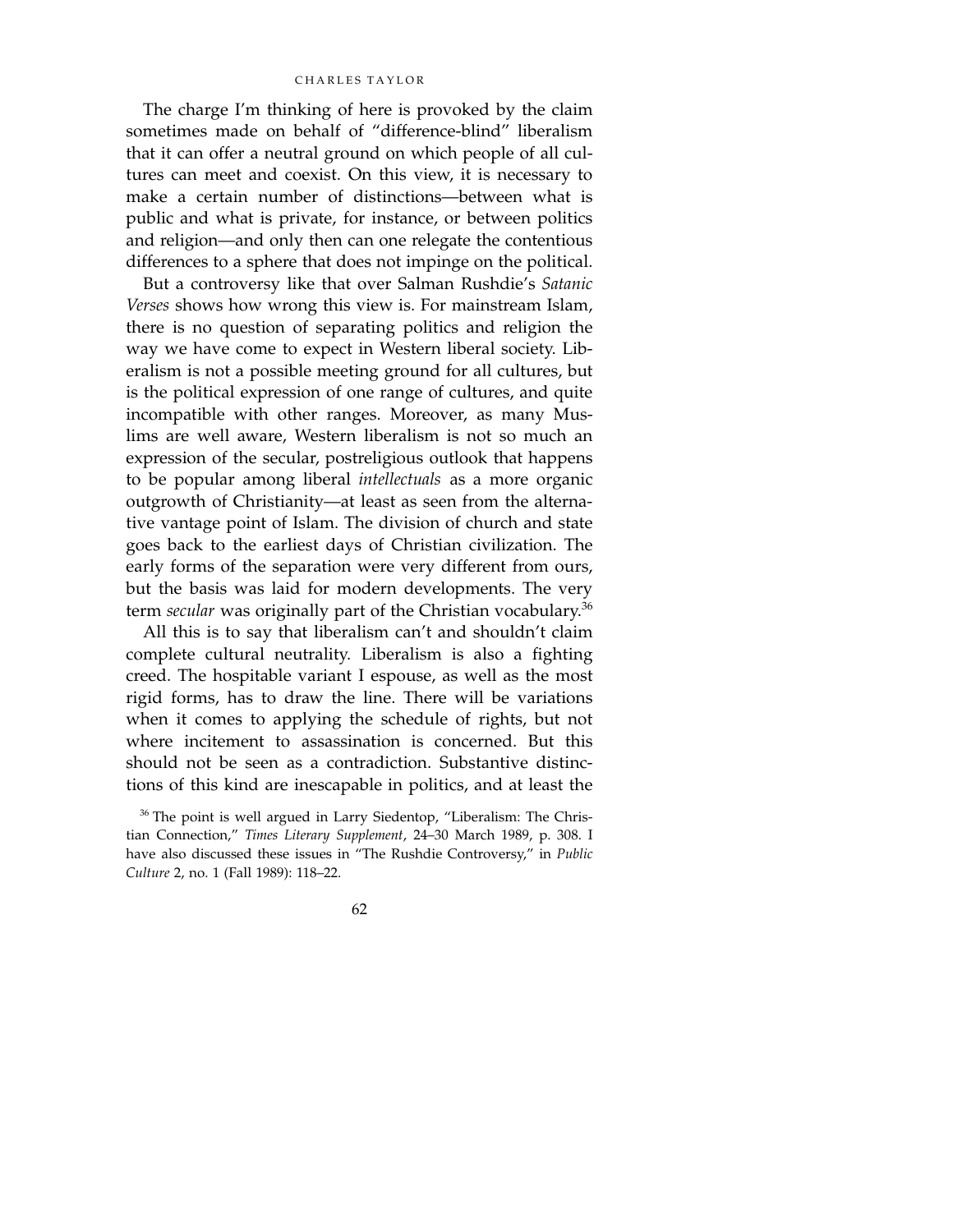nonprocedural liberalism I was describing is fully ready to accept this.

But the controversy is nevertheless disturbing. It is so for the reason I mentioned above: that all societies are becoming increasingly multicultural, while at the same time becoming more porous. Indeed, these two developments go together. Their porousness means that they are more open to multinational migration; more of their members live the life of diaspora, whose center is elsewhere. In these circumstances, there is something awkward about replying simply, "This is how we do things here." This reply must be made in cases like the Rushdie controversy, where "how we do things" covers issues such as the right to life and to freedom of speech. The awkwardness arises from the fact that there are substantial numbers of people who are citizens and also belong to the culture that calls into question our philosophical boundaries. The challenge is to deal with their sense of marginalization without compromising our basic political principles.

This brings us to the issue of multiculturalism as it is often debated today, which has a lot to do with the imposition of some cultures on others, and with the assumed superiority that powers this imposition. Western liberal societies are thought to be supremely guilty in this regard, partly because of their colonial past, and partly because of their marginalization of segments of their populations that stem from other cultures. It is in this context that the reply "this is how we do things here" can seem crude and insensitive. Even if, in the nature of things, compromise is close to impossible here one either forbids murder or allows it—the attitude presumed by the reply is seen as one of contempt. Often, in fact, this presumption is correct. Thus we arrive again at the issue of recognition.

Recognition of equal value was not what was at stake—at least in a strong sense—in the preceding section. There it was a question of whether cultural survival will be acknowl-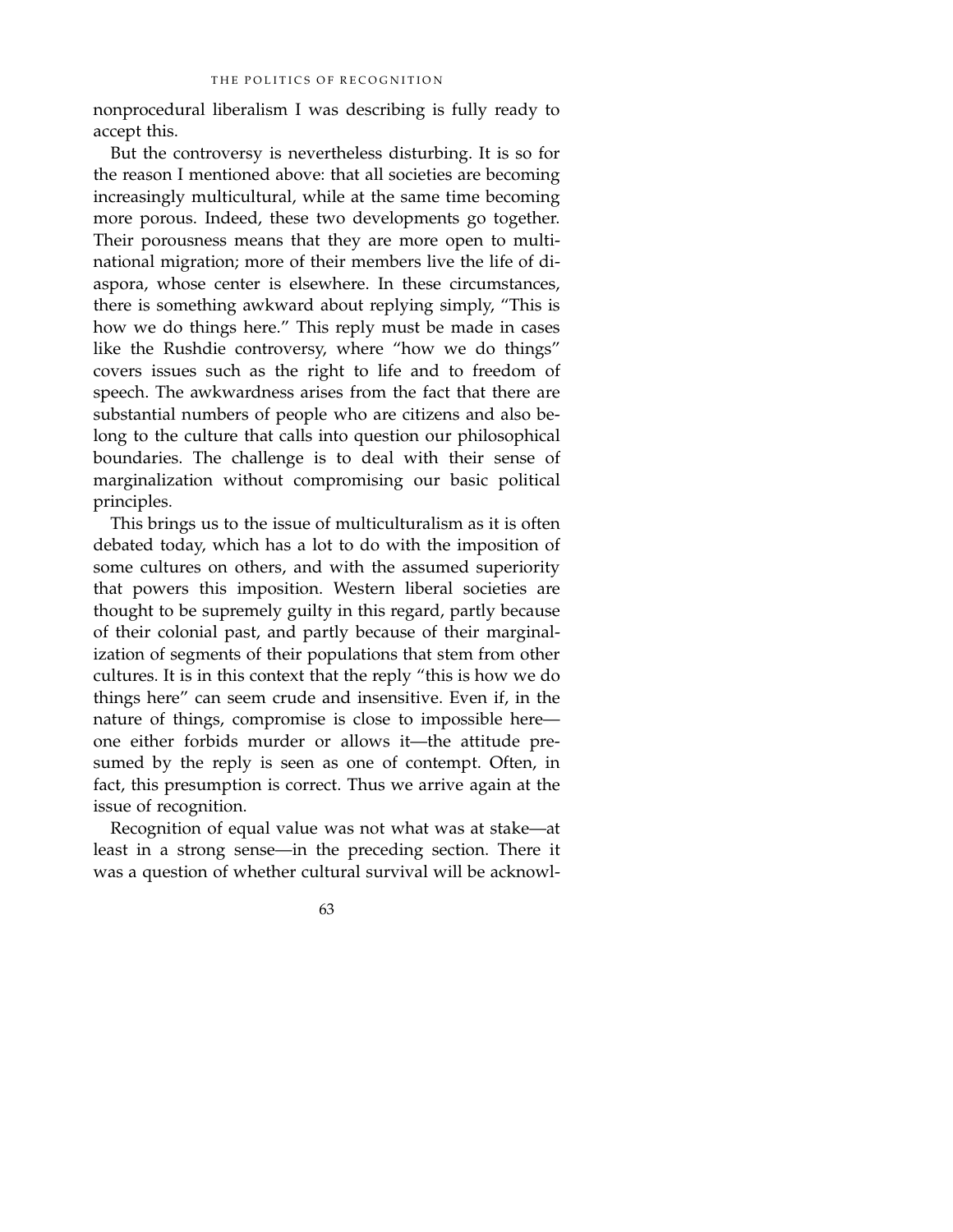edged as a legitimate goal, whether collective ends will be allowed as legitimate considerations in judicial review, or for other purposes of major social policy. The demand there was that we let cultures defend themselves, within reasonable bounds. But the further demand we are looking at here is that we all *recognize* the equal value of different cultures; that we not only let them survive, but acknowledge their *worth*.

What sense can be made of this demand? In a way, it has been operative in an unformulated state for some time. The politics of nationalism has been powered for well over a century in part by the sense that people have had of being despised or respected by others around them. Multinational societies can break up, in large part because of a lack of (perceived) recognition of the equal worth of one group by another. This is at present, I believe, the case in Canada though my diagnosis will certainly be challenged by some. On the international scene, the tremendous sensitivity of certain supposedly closed societies to world opinion—as shown in their reactions to findings of, say, Amnesty International, or in their attempts through UNESCO to build a new world information order—attests to the importance of external recognition.

But all this is still *an sich*, not *für sich*, to use Hegelian jargon. The actors themselves are often the first to deny that they are moved by such considerations, and plead other factors, like inequality, exploitation, and injustice, as their motives. Very few Quebec independentists, for instance, can accept that what is mainly winning them their fight is a lack of recognition on the part of English Canada.

What is new, therefore, is that the demand for recognition is now explicit. And it has been made explicit, in the way I indicated above, by the spread of the idea that we are formed by recognition. We could say that, thanks to this idea, misrecognition has now graduated to the rank of a harm that can be hardheadedly enumerated along with the ones mentioned in the previous paragraph.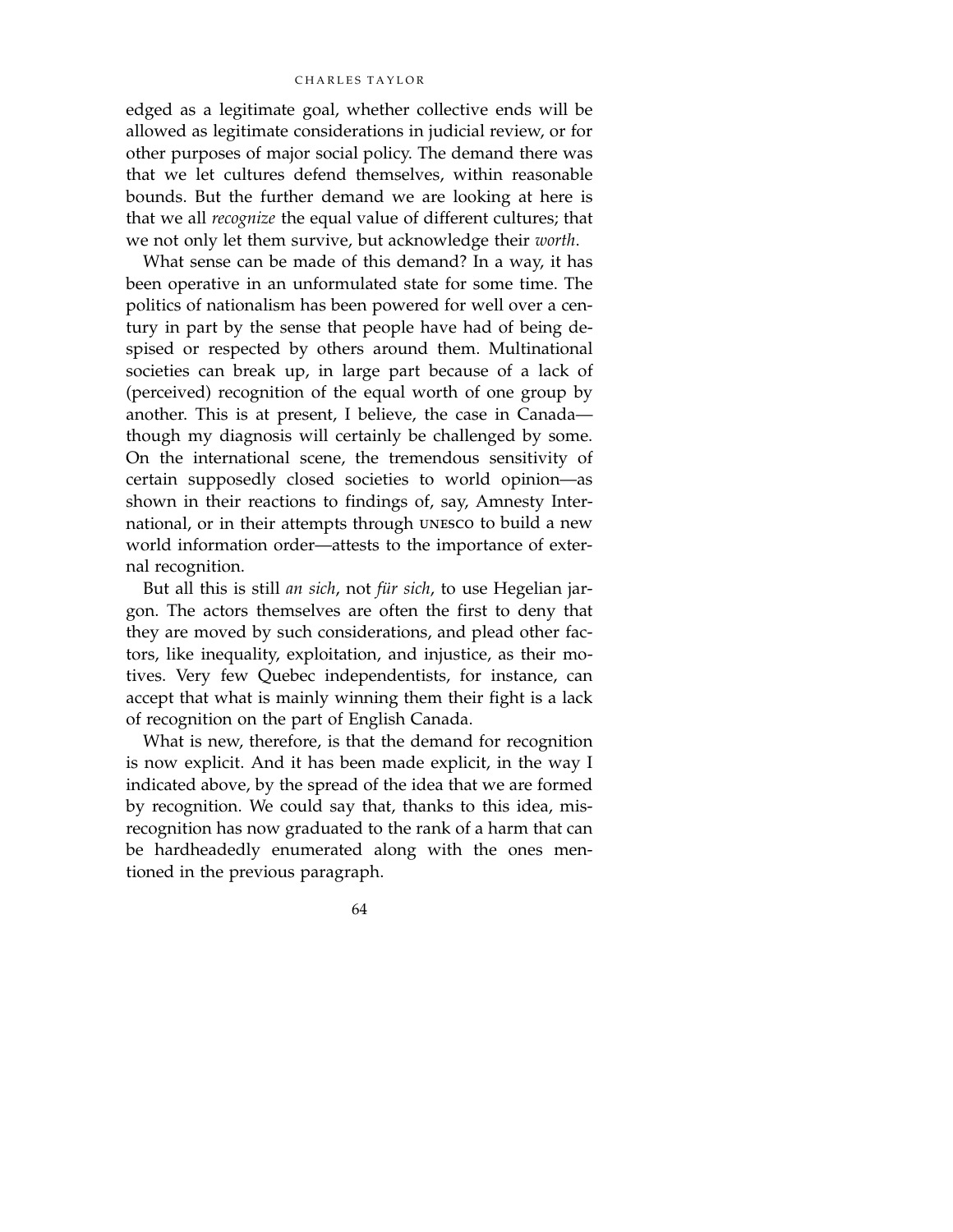# THE POLITICS OF RECOGNITION

One of the key authors in this transition is undoubtedly the late Frantz Fanon, whose influential *Les Damnés de la Terre* (*The Wretched of the Earth*) <sup>37</sup> argued that the major weapon of the colonizers was the imposition of their image of the colonized on the subjugated people. These latter, in order to be free, must first of all purge themselves of these depreciating self-images. Fanon recommended violence as the way to this freedom, matching the original violence of the alien imposition. Not all those who have drawn from Fanon have followed him in this, but the notion that there is a struggle for a changed self-image, which takes place both within the subjugated and against the dominator, has been very widely applied. The idea has become crucial to certain strands of feminism, and is also a very important element in the contemporary debate about multiculturalism.

The main locus of this debate is the world of education in a broad sense. One important focus is university humanities departments, where demands are made to alter, enlarge, or scrap the "canon" of accredited authors on the grounds that the one presently favored consists almost entirely of "dead white males." A greater place ought to be made for women, and for people of non-European races and cultures. A second focus is the secondary schools, where an attempt is being made, for instance, to develop Afrocentric curricula for pupils in mainly black schools.

The reason for these proposed changes is not, or not mainly, that all students may be missing something important through the exclusion of a certain gender or certain races or cultures, but rather that women and students from the excluded groups are given, either directly or by omission, a demeaning picture of themselves, as though all creativity and worth inhered in males of European provenance. Enlarging and changing the curriculum is therefore essential not so much in the name of a broader culture for everyone as in

<sup>37</sup> (Paris: Maspero, 1961).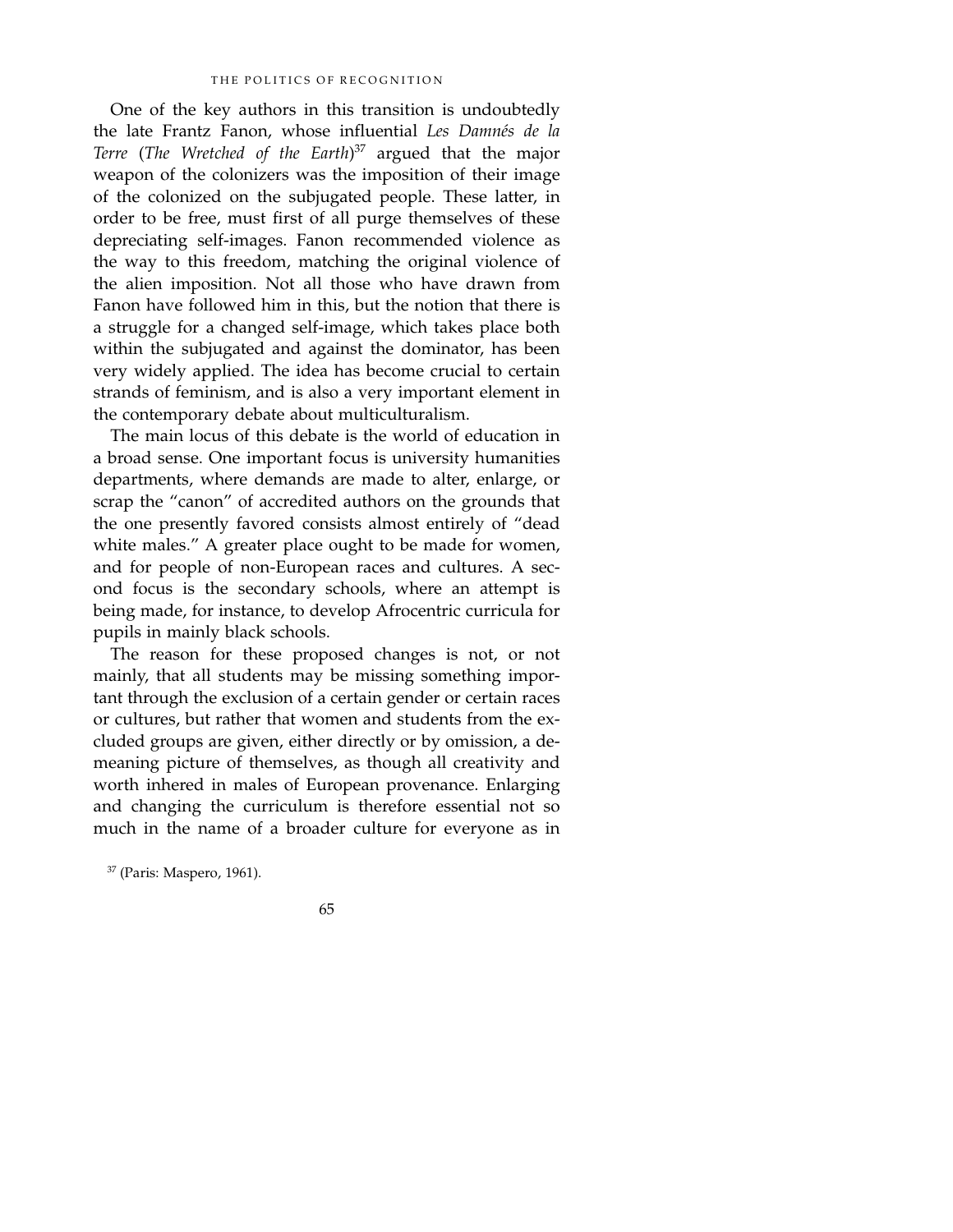order to give due recognition to the hitherto excluded. The background premise of these demands is that recognition forges identity, particularly in its Fanonist application: dominant groups tend to entrench their hegemony by inculcating an image of inferiority in the subjugated. The struggle for freedom and equality must therefore pass through a revision of these images. Multicultural curricula are meant to help in this process of revision.

Although it is not often stated clearly, the logic behind some of these demands seems to depend upon a premise that we owe equal respect to all cultures. This emerges from the nature of the reproach made to the designers of traditional curricula. The claim is that the judgments of worth on which these latter were supposedly based were in fact corrupt, were marred by narrowness or insensitivity or, even worse, a desire to downgrade the excluded. The implication seems to be that absent these distorting factors, true judgments of value of different works would place all cultures more or less on the same footing. Of course, the attack could come from a more radical, neo-Nietzschean standpoint, which questions the very status of judgments of worth as such, but short of this extreme step (whose coherence I doubt), the presumption seems to be of equal worth.

I would like to maintain that there is something valid in this presumption, but that the presumption is by no means unproblematic, and involves something like an act of faith. As a presumption, the claim is that all human cultures that have animated whole societies over some considerable stretch of time have something important to say to all human beings. I have worded it in this way to exclude partial cultural milieux within a society, as well as short phases of a major culture. There is no reason to believe that, for instance, the different art forms of a given culture should all be of equal, or even of considerable, value; and every culture can go through phases of decadence.

But when I call this claim a "presumption," I mean that it is a starting hypothesis with which we ought to approach the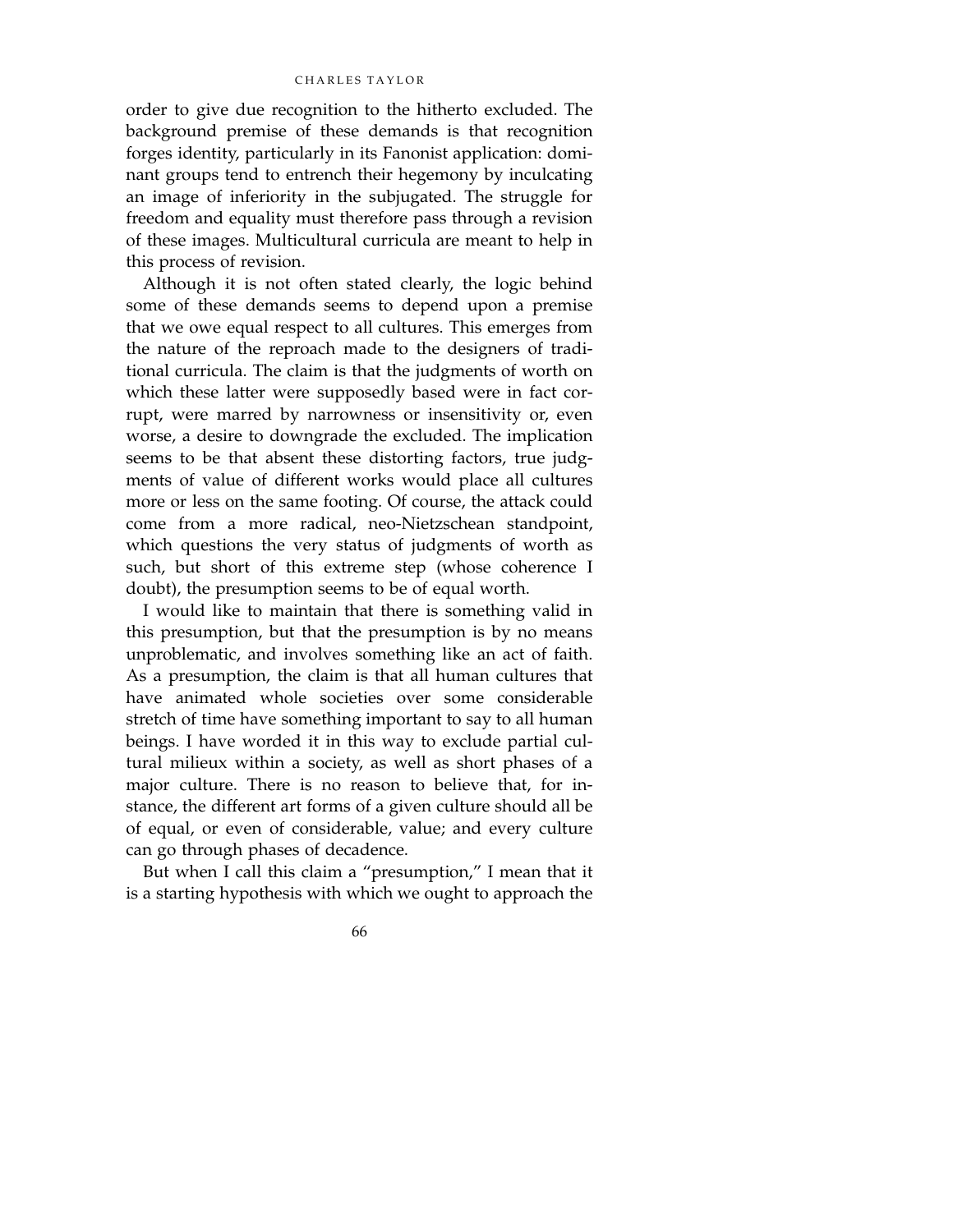# THE POLITICS OF RECOGNITION

study of any other culture. The validity of the claim has to be demonstrated concretely in the actual study of the culture. Indeed, for a culture sufficiently different from our own, we may have only the foggiest idea *ex ante* of in what its valuable contribution might consist. Because, for a sufficiently different culture, the very understanding of what it is to be of worth will be strange and unfamiliar to us. To approach, say, a raga with the presumptions of value implicit in the well-tempered clavier would be forever to miss the point. What has to happen is what Gadamer has called a "fusion of horizons."<sup>38</sup> We learn to move in a broader horizon, within which what we have formerly taken for granted as the background to valuation can be situated as one possibility alongside the different background of the formerly unfamiliar culture. The "fusion of horizons" operates through our developing new vocabularies of comparison, by means of which we can articulate these contrasts.<sup>39</sup> So that if and when we ultimately find substantive support for our initial presumption, it is on the basis of an understanding of what constitutes worth that we couldn't possibly have had at the beginning. We have reached the judgment partly through transforming our standards.

We might want to argue that we owe all cultures a presumption of this kind. I will explain later on what I think this claim might be based. From this point of view, withholding the presumption might be seen as the fruit merely of prejudice or of ill-will. It might even be tantamount to a denial of equal status. Something like this might lie behind the accusation leveled by supporters of multiculturalism against defenders of the traditional canon. Supposing that their reluctance to enlarge the canon comes from a mixture of prejudice

<sup>38</sup> *Wahrheit und Methode* (Tübingen: Mohr, 1975), pp. 289–90.

<sup>39</sup> I have discussed what is involved here at greater length in "Comparison, History, Truth," in *Myth and Philosophy*, ed. Frank Reynolds and David Tracy (Albany: State University of New York Press, 1990); and in "Understanding and Ethnocentricity," in *Philosophy and the Human Sciences* (Cambridge: Cambridge University Press, 1985).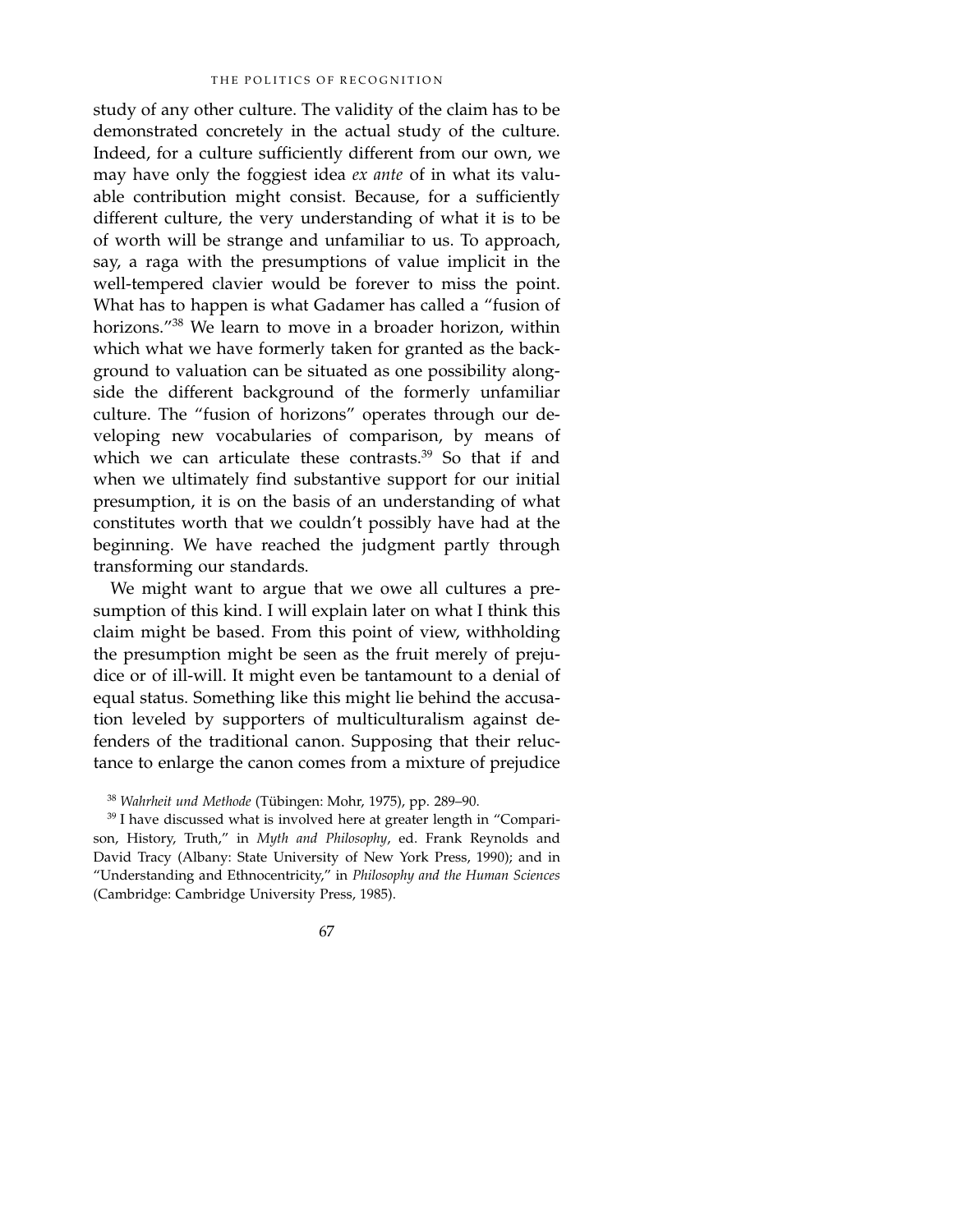and ill-will, the multiculturalists charge them with the arrogance of assuming their own superiority over formerly subject peoples.

This presumption would help explain why the demands of multiculturalism build on the already established principles of the politics of equal respect. If withholding the presumption is tantamount to a denial of equality, and if important consequences flow for people's identity from the absence of recognition, then a case can be made for insisting on the universalization of the presumption as a logical extension of the politics of dignity. Just as all must have equal civil rights, and equal voting rights, regardless of race or culture, so all should enjoy the presumption that their traditional culture has value. This extension, however logically it may seem to flow from the accepted norms of equal dignity, fits uneasily within them, as described in Section II, because it challenges the "difference-blindness" that was central to them. Yet it does indeed seem to flow from them, albeit uneasily.

I am not sure about the validity of demanding this presumption as a right. But we can leave this issue aside, because the demand made seems to be much stronger. The claim seems to be that a proper respect for equality requires more than a presumption that further study will make us see things this way, but actual judgments of equal worth applied to the customs and creations of these different cultures. Such judgments seem to be implicit in the demand that certain works be included in the canon, and in the implication that these works have not been included earlier only because of prejudice or ill-will or the desire to dominate. (Of course, the demand for inclusion is *logically* separable from a claim of equal worth. The demand could be: Include these because they're ours, even though they may well be inferior. But this is not how the people making the demand talk.)

But there is something very wrong with the demand in this form. It makes sense to demand as a matter of right that we approach the study of certain cultures with a presump-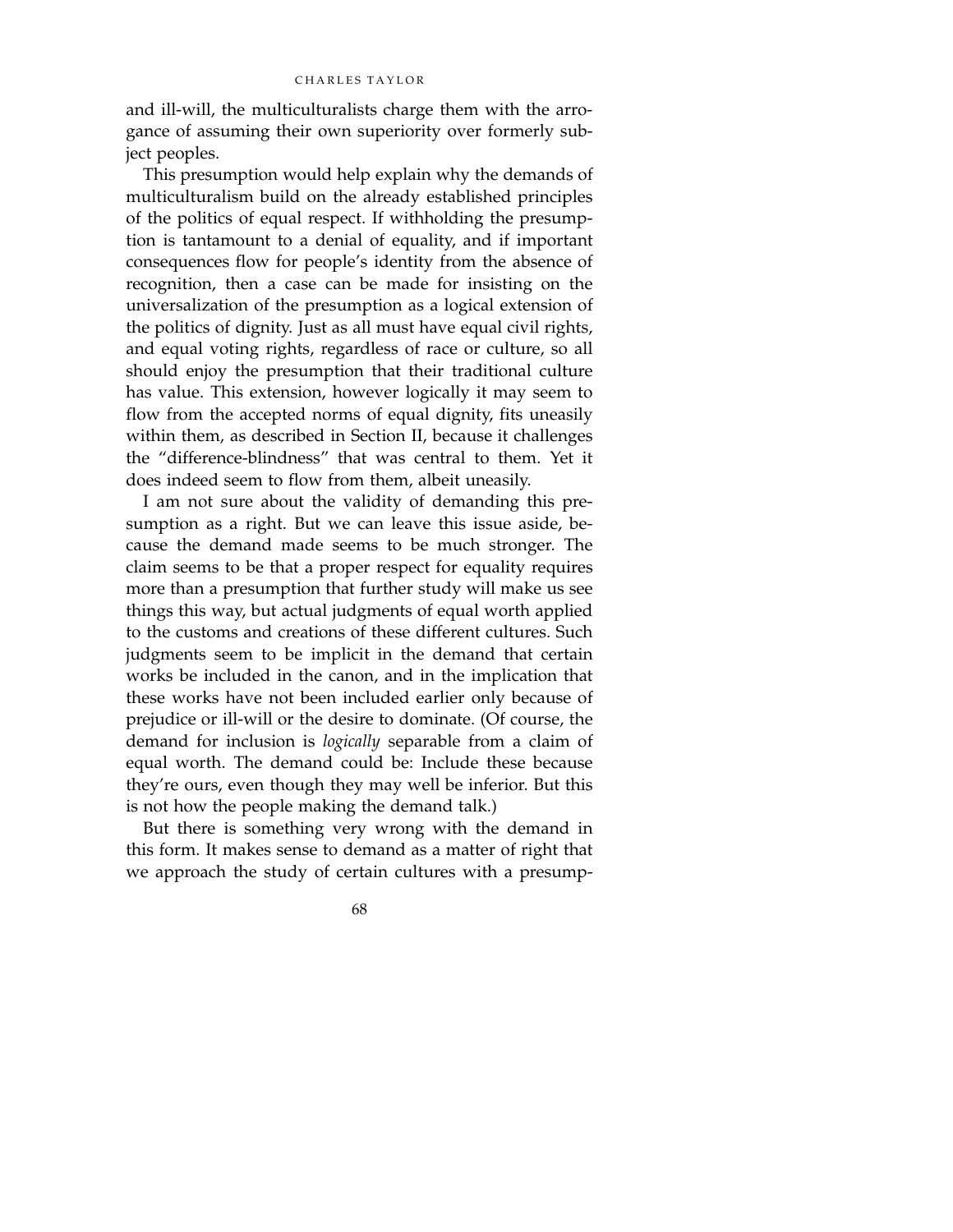tion of their value, as described above. But it can't make sense to demand as a matter of right that we come up with a final concluding judgment that their value is great, or equal to others'. That is, if the judgment of value is to register something independent of our own wills and desires, it cannot be dictated by a principle of ethics. On examination, either we will find something of great value in culture C, or we will not. But it makes no more sense to demand that we do so than it does to demand that we find the earth round or flat, the temperature of the air hot or cold.

I have stated this rather flatly, when as everyone knows there is a vigorous controversy over the "objectivity" of judgments in this field, and whether there is a "truth of the matter" here, as there seems to be in natural science, or indeed, whether even in natural science "objectivity" is a mirage. I do not have space to address this here. I have discussed it somewhat elsewhere. $40$  I don't have much sympathy for these forms of subjectivism, which I think are shot through with confusion. But there seems to be some special confusion in invoking them in this context. The moral and political thrust of the complaint concerns unjustified judgments of inferior status allegedly made of nonhegemonic cultures. But if those judgments are ultimately a question of the human will, then the issue of justification falls away. One doesn't, properly speaking, make judgments that can be right or wrong; one expresses liking or dislike, one endorses or rejects another culture. But then the complaint must shift to address the refusal to endorse, and the validity or invalidity of judgments here has nothing to do with it.

Then, however, the act of declaring another culture's creations to be of worth and the act of declaring oneself on their side, even if their creations aren't all that impressive, become indistinguishable. The difference is only in the packaging. Yet the first is normally understood as a genuine expression

<sup>40</sup> See part 1 of *Sources of the Self*.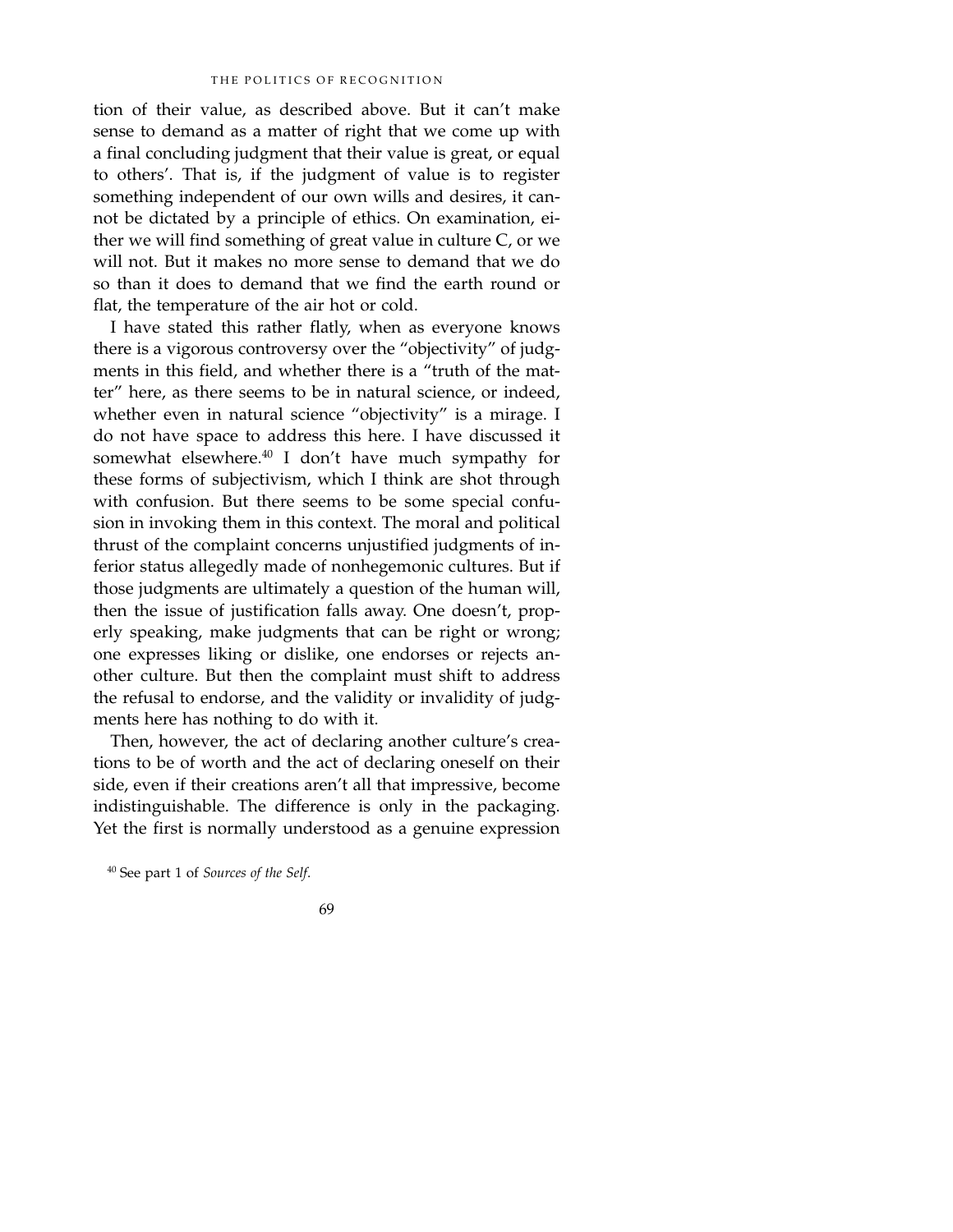of respect, the second often as unsufferable patronizing. The supposed beneficiaries of the politics of recognition, the people who might actually benefit from acknowledgment, make a crucial distinction between the two acts. They know that they want respect, not condescension. Any theory that wipes out the distinction seems at least *prima facie* to be distorting crucial facets of the reality it purports to deal with.

In fact, subjectivist, half-baked neo-Nietzschean theories are quite often invoked in this debate. Deriving frequently from Foucault or Derrida, they claim that all judgments of worth are based on standards that are ultimately imposed by and further entrench structures of power. It should be clear why these theories proliferate here. A favorable judgment on demand is nonsense, unless some such theories are valid. Moreover, the giving of such a judgment on demand is an act of breathtaking condescension. No one can really mean it as a genuine act of respect. It is more in the nature of a pretend act of respect given on the insistence of its supposed beneficiary. Objectively, such an act involves contempt for the latter's intelligence. To be an object of such an act of respect demeans. The proponents of neo-Nietzschean theories hope to escape this whole nexus of hypocrisy by turning the entire issue into one of power and counterpower. Then the question is no more one of respect, but of taking sides, of solidarity. But this is hardly a satisfactory solution, because in taking sides they miss the driving force of this kind of politics, which is precisely the search for recognition and respect.

Moreover, even if one could demand it of them, the last thing one wants at this stage from Eurocentered intellectuals is positive judgments of the worth of cultures that they have not intensively studied. For real judgments of worth suppose a fused horizon of standards, as we have seen; they suppose that we have been transformed by the study of the other, so that we are not simply judging by our original familiar standards. A favorable judgment made prematurely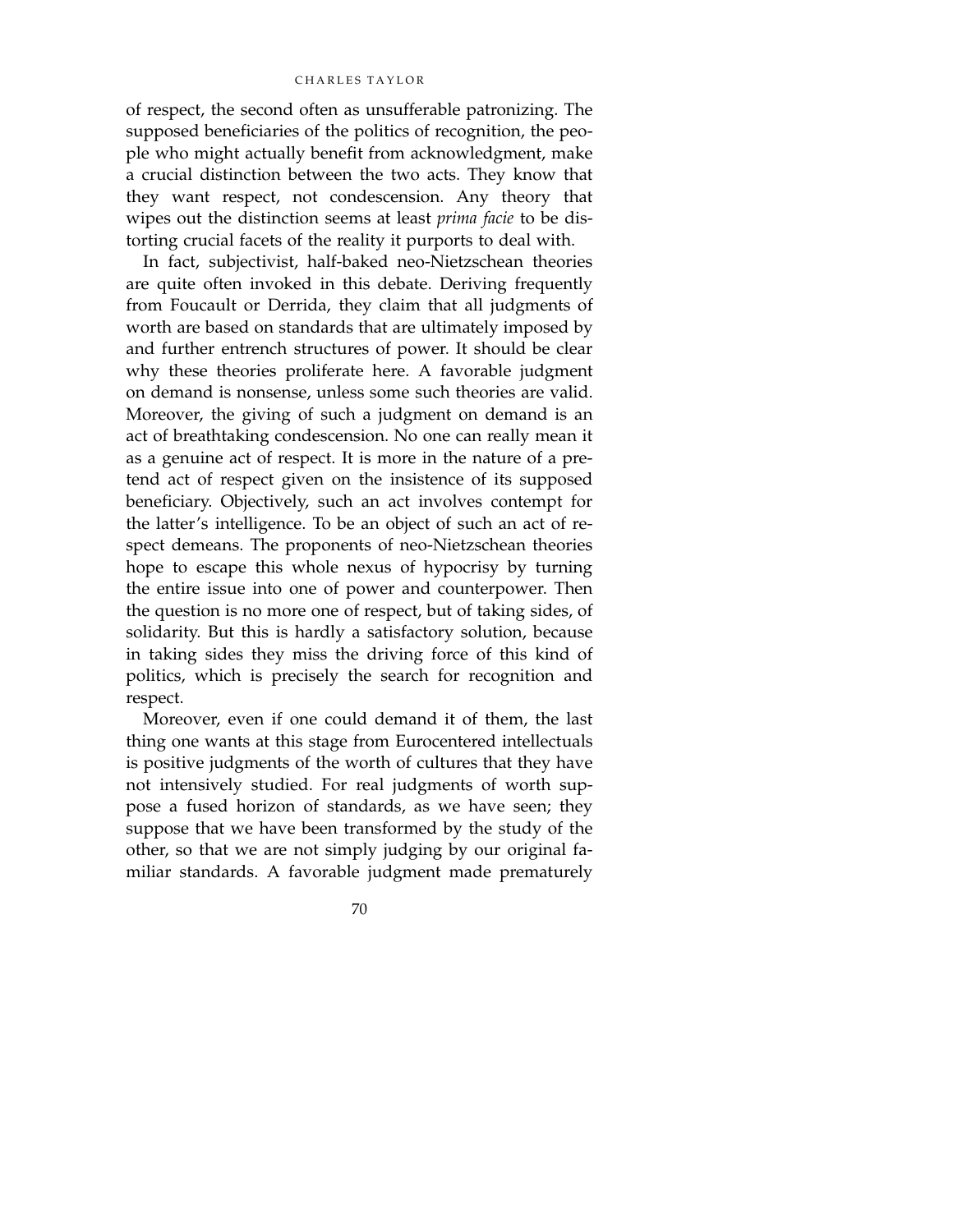would be not only condescending but ethnocentric. It would praise the other for being like us.

Here is another severe problem with much of the politics of multiculturalism. The peremptory demand for favorable judgments of worth is paradoxically—perhaps one should say tragically—homogenizing. For it implies that we already have the standards to make such judgments. The standards we have, however, are those of North Atlantic civilization. And so the judgments implicitly and unconsciously will cram the others into our categories. For instance, we will think of their "artists" as creating "works," which we then can include in our canon. By implicitly invoking our standards to judge all civilizations and cultures, the politics of difference can end up making everyone the same.<sup>41</sup>

In this form, the demand for equal recognition is unacceptable. But the story doesn't simply end there. The enemies of multiculturalism in the American academy have perceived this weakness, and have used this as an excuse to turn their backs on the problem. But this won't do. A response like that attributed to Bellow which I quoted above, to the effect that we will be glad to read the Zulu Tolstoy when he comes along, shows the depths of ethnocentricity. First, there is the implicit assumption that excellence has to take forms familiar to us: the Zulus should produce a *Tolstoy*. Second, we are assuming that their contribution is yet to be made (*when* the Zulus produce a Tolstoy . . . ). These two assumptions obvi-

<sup>41</sup> The same homogenizing assumptions underlie the negative reaction that many people have to claims to superiority in some definite respect on behalf of Western civilization, say in regard to natural science. But it is absurd to cavil at such claims in principle. If all cultures have made a contribution of worth, it cannot be that these are identical, or even embody the same kind of worth. To expect this would be to vastly underestimate the differences. In the end, the presumption of worth imagines a universe in which different cultures complement each other with quite different kinds of contribution. This picture not only is compatible with, but demands judgments of, superiority-in-a-certain-respect.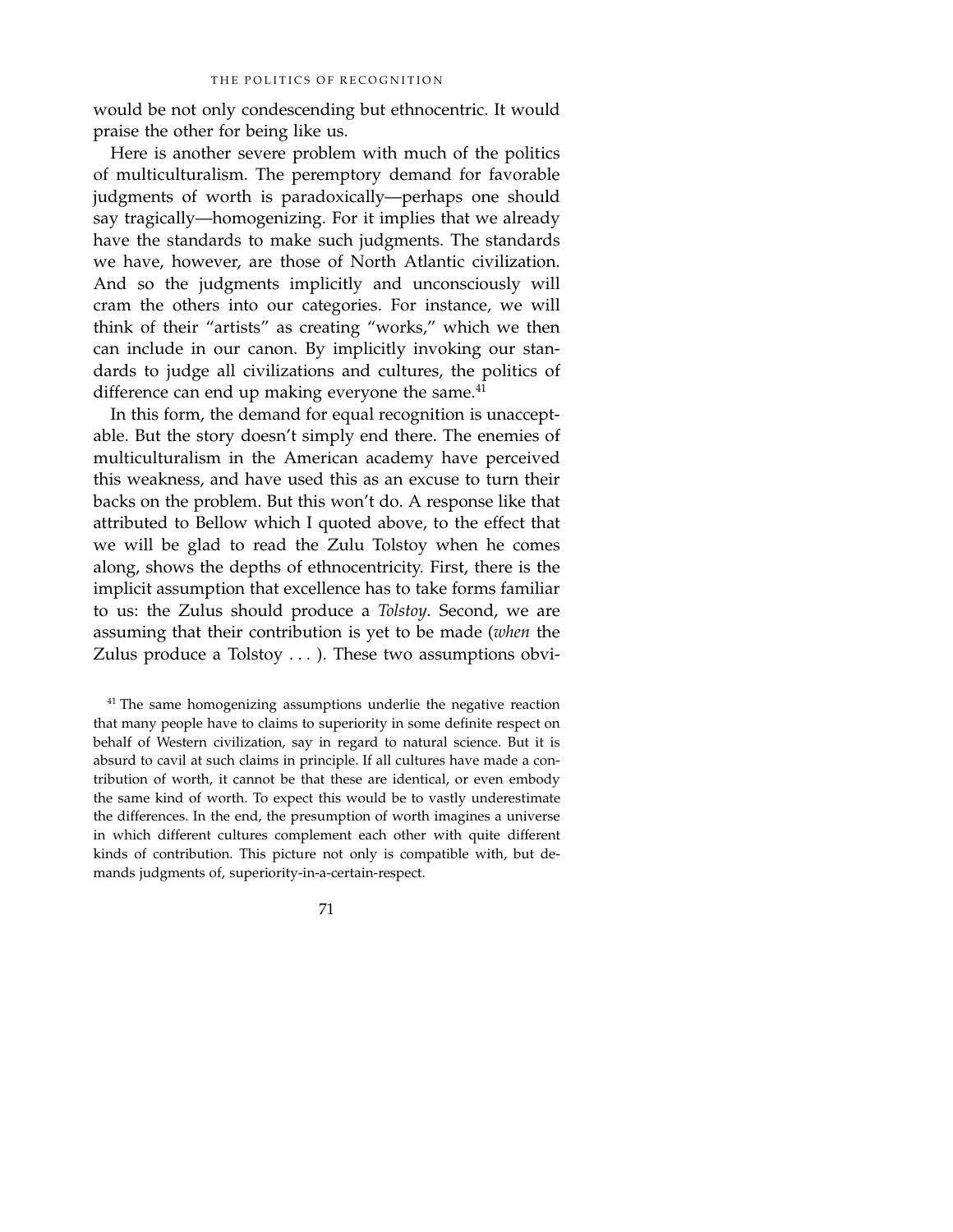ously go hand in hand. If they have to produce our kind of excellence, then obviously their only hope lies in the future. Roger Kimball puts it more crudely: "The multiculturalists notwithstanding, the choice facing us today is not between a 'repressive' Western culture and a multicultural paradise, but between culture and barbarism. Civilization is not a gift, it is an achievement—a fragile achievement that needs constantly to be shored up and defended from besiegers inside and out."<sup>42</sup>

There must be something midway between the inauthentic and homogenizing demand for recognition of equal worth, on the one hand, and the self-immurement within ethnocentric standards, on the other. There are other cultures, and we have to live together more and more, both on a world scale and commingled in each individual society.

What there is is the presumption of equal worth I described above: a stance we take in embarking on the study of the other. Perhaps we don't need to ask whether it's something that others can demand from us as a right. We might simply ask whether this is the way we ought to approach others.

Well, is it? How can this presumption be grounded? One ground that has been proposed is a religious one. Herder, for instance, had a view of divine providence, according to which all this variety of culture was not a mere accident but was meant to bring about a greater harmony. I can't rule out such a view. But merely on the human level, one could argue that it is reasonable to suppose that cultures that have provided the horizon of meaning for large numbers of human beings, of diverse characters and temperaments, over a long period of time—that have, in other words, articulated their sense of the good, the holy, the admirable—are almost certain to have something that deserves our admiration and respect, even if it is accompanied by much that we have to

<sup>42</sup> "Tenured Radicals," *New Criterion*, January 1991, p. 13.